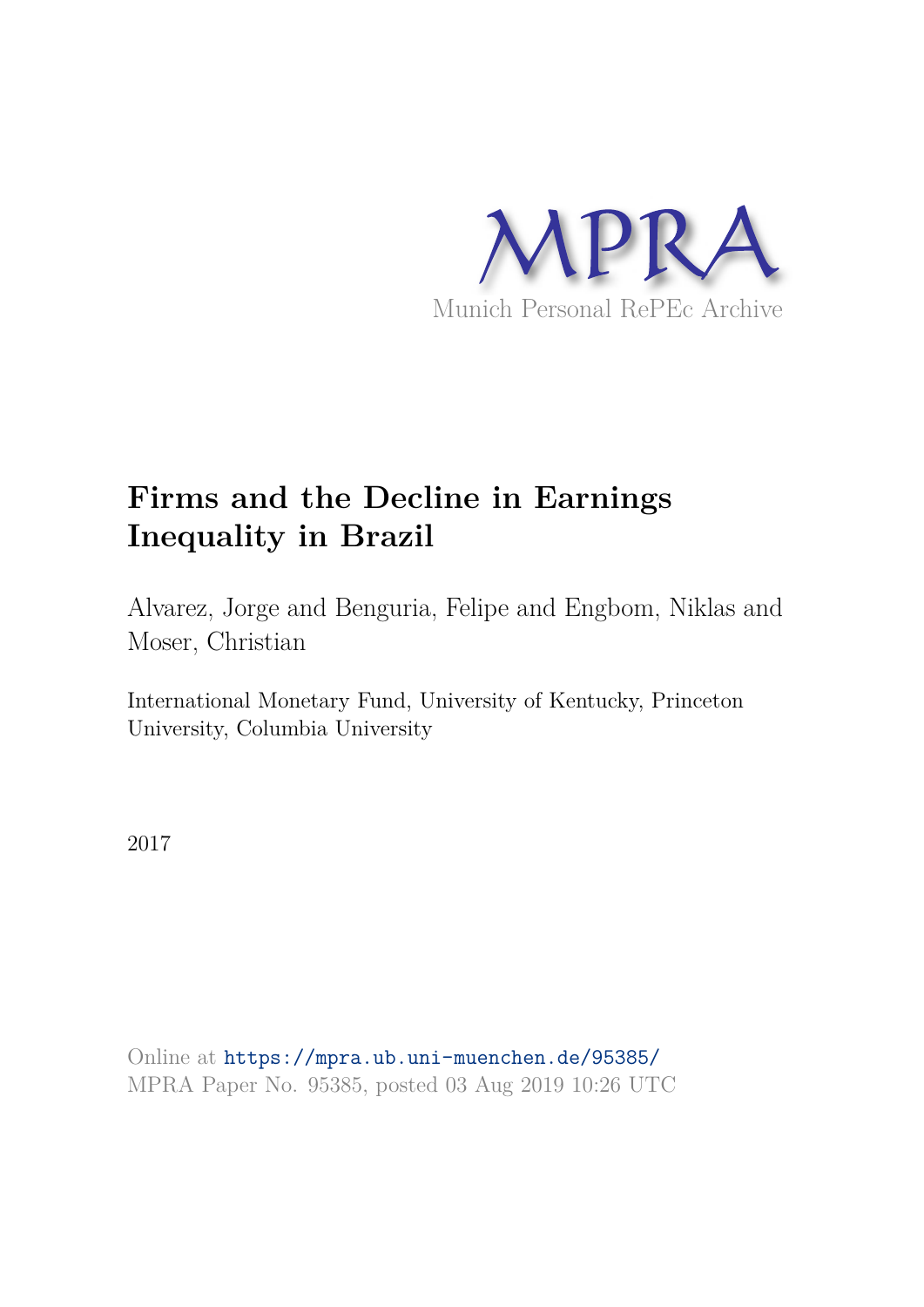# Firms and the Decline in Earnings Inequality in Brazil

Jorge Alvarez, Felipe Benguria, Niklas Engbom, and Christian Moser<sup>\*</sup>

April 7, 2017

#### **Abstract**

We document a large decrease in earnings inequality in Brazil between 1996 and 2012. Using administrative linked employer-employee data, we fit high-dimensional worker and firm fixed effects models to understand the sources of this decrease. Firm effects account for 40 percent of the total decrease and worker effects for 29 percent. Changes in observable worker and firm characteristics contributed little to these trends. Instead, the decrease is primarily due to a compression of returns to these characteristics, particularly a declining firm productivity pay premium. Our results shed light on potential drivers of earnings inequality dynamics.

**JEL Codes:** D22, E24, J31

**Keywords:** Earnings Inequality, Linked Employer-Employee Data, Firm and Worker Hetero-

geneity, Productivity

<sup>⇤</sup>Alvarez: International Monetary Fund, 700 19th Street NW, Washington, DC 20431 (e-mail: jalvarez@imf.org); Benguria: Department of Economics, Gatton College of Business and Economics, University of Kentucky, 550 South Limestone Street, Lexington, KY 40506-0034 (e-mail: fbe225@uky.edu); Engbom: Department of Economics, Princeton University, 001 Fisher Hall, Princeton, NJ 08544 (e-mail: nengbom@princeton.edu); Moser: Graduate School of Business, Columbia University, 3022 Broadway, New York, NY 10027 (e-mail: c.moser@columbia.edu). We thank the editor and three anonymous referees for their input, which helped to greatly improve the paper. We are grateful for the generous advice of Richard Rogerson since the inception of this project. We thank Elhanan Helpman and Marc Muendler for help in launching our investigation. We also benefitted from input by Mark Aguiar, Adrien Auclert, Angus Deaton, Henry Farber, Mike Golosov, Fatih Guvenen, Oleg Itskhoki, Gregor Jarosch, Greg Kaplan, Nobu Kiyotaki, Alan Krueger, Ilyana Kuziemko, Alex Mas, Ben Moll, Chris Neilson, Ezra Oberfield, Stephen O'Connell, Stephen Redding, Harvey Rosen, Hannes Schwandt, Yongseok Shin, Tom Vogl, Chris Woodruff, and seminar participants at Princeton University, Peterson Institute for International Economics, IMF, PEDL conference in Warwick, Barcelona GSE Summer Forum, Cambridge-INET conference, and LACEA-LAMES conference in Medellín. Special thanks go to Carlos Corseuil, Glaucia Ferreira, Leandro Justino, Carlos Lessa, and Luis Carlos Pinto at IBGE and IPEA for facilitating our data work. The authors gratefully acknowledge financial support from the Private Enterprise Development in Low Income Countries (PEDL) research initiative by DFID-CEPR, the Gregory C. and Paula K. Chow Macroeconomic Research Program, the Industrial Relations Section, the Fellowship of Woodrow Wilson Scholars, the Institute for International and Regional Studies at Princeton University, and the Ewing Marion Kauffman Foundation. The views expressed in this study are the sole responsibility of the authors and should not be attributed to the International Monetary Fund, its Executive Board, or its management. All errors are our own.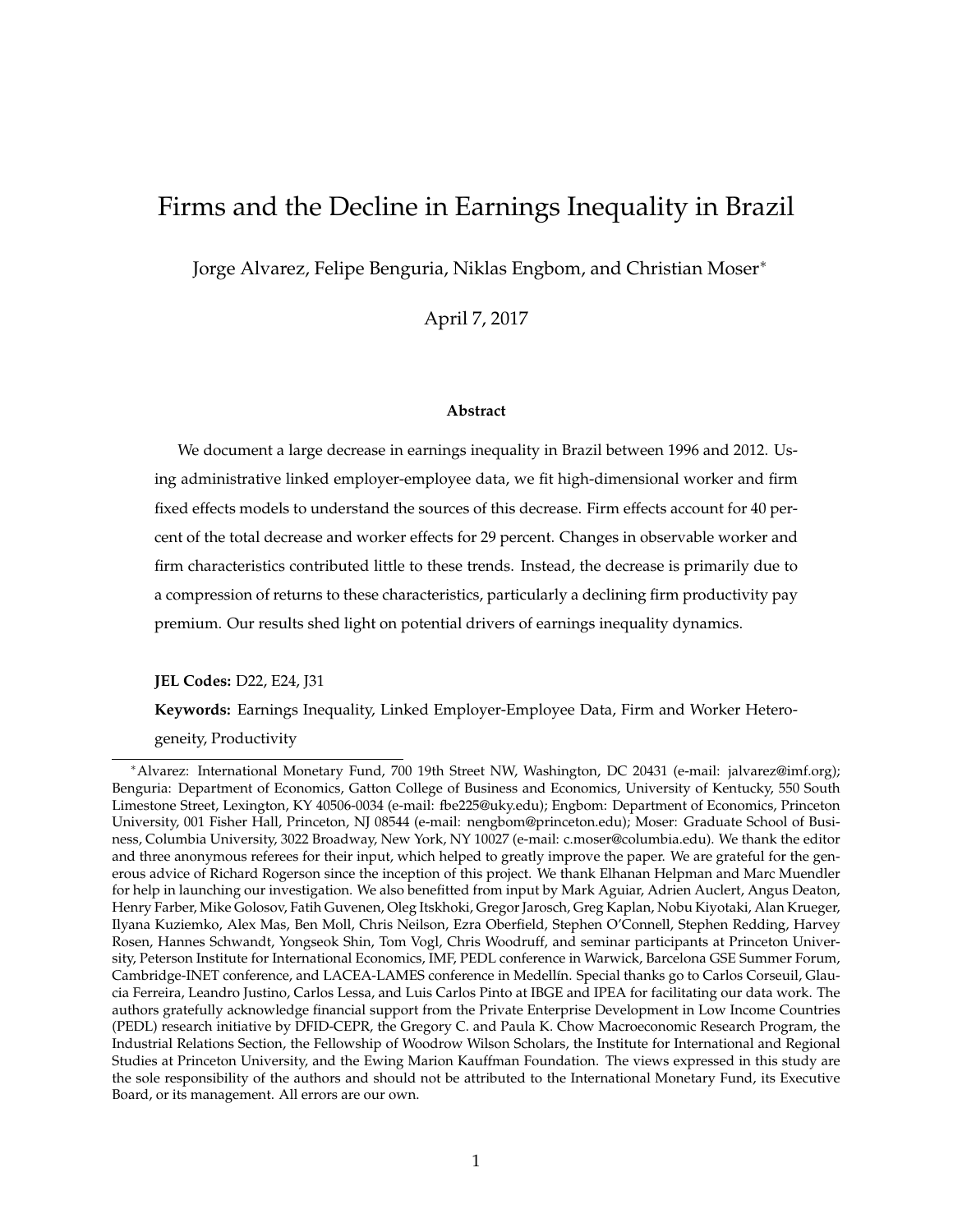### **1 Introduction**

Since the mid-1990s, Brazil has experienced a large reduction in earnings inequality resembling the experience of other Latin American economies during this period. This decrease in earnings inequality stands in stark contrast to that of the US and many developed countries, which saw inequality steadily increasing over the past two decades.<sup>1</sup> This paper studies the sources of this decrease.

To this end, we exploit a large administrative linked employer-employee dataset containing information on hundreds of millions of job spells between 1988 and 2012. By repeatedly estimating an additive worker and firm fixed effects model due to Abowd, Kramarz and Margolis (1999a)—henceforth AKM—we quantify the contributions of firm and worker-specific factors towards changes in Brazilian inequality. In a second stage, we link this earnings decomposition to a rich set of worker demographics and firm financials data for Brazilian manufacturing and mining firms. The merged data allow us to study the transmission from worker and firm characteristics into pay in a large developing economy. In doing so, we distinguish between changes in the distribution of worker and firm characteristics on one hand and changing returns to these characteristics on the other hand.

We uncover three main results. First, firms played an important role in the decrease in earnings inequality in Brazil over this period, explaining 40 percent of the fall in the variance of log earnings between 1996 and 2012. Compression in worker fixed effects explains an additional 29 percent of the decrease, with the remaining part attributable to a decrease in the covariance between worker and firm fixed effects and the residual. Given that worker heterogeneity is the most important component in explaining pay levels throughout this period, the compression in firm-specific pay contributed more than proportionately towards Brazil's inequality decrease.

Second, changes in the link between firm performance and pay account for a significant fraction of the compression in the firm component of workers' earnings.<sup>2</sup> We first show that a substantial share of the cross-sectional variation in the firm component of pay is explained by differences in observable firm characteristics, with more productive and larger firms paying more. Moreover,

<sup>&</sup>lt;sup>1</sup>See Lopez and Perry (2008) and Tsounta and Osueke (2014) for inequality trends in Brazil and the rest of Latin America. Kopczuk et al. (2010) and Heathcote et al. (2010) document the evolution of earnings inequality in the US, while Atkinson and Bourguignon, eds (2015) discuss inequality trends across other high- and middle-income countries.

<sup>&</sup>lt;sup>2</sup>This part of the analysis is based on the subpopulation of larger mining and manufacturing firms for which we have data. As we discuss in greater detail later, this subpopulation has experienced both a similar amount of overall compression in earnings inequality and a similar contribution of workers and firms towards it.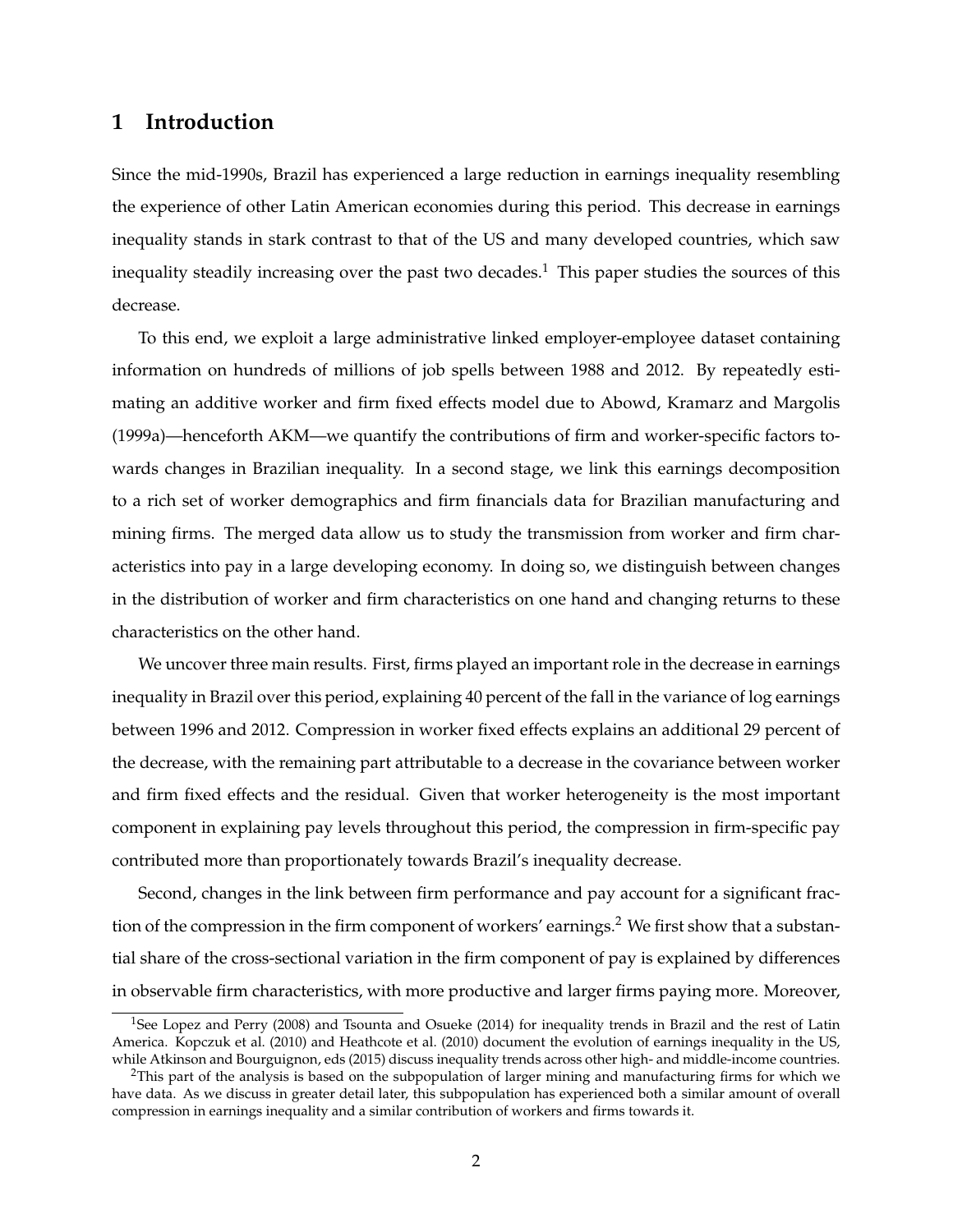more than half of the decrease in the firm component is accounted for by observable firm characteristics. All of this decrease is driven by a weakening pass-through from firm characteristics to pay, while none is due to firms becoming more similar in observable characteristics over time. Altogether, a weaker link between observable firm characteristics and worker pay explains 30 percent of the overall fall in the variance of log earnings over this period.

Third, a decrease in the return to measures of ability such as experience and education explains a sizable share of the fall in the variance of the worker component of pay. In levels, age and education explain close to 40 percent of the variance of the worker component of pay. However, we do not observe a large compression in the underlying distributions of such characteristics over time. Instead, the decrease in worker pay heterogeneity is driven by a rapid fall in the returns to observable measures of worker ability, particularly the education premia. Lower returns to worker age and education explain 14 percent of the overall fall in the variance of log earnings over the 1996–2012 period.

This decomposition of the sources of Brazil's earnings inequality decrease informs our understanding of various commonly proposed explanations of the decrease. On the worker side, our results do not support an often articulated view that changes in educational attainment accounted for the largest share of Brazil's inequality evolution over the period (Barros et al., 2010). While educational attainment increased rapidly over this period, those gains were largely offset by concurrent decreases in the high school and college education premia. We reach similar conclusions regarding the implications of changes in the age structure of the workforce. On the firm side, a reading of the existing literature would suggest that trade and other factors affecting the productivity distribution during this period could have been an important driver behind changes to the earnings distribution.<sup>3</sup> Yet, in line with US trends, we find that the Brazilian productivity distribution actually grew more dispersed over this period.

These findings pose a challenge to candidate explanations behind Brazil's decrease in earnings inequality over this period. Our results suggest that a theory of the inequality decrease needs to be consistent with the following three facts: (i) firm-level pay differences explain a significant share of initial inequality levels and a disproportionately large share of its decrease; (ii) lower passthrough from firm productivity to pay is a key driver behind compression in the firm component

 $3$ See for example Dunne et al. (2004) and Faggio et al. (2010) who conclude that parts of the increase in earnings inequality in the US can be explained by widening dispersion in the firm productivity distribution.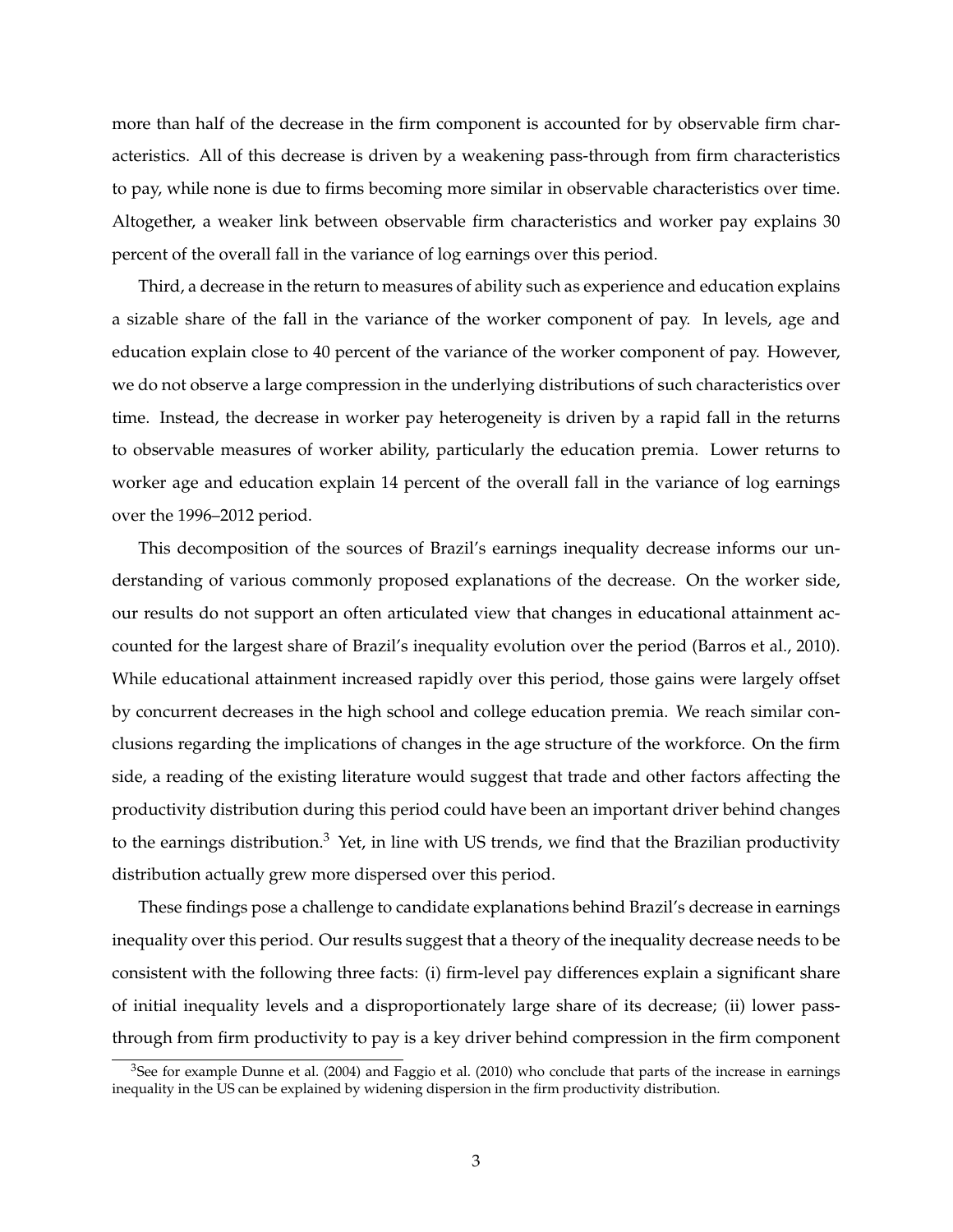of pay; and (iii) lower returns to worker ability explain a significant share of the compression in the worker component of pay. We conclude that changes in pay policies rather than shifts in the distribution of worker and firm fundamentals played an important role in Brazil's inequality decrease during this period.

**Related literature.** We contribute to three broad strands of the literature. First, we provide a decomposition of earnings into worker and firm heterogeneity in a developing economy. With the increasing availability of large, administrative matched employer-employee datasets, a growing literature examines the role of firms in wage determination. A seminal methodological contribution that separately identifies worker and firm heterogeneity in pay is the work by AKM. They find an important role for firms in explaining observed wage dispersion in French linked employeremployee data. Similar conclusions have been reached among others for Germany (Andrews et al., 2008; Card et al., 2013), Italy (Iranzo et al., 2008), Portugal (Card et al., 2016), Brazil (Lopes de Melo, 2015), Sweden (Bonhomme et al., 2016), Denmark (Bagger and Lentz, 2016), and the United States (Abowd et al., 1999b, 2002; Woodcock, 2015; Sorkin, 2015; Engbom and Moser, 2017b). Some recent papers are closely related to the first stage of our empirical methodology, which applies the AKM framework in overlapping subperiods to study changes in earnings components over time. Card et al. (2013) find that increasing dispersion in the firm-specific component of pay contributed significantly to rising earnings inequality in West Germany. Barth et al. (2016) and Song et al. (2016) show that firms were an important driver behind the increase in US labor earnings inequality since 1980, with the latter set of authors highlighting an increased assortativeness in the allocation of workers across firms through the lens of the AKM framework.

Second, we contribute to a literature studying worker pay in relation to firm outcomes by linking our decomposition results to worker and firm characteristics. In previous work, Blanchflower et al. (1996) suggest and implement a test for rent-sharing in the US manufacturing sector. Van Reenen (1996) examines pass-through from firm-level innovation to worker wages in the UK. Guiso et al. (2005) assess to what extent firm-level productivity shocks are passed on to workers in Italy. AKM study the link between measures of firm performance and estimated firm effects in France, but do not focus on changes over time to this relationship. Similarly, Menezes-Filho et al. (2008) focus on the cross-sectional relationship between firm characteristics and wages in Brazil's manufacturing and mining sectors. Card et al. (2014) focus on the relationship between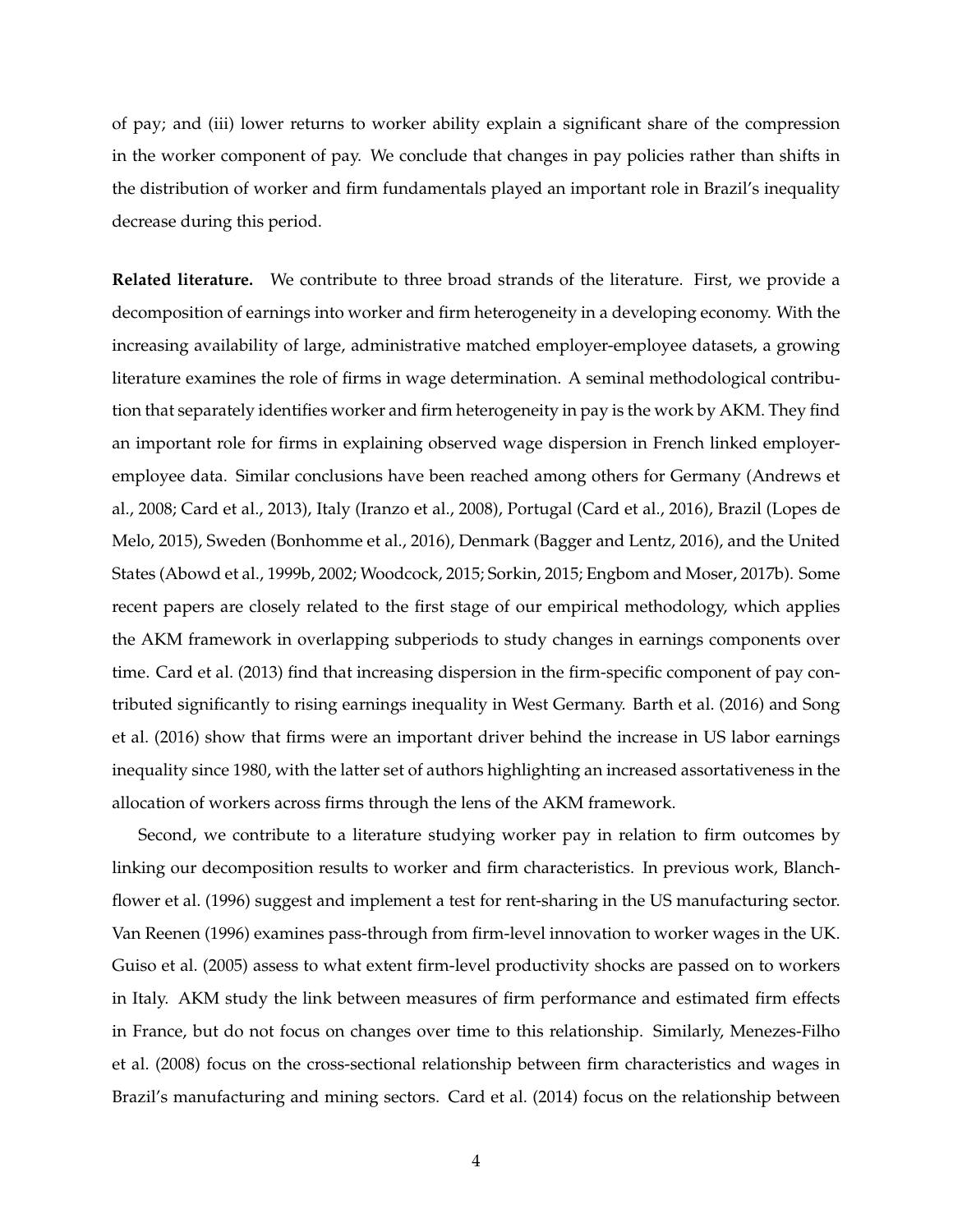rent-sharing and firm investments in Italy. Bagger et al. (2014) investigate the role of labor misallocation in driving the positive correlation between labor productivity and firm-level wages using Danish data. Card et al. (2016) analyze the degree of rent-sharing in Portugal with a particular emphasis on gender differences in profit participation and the allocation of workers across firms. By differentiating between changes in the underlying distribution versus changes in the returns to worker and firm characteristics over time, we contribute toward this literature and shed light on the sources behind Brazil's large decrease in earnings inequality.

Third, we add to the literature on the drivers of inequality dynamics in Brazil by providing a comprehensive decomposition of its inequality evolution that cuts across specific explanations. Many previous papers have studied the role of isolated mechanisms in Brazil's inequality decrease over the last two decades. For example, Ulyssea (2014) and Meghir et al. (2015) study the effects of policies on Brazil's formal and informal sector employment. Alvarez (2017) interprets empirical worker switches between sectors through the lens of a Roy model to investigate determinants of the agricultural wage gap in Brazil. Dix-Carneiro and Kovak (2017) analyze the long-lasting impact of industry-specific tariff cuts in the presence of imperfect interregional labor dynamics related to slow capital adjustment and agglomeration economies. In related work, Dix-Carneiro et al. (2016) relate Brazil's trade liberalization to income inequality and crime at the regional level, while Dix-Carneiro and Kovak (2015) examine its impact on the evolution of the skill premium. Helpman et al. (2016) show that a significant share of the rise in Brazilian wage inequality from 1986–1995 is due to between-firm differences and that these trends are consistent with the effects of trade liberalization in a heterogenous-firm model of trade and inequality. Adão (2016) finds that movements in world commodity prices explain part of the decrease in Brazilian wage inequality from 1991–2010. Medeiros et al. (2014) use administrative tax return data to study the evolution of top income inequality in Brazil from 2006–2012, but they cannot distinguish between the role played by worker versus firm characteristics during that period. Using a empirical methodology similar to ours, Lopes de Melo (2015) conducts a static decomposition of earnings inequality levels in Brazil's formal sector into components due to firms and workers. de Araujo (2014) studies the role of labor adjustment costs in propagating wage inequality in the Brazilian context. Finally, using administrative linked employer-employee data and an equilibrium search model, Engbom and Moser (2017a) argue that the rise in the minimum wage was an important driver behind Brazil's inequality decrease from 1996–2012.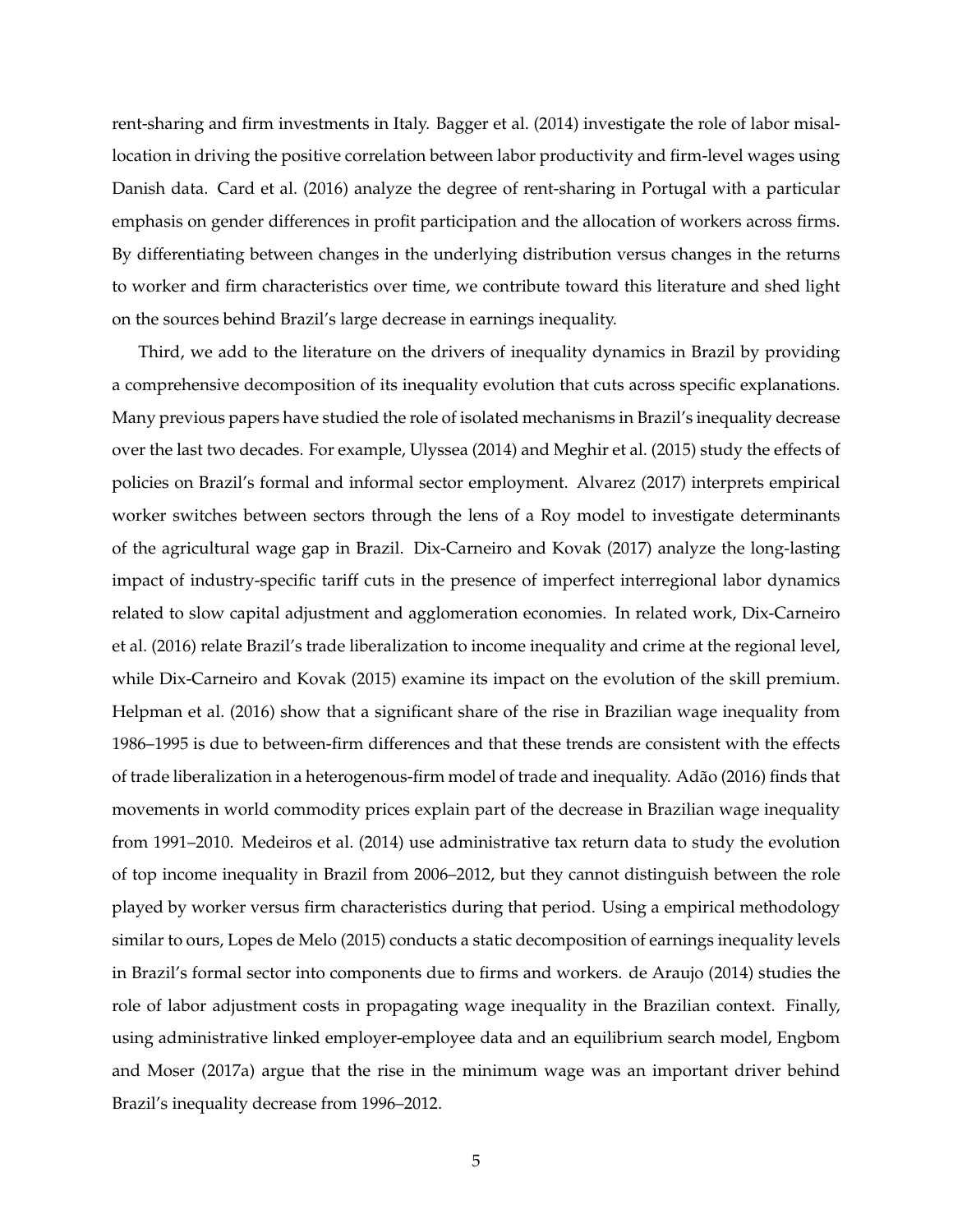**Outline.** The rest of the paper is structured as follows: Section 2 provides an overview of the main institutional changes and macroeconomic trends affecting Brazilian labor markets from 1988 to 2012. Section 3 summarizes the administrative datasets used in our empirical analysis and discusses sample selection as well as variable definitions. Section 4 provides descriptive statistics on trends in earnings inequality in Brazil during this period. Section 5 introduces our two-stage empirical framework, which first decomposes earnings into worker and firm components and then links this decomposition to worker and firm characteristics. Section 6 describes our main empirical results, presents checks on the validity of our empirical framework, and discusses implications for potential explanations behind Brazil's inequality decrease. Finally, Section 7 summarizes our key findings and concludes.

## **2 Institutions and macroeconomic trends in Brazil**

During our period of study, Brazil resumed democratic elections in 1989, ended a decade of hyperinflation in 1994, and recovered from a financial crisis in 1999. The latter came with a floating of the exchange rate and fiscal adjustment, which resulted in the government turning a deficit into a primary surplus. After a "lost decade" of economic growth leading up to 1994, real GDP per capita grew by a half percentage point a year up until 2002, by a rapid three percent per year 2002–2008, contracted by two percent in 2009, and rebounded quickly with six percent growth in 2010. In this section, we discuss some of the institutional changes that could have affected inequality during this period, including labor regulation, trade liberalization and social policy.

Brazil had a highly regulated labor market before reforms started in the late 1980s. Since 1965 a national Wage Adjustment Law mandated yearly wage increases for all workers in the economy and dismissal costs were high. After the transition to civil rule and the signing of a new constitution in 1988, flexibility in labor markets was further affected by firing penalties and the increasing power of labor unions, which gather about a quarter of employed formal workers in Brazil. The Wage Adjustment Law was finally abandoned in 1995, introducing a period of greater flexibility and less regulated wage-setting practices. Further legislation in 1997–1998 eased restrictions on temporary contracts and lowered dismissal barriers. Subsequently, formal employment increased by around five percent and unemployment fell from 10 percent in 2000 to around six percent in 2011. The overall labor force participation rate has remained roughly stable at 65–70 percent over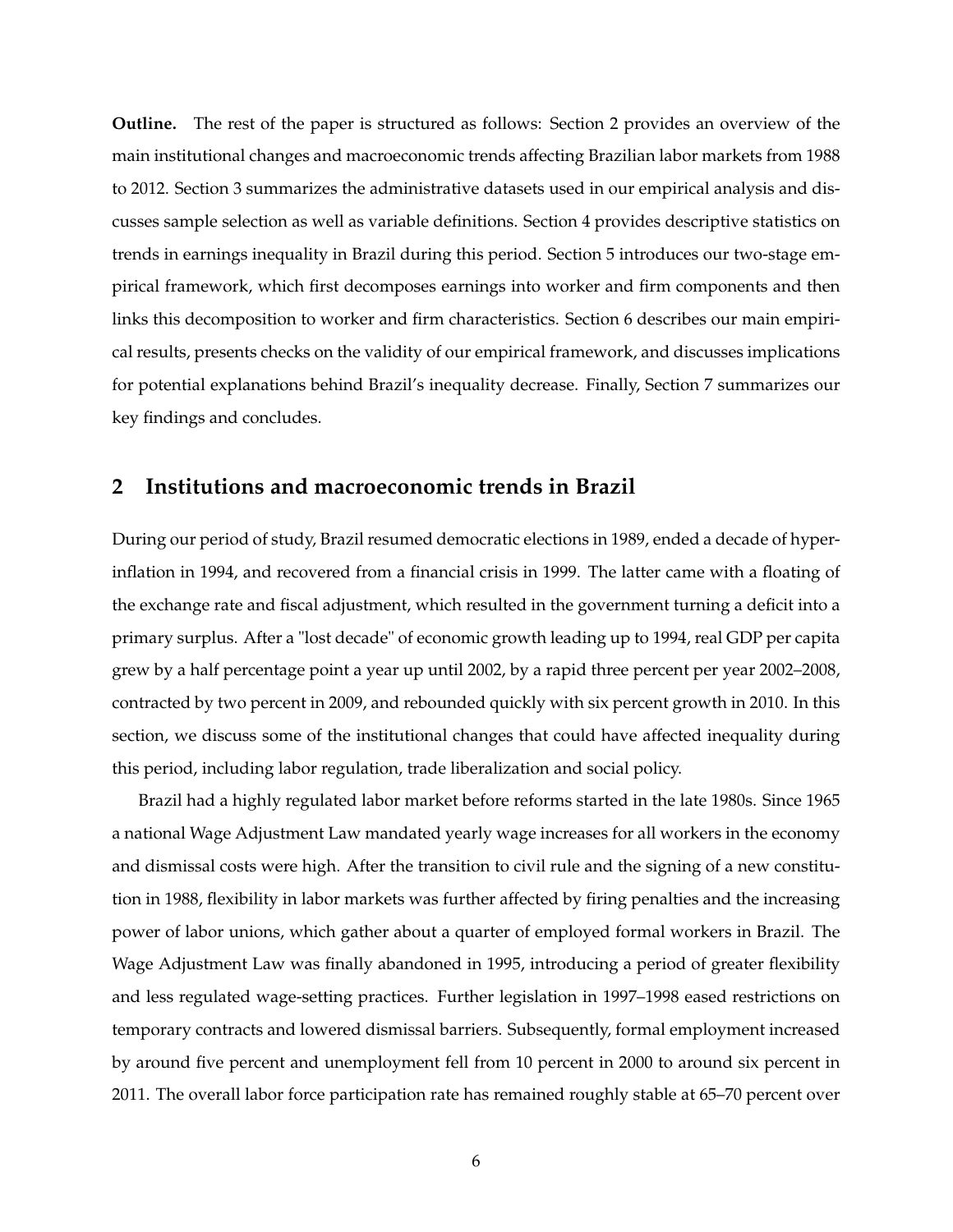this period (World Bank, 2016).

Hyperinflation resulted in widespread indexation of wages to the minimum wage. From 1980 to 1989, yearly inflation averaged 355 percent, which was followed by a yearly average of 1,667 percent between 1990 and 1994 (World Bank, 2016). To keep up, the minimum wage was adjusted first annually and then on a monthly basis proportionately to the previous period's realized inflation rate. In 1994, hyperinflation finally subsided with the introduction of the Plano Real. This ambitious stabilization program introduced a gradual float of the local currency, tightened monetary and fiscal policy, and lowered inflation below two-digits.

In parallel to monetary stabilization, Brazil liberalized trade during this period. Starting with initially high import tariffs that had substituted import bans from the previous decade, a series of trade liberalization bills in the late 1980s eliminated selected tariffs and eradicated quantitative import controls. Upon becoming president in 1995, social democrat Fernando Henrique Cardoso further strengthened this agenda with a reduction of tariff and non-tariff trade barriers to one tenth of their levels in 1987 (Pavcnik et al., 2004). The opening up to trade over the last 25 years has been frequently cited as a major contributor to the country's growth in total factor productivity (Ferreira and Rossi, 2003; Ferreira et al., 2007; Moreira, 2004; Muendler, 2004; Córdova and Moreira, 2003). In addition, Helpman et al. (2016) argue that trade reforms contributed to the rise in earnings inequality in the late 1980s and early 1990s.

Health, education and other social programs began expanding during the late 1990s. This trend further strengthened with the election of the left-wing Workers' Party in 2003, who doubled social expenditure as a fraction of GDP. Although social spending remains less than one percent of GDP, it is often portrayed as an important contributor to the reduction in household income inequality.<sup>4</sup> The reach of the public cash transfer program, Bolsa Familia, increased to cover 11 million families in 2006, which comprised nearly 25 percent of the total population (Barros et al., 2010). Education spending increased to 5.5 percent of GDP in 2009 (compared to 3.5 percent in 2000 and 5.7 percent among G20). As we discuss in Appendix A, this is reflected in a rapidly rising share of the labor force with a high school degree. Moreover, the quality of education relative to other countries, as measured by the international PISA scores, has also improved, with Brazil having the greatest increase in mathematics among 65 countries since 2003 (Organisation

<sup>&</sup>lt;sup>4</sup>Using household data, Barros et al. (2010) estimate that social programs accounted for about 20 percent of the decrease in household income inequality.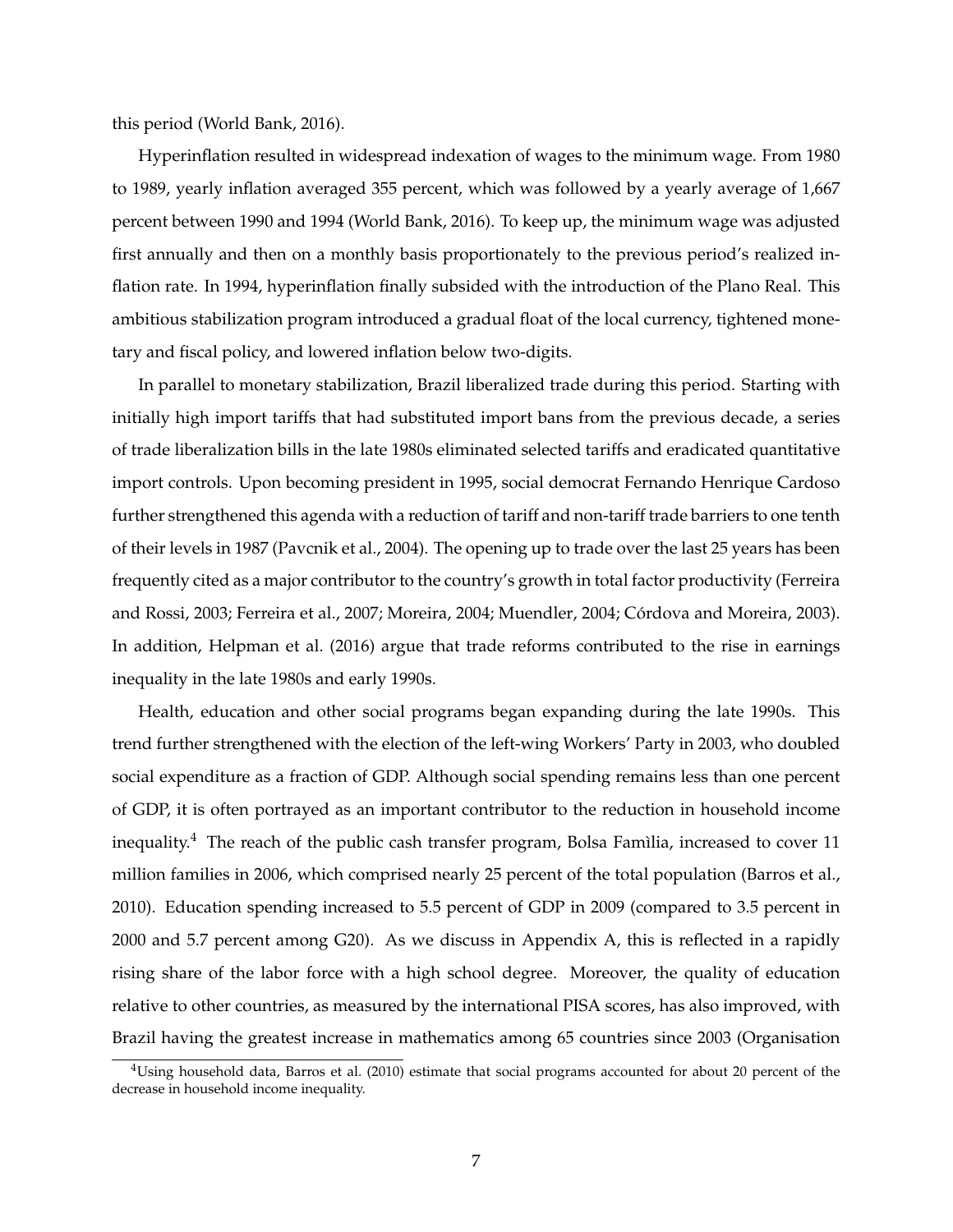for Economic Co-operation and Development, 2012).

The Worker's Party complemented social policies with accelerated minimum wage increases. Within their first year in office, they implemented a 20 percent increase of the minimum wage in 2003 and continued to implement yearly increases averaging over 10 percent during the next 10 years. As a result, the minimum to median earnings of adult male workers in Brazil increased from around 34 percent in 1996—similar to US levels—to over 60 percent, which is close to the level in France. Engbom and Moser (2017a) argue that this large increase in the minimum wage can explain a significant fraction of the reduction in earnings inequality in Brazil over the 1996– 2012 period, while being consistent with the key facts in this paper.

#### **3 Data**

Our analysis uses two confidential administrative datasets from Brazil: the *Relação Anual de Informações Sociais (RAIS)* contains earnings and demographic characteristics of workers as reported by employers, and the *Pesquisa Industrial Anual - Empresa* (*PIA-Empresa*, or *PIA* in short) contains detailed information on revenues and costs of firms in Brazil's mining and manufacturing sectors. In the following section, we briefly discuss their collection, coverage, variable definitions, and sample selection.

#### **3.1 Linked employer-employee data (RAIS)**

**Collection and coverage.** The RAIS data contains linked employer-employee records that are constructed from a mandatory survey filled annually by all registered firms in Brazil and administered by the Brazilian Ministry of Labor and Employment *(Ministerio do Trabalho e Emprego*, or *MTE*). Data collection was initiated in 1986 within a broad set of regions, reaching complete coverage of all employees at formal establishments of the Brazilian economy in 1994.<sup>5</sup> Fines are levied on late, incomplete, or inaccurate reports, and as a result many businesses hire a specialized accountant to help with the completion of the survey. In addition, MTE conducts frequent checks on

<sup>&</sup>lt;sup>5</sup>Because registration with the central tax authorities is necessary for a firm to be surveyed, the RAIS covers only workers in Brazil's formal sector. Complementing our analysis with data from the Brazilian household survey *Pesquisa Nacional por Amostra de Domicílios* (*PNAD*), we find that the formal sector employment share among male workers of age 18–49 grew from 64 to 74 percent between 1996 and 2012. Differential inequality trends between formal and informal sector workers are discussed at more length in Engbom and Moser (2017a).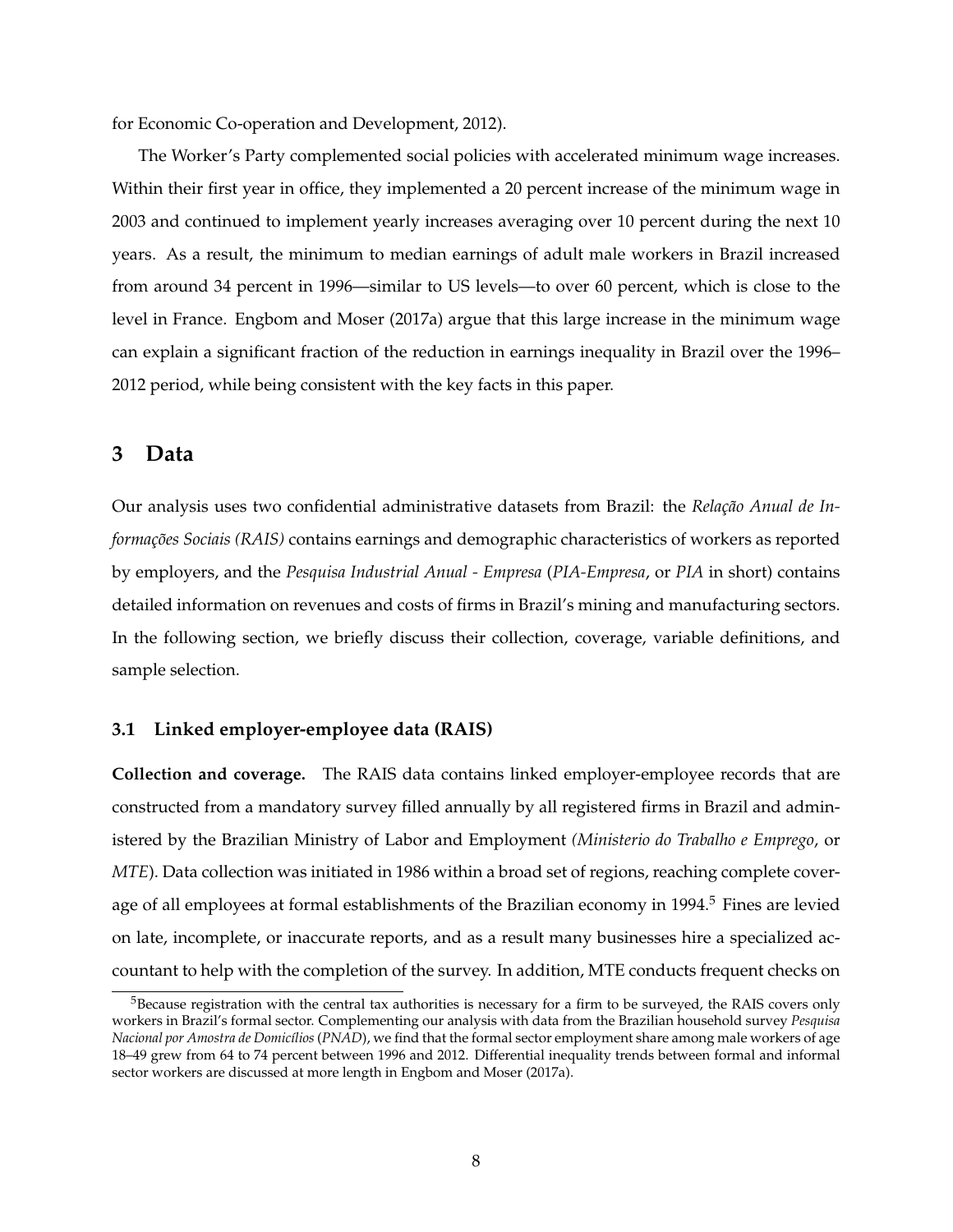establishments across the country to verify the accuracy of information reported in RAIS, particularly with regards to earnings, which are checked to adhere to the minimum wage legislation.<sup>6</sup>

The RAIS contains an anonymized, time-invariant person identifier for each worker, which allows us to follow individuals over time. It also contains anonymized time-invariant establishment and firm identifiers that we use to link multiple workers to their employers and follow those over time. Although it would be possible to conduct part of our analysis at the establishment instead of firm level, this paper focuses on firms for three reasons. First, to the extent that there is substantial variation in pay across establishments within firms, our firm-level analysis provides a lower bound on the importance of workers' place of employment.<sup>7</sup> Second, we think that many of the factors that could give rise to employer-specific components of pay, including corporate culture, company leadership, etc., act at the firm level. Additionally, many regulations targeting pay policies differ as a function of firm-level employment, not establishment-level employment. Third, we will later use data on firm characteristics such as financial performance that are not available at the establishment-level.

**Variable definitions.** For each firm at which a worker was employed during the year, the RAIS contains information on the start and end date of the employment relationship, the amount the worker was paid and worker background characteristics. Reported earnings are gross and include regular salary payments, holiday bonuses, performance-based and commission bonuses, tips, and profit-sharing agreements. While this is a broad measure of earnings, it does not contain other sources of income such as capital income or in-kind transfers. To control for variation in labor supply, we divide total earnings from an employment relationship in a given year by the duration of the job spell. $8$  As weekly hours only exist from 1994, our main analysis does not use per hour pay. Instead, to limit the impact of unmeasured labor supply differences, we focus on adult males. In the years for which we have hours, more than 75 percent of adult males report working 44

 $^6$ In addition to being fined, non-compliant firms are added to a "Black List of Slave Work Employers," made available publicly under law Decree No. 540/2004. Current versions of the list are disseminated by the Brazilian television news channel Repórter Brasil.

 $^7$ As we will show later, however, the explanatory power of our model incorporating firm and person effects is high, leaving little variation to be explained by separate establishment level effects. This is in line with evidence from the US in Barth et al. (2016) and Song et al. (2016) who show that most across firm dispersion drives the vast majority of cross plant variation.

 ${}^{8}$ That is, if an employment relationship is reported as active for seven months during the year, we divide total earnings reported for that employment relationship for that year by seven.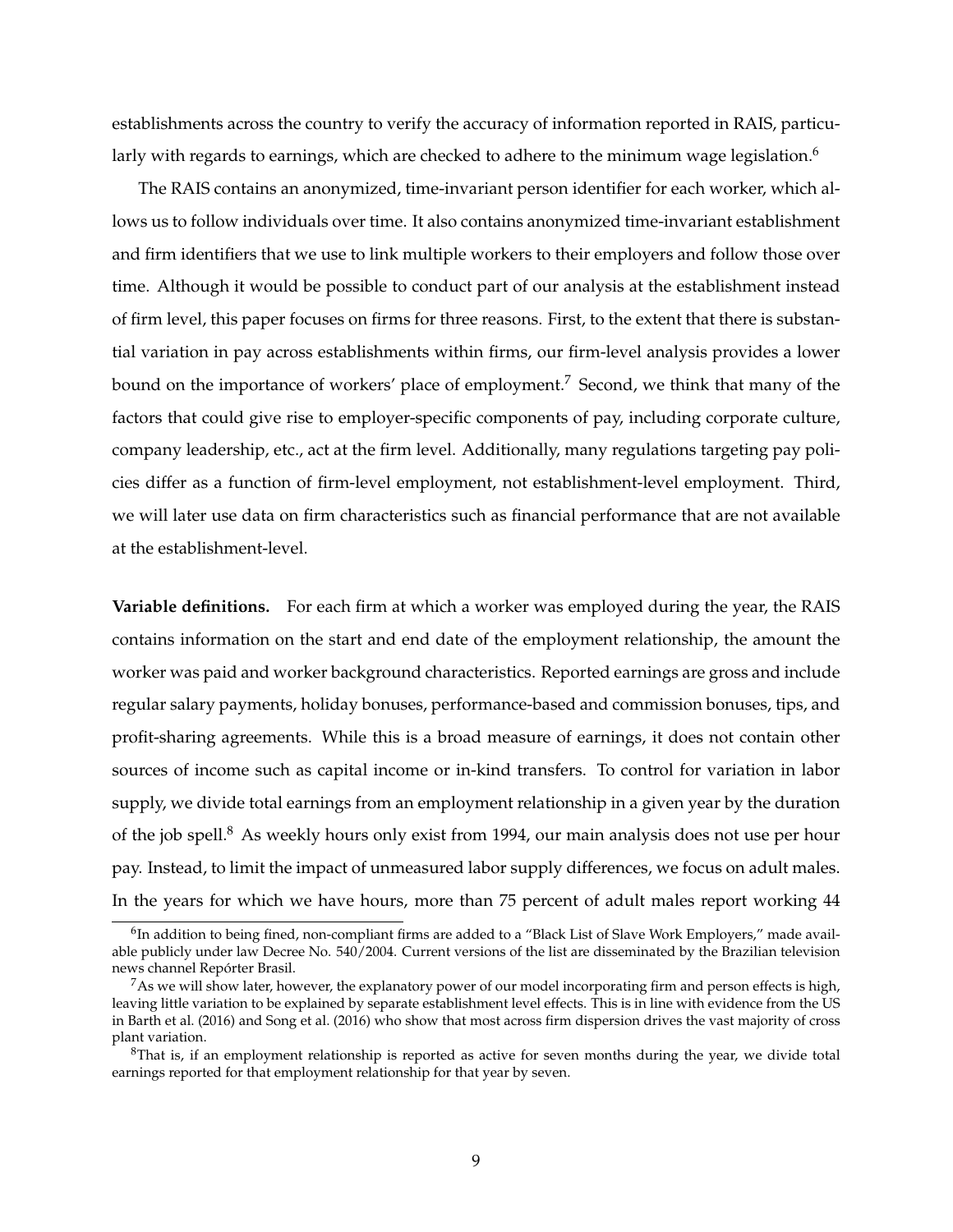hours a week.<sup>9</sup>

We define a consistent age variable by calculating the year of birth for any observation, and then setting an individual's year of birth as the modal implied value and finally reconstructing age in each year using this imputed year of birth. $10$  Because age is only reported in bins prior to 1994, we code all subsequent years into the same age bins: less than 18, 18–24, 25–29, 30–39, 40–49, and more than 49 years old.

We define a consistent measure of years of schooling by first setting it to its modal value within a year in case of multiple job spells in a year and then ensuring that the years of schooling are nondecreasing across years. Subsequently, we define four education groups based on degree completion implied by the reported number of years of schooling and the education system in Brazil: primary school (four years), middle school (seven years), high school (12 years), and college (12 or more years).

The data also contain information on detailed occupation classification of the job and detailed sector classification of the employer establishment. Both the industry and occupation classification systems underwent a significant change during the period we study. For occupations, we use the pre-2003 classification (*Classificação Brasileira de Ocupações*, or *CBO*) at the one-digit level. We also use two-digit sectoral classifications (*Classificação Nacional de Atividades Económicas*, or *CNAE*) according to the pre-2003 period. We make occupations and sectors reported for 2003–2012 consistent with the older CBO and CNAE classifications by using conversion tables provided by IBGE. In order to increase consistency between the old and the new classification schemes we opt for one digit occupation classification and two digit sector classification, which for the purpose of this paper we think provides sufficient detail.

Our firm size measure is the number of full-time equivalent workers during the reference year. We calculate it as the total number of worker-months employed by the firm during the year divided by 12.<sup>11</sup>

**Sample selection.** We exclude observations with either firm or worker identifiers reported as invalid as well as data points with missing earnings, dates of employment, educational attainment

 $9$ We show in Appendix D that similar inequality trends hold in hourly wage rates for full-time employed adult males for the years for which we have data on hours.

 $10$ We use age instead of experience throughout our analysis; results are similar using age plus six minus years of education as a measure of experience.

 $11$ This is computed prior to making any sample restrictions so that it reflects accurately, to the extent possible, the total amount of labor used by the firm during the year.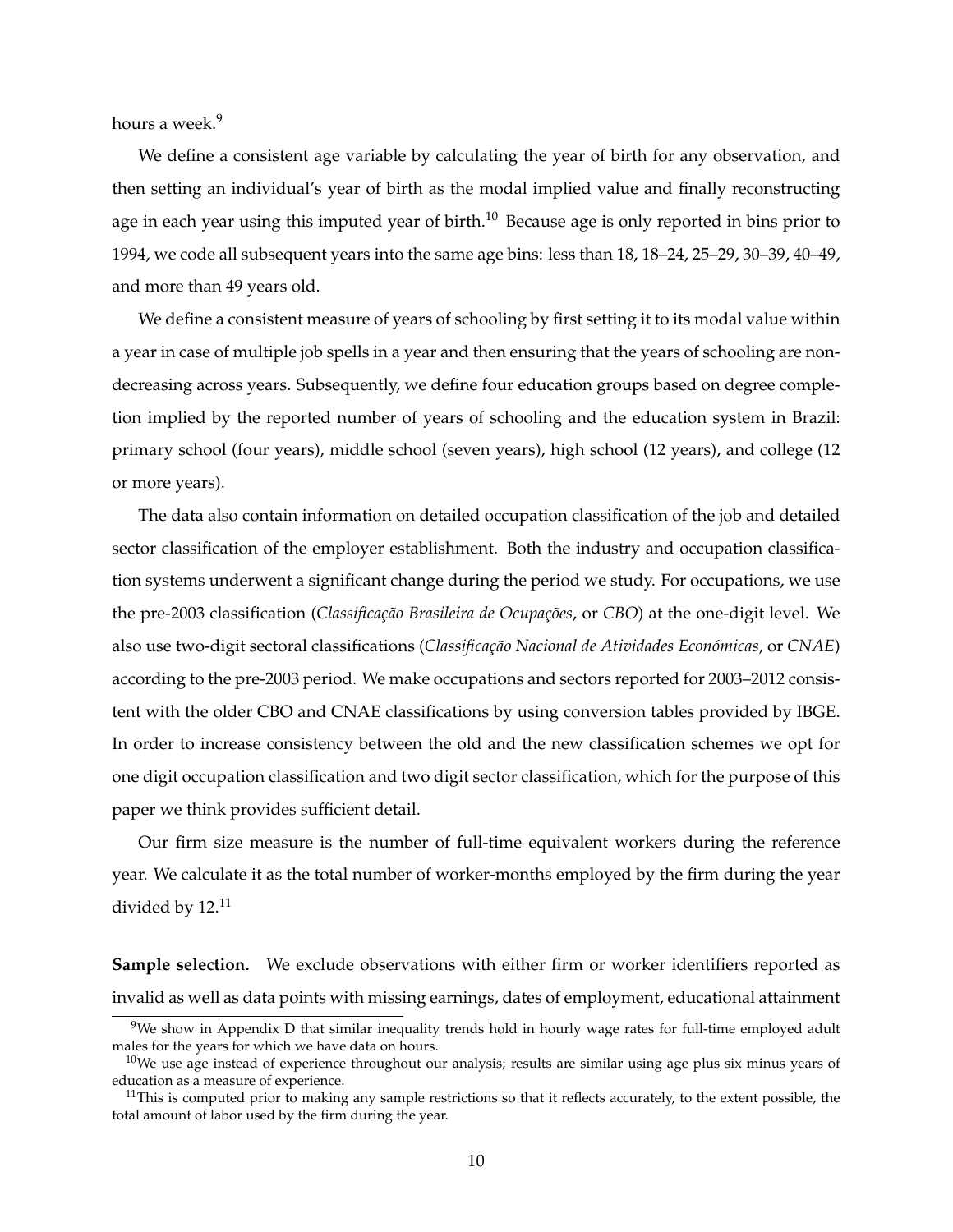or age. Together, these cleaning procedures drop less than one percent of the original population, indicative of the high quality of the data. Subsequently, to limit the computational complexity associated with estimating our model, we restrict attention to one observation per worker-year. We impose this restriction by choosing the highest-paying among all longest employment spells in any given year. As the average number of jobs held during the year is 1.2 and there is no trend in this, we believe that loosening this restriction would not meaningfully affect our results.

Finally, we restrict attention to male workers age 18–49. We make this restriction as a trade-off between on the one hand our results being comparable to a large part of the literature focusing on prime age males, and on the other to obtain as complete as possible coverage of changes in the Brazilian earnings structure over the period. The restriction to male workers has the advantage of avoiding issues with changing patterns of female labor supply over time. The restriction to age 49 and below is made to avoid issues related to early retirement, which is more common in Brazil than in the US and other developed countries. In previous versions of the paper, we have considered a wider age range as well as both genders, leading to broadly similar findings as what we present here.

**Descriptive statistics.** Table 1 provides key summary statistics for the RAIS data for the six subperiods that we will later use in our AKM analysis, namely 1988–1992, 1992–1996, 1996–2000, 2000–2004, 2004–2008, and 2008–2012. Since our analysis focuses separately on adult males as well as adult males working for larger manufacturing and mining firms, we provide a brief comparison of these subpopulations to the overall population of formal sector employees. As we will be primarily concerned with the later four subperiods during which inequality decreased markedly and for which we have firm level data, we focus our discussion on these periods.

Panel A shows statistics for the overall formal sector work force in Brazil, while Panel B shows statistics for the subpopulation of prime age adult males. The latter group has 0.67 years of schooling less than the overall sample in the 1996–2000 subperiod; this gradually drops to 0.57 years in the last subperiod. Adult males earn 4–13 log points more than the overall population, and the variance of log earnings is slightly higher than that of the overall population.

Panel C presents statistics on the subpopulation of adult males working at larger mining and manufacturing firms. Adult males in the PIA subpopulation are about 0.03 years younger than all adult males in the 1996–2000 subperiod, which gradually increases to 0.5 years younger in the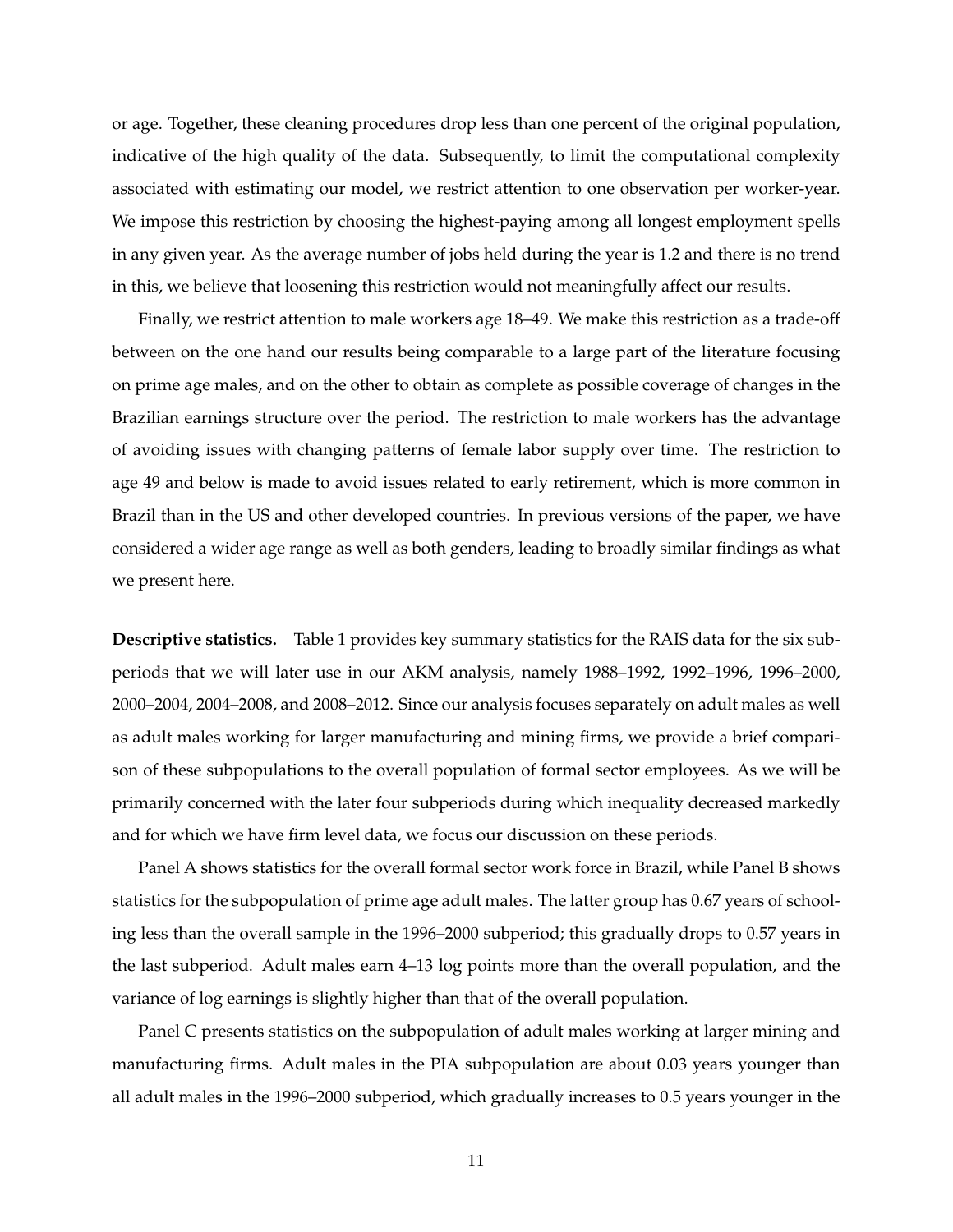last subperiod. They are similar to all adult males in terms of education. The PIA sample of adult males earned on average 28 log points more than all adult males in the 1996–2000 subperiod; this decreased to 20 log points in the last subperiod. Finally, they display a three and five log point higher standard deviation of log earnings in the 1996–2000 and 2008–2012 period, respectively.

|                             | # Worker- |                                                                           | Earnings |       | Age   |       | Schooling |       |
|-----------------------------|-----------|---------------------------------------------------------------------------|----------|-------|-------|-------|-----------|-------|
|                             | vears     | # Workers                                                                 | Mean     | St.d. | Mean  | St.d. | Mean      | St.d. |
|                             |           | PANEL A. ALL FORMAL SECTOR WORKERS (RAIS)                                 |          |       |       |       |           |       |
| 1988-1992                   | 165.5     | 41.3                                                                      | 1.10     | 0.86  | 31.90 | 11.44 | 7.65      | 4.43  |
| 1992-1996                   | 162.1     | 43.0                                                                      | 1.18     | 0.86  | 33.17 | 11.29 | 8.09      | 4.40  |
| 1996-2000                   | 174.6     | 46.7                                                                      | 1.19     | 0.84  | 33.67 | 11.26 | 8.61      | 4.26  |
| 2000-2004                   | 202.7     | 52.6                                                                      | 1.00     | 0.80  | 34.01 | 11.32 | 9.50      | 4.05  |
| 2004-2008                   | 254.2     | 62.4                                                                      | 0.81     | 0.74  | 34.21 | 11.45 | 10.27     | 3.78  |
| 2008-2012                   | 326.5     | 75.7                                                                      | 0.71     | 0.71  | 34.46 | 11.62 | 10.81     | 3.51  |
|                             |           |                                                                           |          |       |       |       |           |       |
| PANEL B. ADULT MALE WORKERS |           |                                                                           |          |       |       |       |           |       |
| 1988-1992                   | 78.4      | 23.5                                                                      | 1.23     | 0.86  | 30.80 | 8.05  | 7.17      | 4.25  |
| 1992-1996                   | 78.9      | 24.3                                                                      | 1.28     | 0.86  | 31.42 | 8.10  | 7.50      | 4.20  |
| 1996-2000                   | 83.9      | 26.5                                                                      | 1.26     | 0.83  | 31.54 | 8.17  | 7.94      | 4.07  |
| 2000-2004                   | 94.7      | 29.8                                                                      | 1.04     | 0.78  | 31.58 | 8.22  | 8.81      | 3.89  |
| 2004-2008                   | 112.9     | 34.0                                                                      | 0.85     | 0.72  | 31.65 | 8.24  | 9.60      | 3.67  |
| 2008-2012                   | 135.0     | 39.6                                                                      | 0.76     | 0.68  | 31.76 | 8.21  | 10.24     | 3.46  |
|                             |           |                                                                           |          |       |       |       |           |       |
|                             |           | PANEL C. ADULT MALE WORKERS AT LARGE MANUFACTURING AND MINING FIRMS (PIA) |          |       |       |       |           |       |
| 1996-2000                   | 15.5      | 5.8                                                                       | 1.54     | 0.86  | 31.51 | 8.05  | 7.95      | 4.01  |
| 2000-2004                   | 16.7      | 6.3                                                                       | 1.28     | 0.83  | 31.30 | 8.13  | 8.87      | 3.84  |
| 2004-2008                   | 21.0      | 7.8                                                                       | 1.07     | 0.77  | 31.12 | 8.14  | 9.52      | 3.69  |
| 2008-2012                   | 23.9      | 9.0                                                                       | 0.96     | 0.73  | 31.26 | 8.08  | 10.16     | 3.51  |

Table 1. RAIS summary statistics

*Note:* The number of worker-years and number of unique workers are reported in millions. Statistics on earnings are in log multiples of the current monthly minimum wage, schooling is in years, a person's age is the average age of his age bin. Panel A includes all workers in the RAIS dataset. Panel B includes male workers that are between 18 and 49 years old. Panel C includes male workers age 18–49 working at larger manufacturing and mining firms included in the PIA firm characteristics data. Means are computed by period. The standard deviation is calculated by first demeaning variables by year and then pooling the years within a subperiod. Source: RAIS.

#### **3.2 Firm characteristics data (PIA)**

**Collection and coverage.** The PIA data contain information on firm financial characteristics from 1996–2012. The dataset is constructed by the Brazilian National Statistical Institute (*Instituto Brasileiro de Geografia e Estatística*, or *IBGE*) based on annual firm surveys in the manufacturing and mining sector. This survey is mandatory for all firms with either more than 30 employees or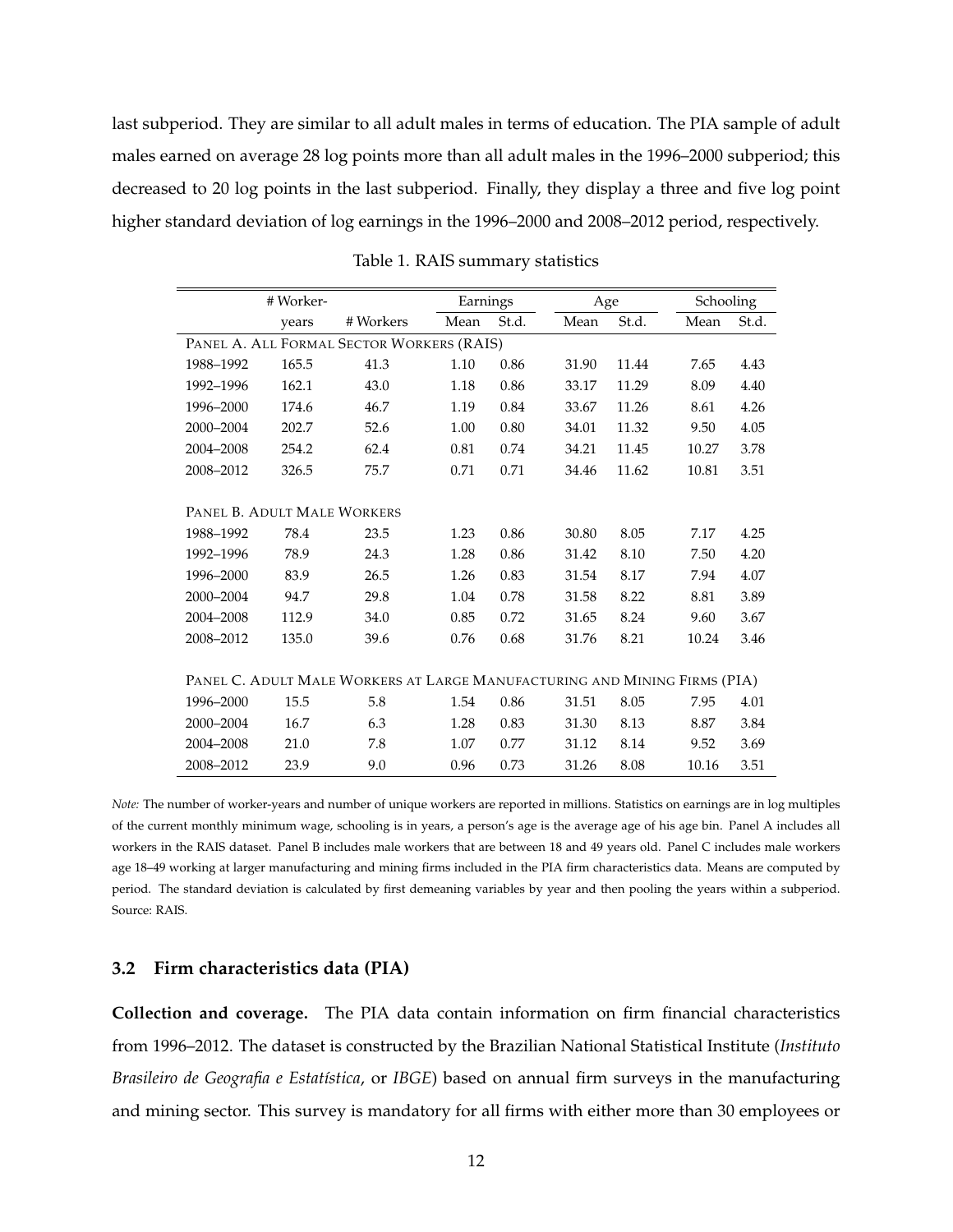above a revenue threshold as well as for an annual random sample of smaller firms.<sup>12</sup> As with RAIS, completion of the survey is mandatory and non-compliance is subject to a fine by national authorities. Each firm has a unique, anonymized identifier, which we use to link firm characteristics data from PIA to worker-level outcomes in the RAIS data.

**Variable definitions.** The PIA dataset includes a breakdown of operational and non-operational revenues, costs, investment and capital sales, number of employees and payroll. All nominal values are converted to real values using the CPI index provided by the IBGE. Instead of the measure of firm size in the PIA, we prefer our measure of full-time-equivalent employees constructed from the RAIS as it accounts for workers only employed during part of the year. We define operational costs as the cost of raw materials, intermediate inputs, electricity and other utilities, and net revenues as the gross sales value due to operational and non-operational firm activities net of any returns, cancellations, and corrected for changes in inventory.<sup>13</sup> We construct value added as the difference between net revenues and intermediate inputs, and value added per worker as value added divided by full-time equivalent workers. This is our main measure of firm productivity. We have also constructed several alternative measures of firm productivity by cleaning value added per worker off industry-year effects and some measures of worker skill, with similar results.

Our productivity measure differs from commonly used total factor productivity (Bartelsman et al., 2009, 2013) since it does not control for capital intensity. We opt for this measure because we do not directly observe capital stocks in the PIA data, only investment. To construct a measure of the capital stock, one would need to assume a depreciation rate to be able to impute capital using reported investment. In the absence of firm investment data prior to 1996, one would also need to impute initial capital stocks at the firm-level in 1996, as well as for any firm that (re-)enters the PIA population. We have constructed such a measure of the capital stock, but the multiple imputations required to obtain capital and fact that the investment data is incomplete for many firms lead us to prefer value added per worker as our measure of firm productivity. Instead we have constructed several variants of this labor productivity measure, making various adjustments for worker input quality that lead to very similar results to what we present below.<sup>14</sup>

<sup>&</sup>lt;sup>12</sup>The revenue threshold for inclusion in the deterministic survey has grown over the years, standing at USD300,000 in 2012.

<sup>&</sup>lt;sup>13</sup>We have explored alternative revenue definitions such as only restricting attention to operational revenues or excluding certain types of non-operational revenues. Such robustness checks yield very similar results to what we report below.

 $14$ Specifically, in the construction of labor productivity, we alternatively divide value added by the raw number of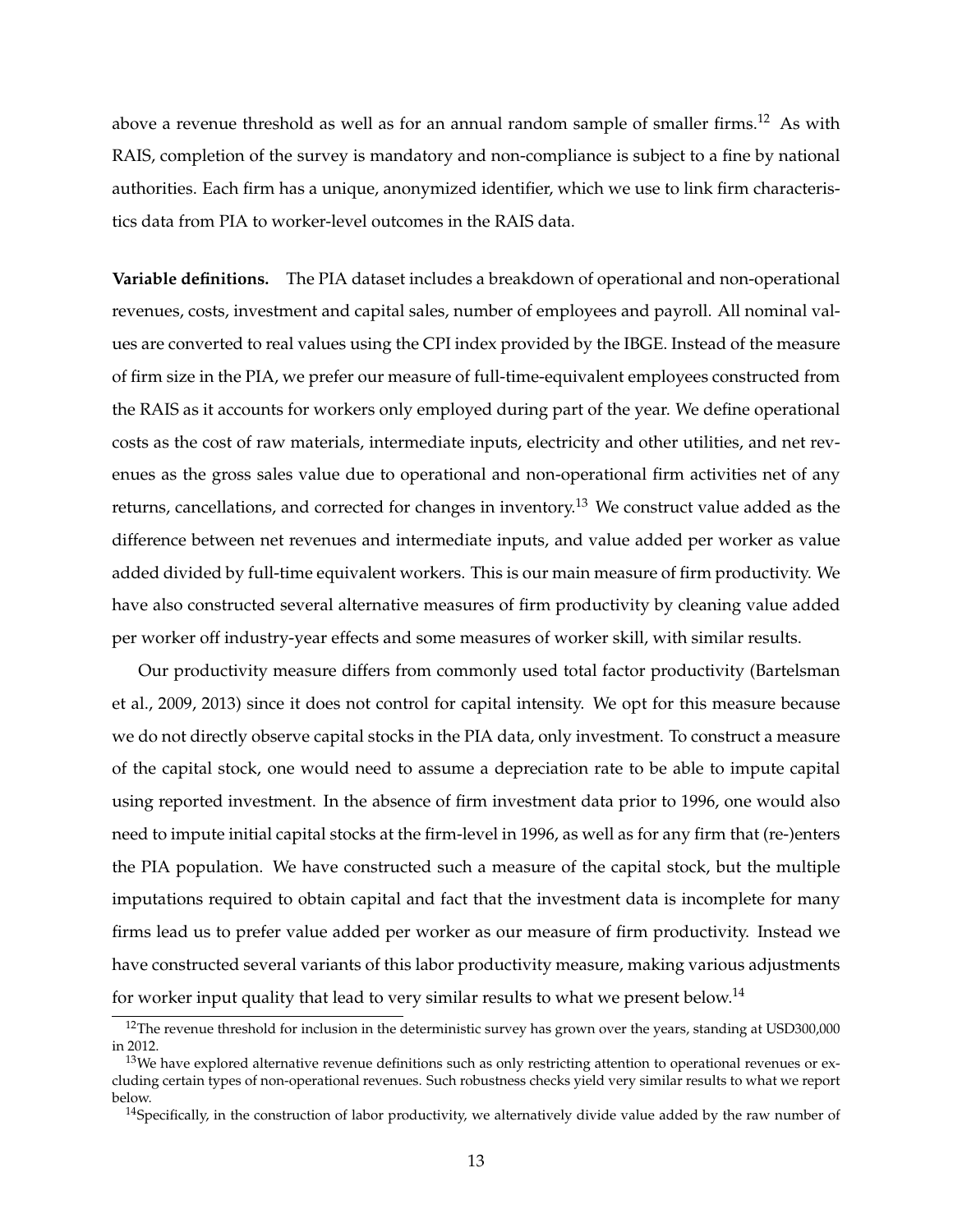**Sample selection.** The PIA firm survey spans the universe of larger firms (as defined above) in Brazil's manufacturing and mining sectors in addition to a random sample of smaller firms. Because parts of our analysis make use of the panel dimension on the firm side and to avoid issues with excessive sample attrition related to our later estimation procedure, we focus our analysis on the deterministic set of relatively larger firms.

|           |              |                | Firm size |       |       | Value added p.w. |
|-----------|--------------|----------------|-----------|-------|-------|------------------|
|           | # Firm-years | # Unique firms | Mean      | St.d. | Mean  | St.d.            |
| 1996-2000 | 110.5        | 34.8           | 6.41      | 1.74  | 11.15 | 1.13             |
| 2000-2004 | 130.6        | 40.9           | 6.35      | 1.79  | 11.19 | 1.32             |
| 2004-2008 | 156.5        | 48.8           | 6.57      | 1.90  | 11.22 | 1.34             |
| 2008-2012 | 176.8        | 55.8           | 6.69      | 1.98  | 11.30 | 1.31             |

Table 2. PIA summary statistics

*Note:* The number of firm-years and number of unique firms are reported in thousands. Firm size is the log number of full-time equivalent employees. Value added per worker is the log of real value added per worker. Means and standard deviations are weighted by the number of full-time employees. The standard deviation is calculated by first demeaning variables by year and then pooling the years within a subperiod. Source: PIA.

**Descriptive statistics.** Table 2 shows key summary statistics on firms during the four subperiods for which we have firm financial data: 1996–2000, 2000–2004, 2004–2008, and 2008–2012. All results are weighted by the number of full-time equivalent workers employed by the firm. The number of firms in the PIA increased by 60 percent between the first and the last period. The average log firm size increased by 28 log points and average log real value added per worker grew by 15 log points. There is significant dispersion in both log firm size and log value added per worker across firms, with the standard deviation of the former being close to two and that of the latter exceeding one. Furthermore, there is no evidence of convergence in either measure: the standard deviation of firm size monotonically increases whereas the standard deviation of value added per worker first increases rapidly, then falls again in the last subperiod.

workers, the full-time equivalent workers, measurable human capital-augmented (i.e. accounting for education and age) workers, and also adjusting for unobserved worker characteristics captured by the worker fixed effect in pay.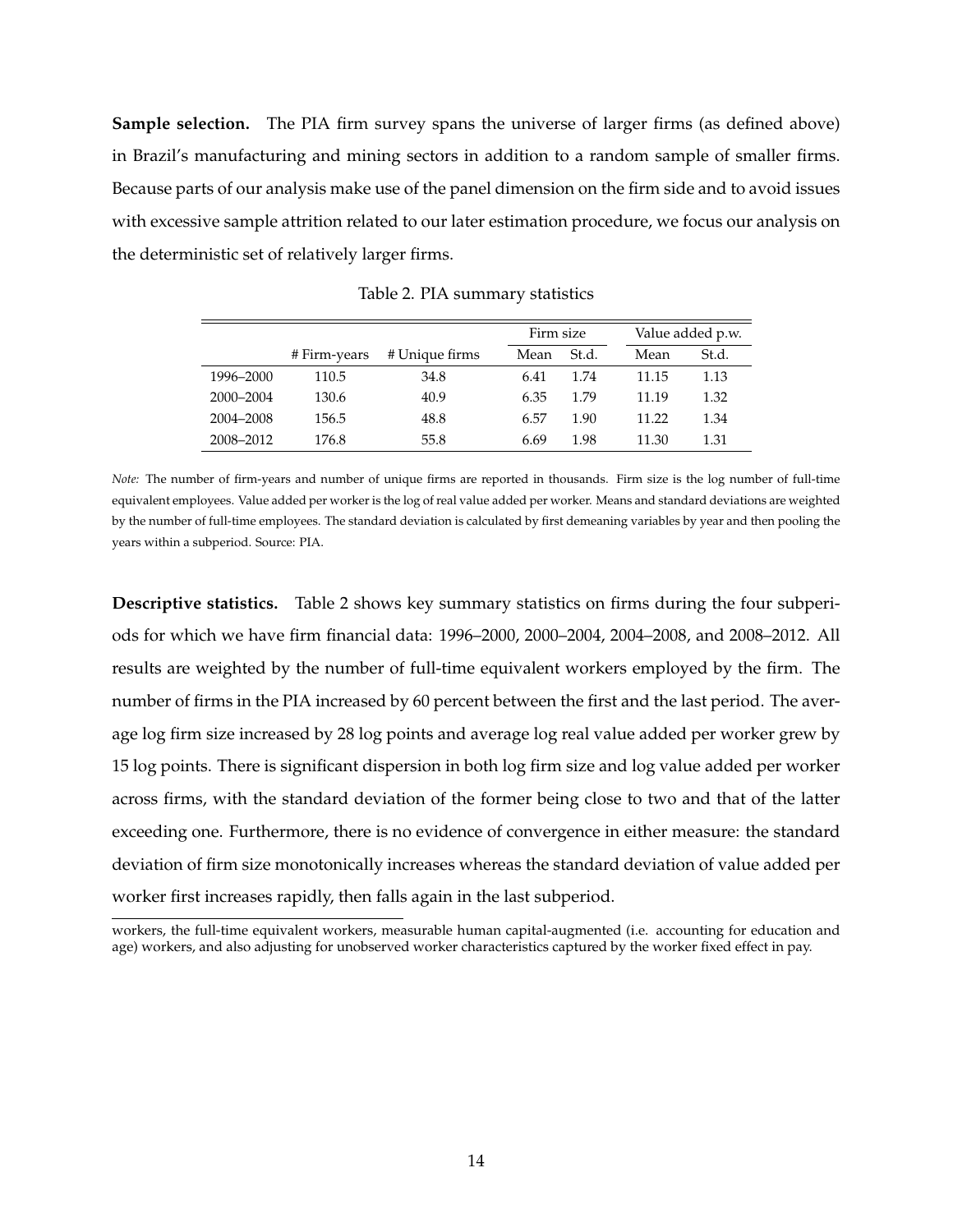## **4 Inequality trends in Brazil from 1988–2012**

In this section, we provide a first overview of Brazil's rapid decrease in earnings inequality using our sample of prime age males.<sup>15</sup> We demonstrate that the decrease in inequality in Brazil occurred throughout a large part of the earnings distribution. Subsequently, we provide some suggestive evidence of firms being an important source of inequality as well as a factor behind the decrease in inequality in Brazil.

#### **4.1 The evolution of earnings inequality**

Starting from high initial levels, Brazil experienced a rapid and steady fall in earnings inequality from the mid 1990s onwards. The decrease followed years of stable or slightly increasing inequality between the late 1980s and the mid-1990s. To illustrate this, Figure 1 plots the variance of log earnings over the 1988–2012 period in the RAIS. Between 1996 and 2012, the variance of log earnings in Brazil decreased by 28 log points or 39 percent, from 0.73 to 0.44. To put this decrease into context, the US saw an increase in the variance of log annual earnings of 30 log points from 1967–2005 (Heathcote et al., 2010).



Figure 1. Variance of log earnings in Brazil, 1988–2012

*Note:* Statistics computed for males of age 18–49. See text for details. Source: RAIS.

To depict the comprehensive nature of the decrease in inequality, Figure 2 plots the log per-

 $15$ For clarity and consistency with our main estimation results, we present these trends using the sample of males aged 18–49 only. The trends described in this section are also present in the overall population.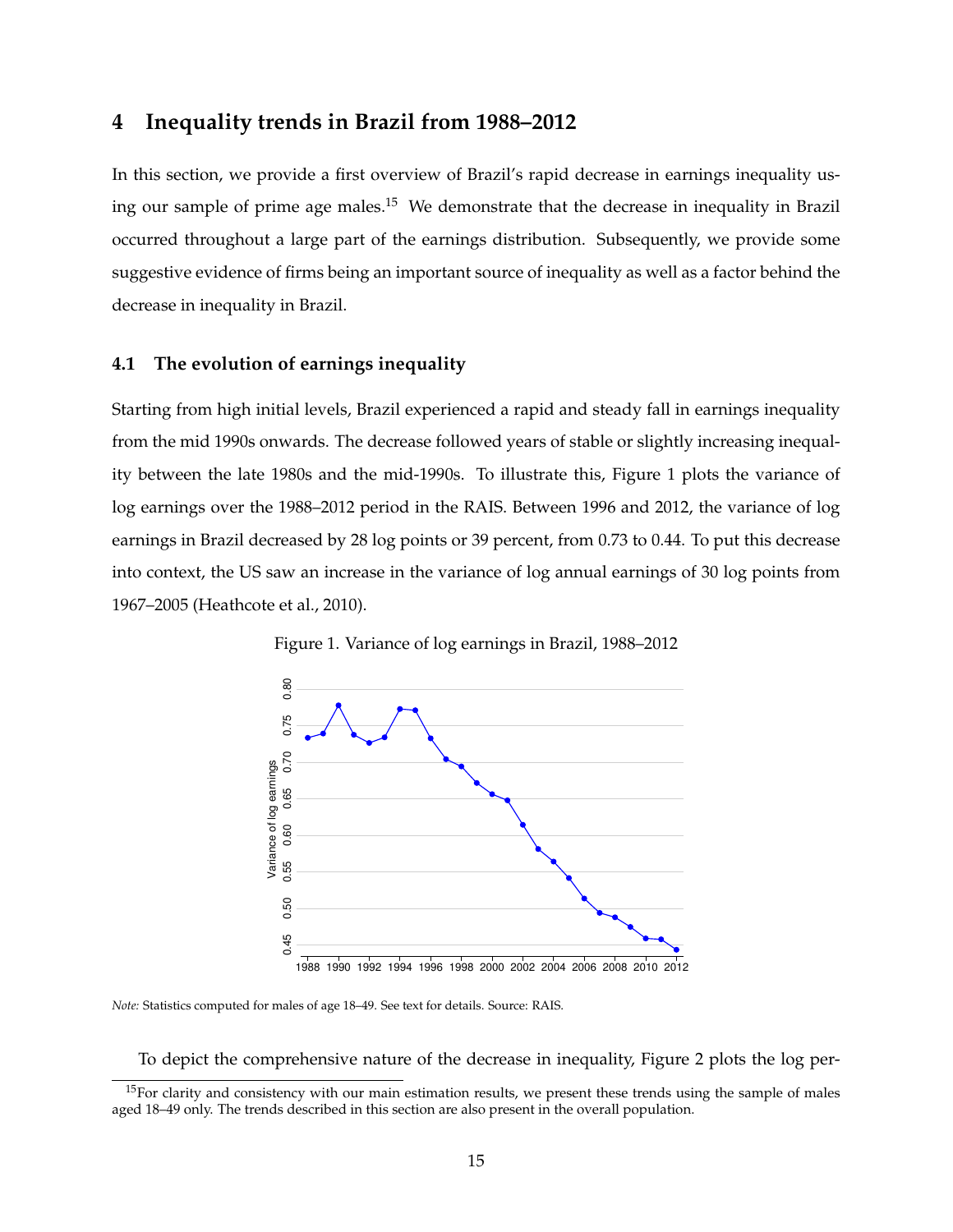centile ratios of earnings, normalized to zero in 1996.<sup>16</sup> Two striking facts emerge: First, the compression was wide-spread throughout the earning distribution, reaching as high as the 75th percentile. Second, the amount of compression gradually decreases as one moves further up in the distribution. For instance, whereas the log 90–50 percentile ratio falls by 26 log points from 1996 to 2012, the log 50–10 ratio decreases by 38 log points, and the log 50–5 ratio by a remarkable 53 log points. We see less compression above the 75th percentile, and some divergence among the top 10 percent of the earnings distribution, with the log 95–50 percentile ratio falling slightly less than the log 90–50 ratio.



Figure 2. Log percentile ratios of the earnings distribution in Brazil, normalized to 0 in 1996

Importantly, the inequality decrease was not driven by the rapid educational attainment expansion and demographic changes during this period. Appendix A shows within a Mincer framework that most of the decrease is in fact orthogonal to worker observables. The weak explanatory power from this worker-side analysis, along with recent evidence of firm-driven inequality trends in developed economies, motivate us to study the role of firms in the Brazilian labor market.

#### **4.2 Earnings dispersion between and within firms**

For a long time, economists have recognized that worker observables fail to explain a large fraction of the variance of earnings (Mincer, 1974; Heckman et al., 2003). A recent literature instead highlights the role played by firms in giving rise to differences in pay. As a first step towards

*Note:* Statistics computed for males of age 18–49. See text for details. Source: RAIS.

 $16$ Appendix B shows that there was wide-spread real earnings growth over this period.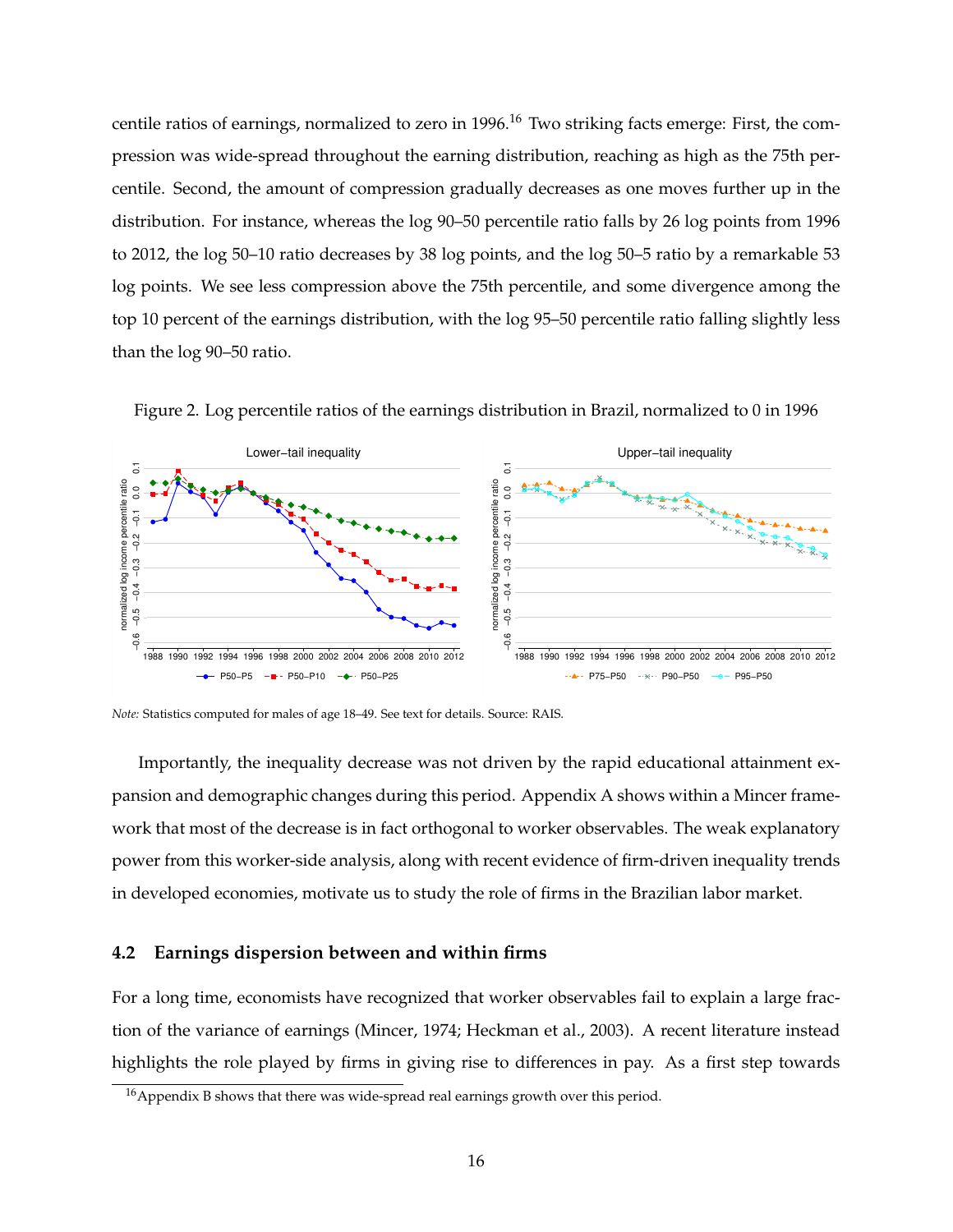understanding the role of firms in the inequality decrease, we investigate the variance of earnings within and between firms. To this end, let *yijt* denote log earnings of worker *i* employed by firm *j* in year  $t$ , and  $\bar{y}^j_t$  denote average log earnings in firm  $j$  in year  $t$ . Following Fortin et al. (2011) and Song et al. (2016) we can write<sup>17</sup>

$$
\underbrace{Var\left(y_{ijt}\right)}_{\text{overall}} = \underbrace{Var\left(\overline{y}_t^j\right)}_{\text{between firms}} + \underbrace{\overline{Var\left(y_{ijt} \mid i \in j\right)}}_{\text{within firms}}
$$

That is, variance in overall earnings can be decomposed into the variance of average log earnings at the firm across firms (weighted by worker-years) and the variance of the difference between workers' log earnings and the average log earnings at their firm.

Based on these definitions, one could imagine two hypothetical polar extremes. First, average earnings could be identical across firms so that overall earnings inequality is completely due to variance in earnings within firms. In this case, a firm is just a microcosm of the overall economy. Second, all workers could receive the same earnings within the firm so that inequality arises entirely due to differences in earnings across firms. In reality, the question is which channel is quantitatively most important.

Figure 3 plots the decomposition of these channels over time in Brazil. We note two insights: Firstly, there is significant variability in earnings within firms, but an even greater amount of earnings inequality between firms.<sup>18</sup> Secondly, although both measures of inequality fell during this time, the decrease was particularly pronounced between firms. Inequality between firms decreased by 18 log points or 42 percent from 1988–2012, whereas within-firm inequality dropped by 11 log points or 36 percent.<sup>19</sup>

The decrease in between-firm inequality is not due to a compression of differences between

$$
y_{ijt} = \underbrace{\overline{y_t}}_{\text{economy average}} + \underbrace{\left(\overline{y}_t^j - \overline{y}_t\right)}_{\text{employee deviation}} + \underbrace{\left(y_{ijt} - \overline{y}_t^j\right)}_{\text{worker deviation}}
$$

Taking variances on both sides, we get

$$
Var\left(y_{ijt} - \overline{y_t}\right) = Var\left(\overline{y}_t^j - \overline{y_t}\right) + Var\left(y_{ijt} - \overline{y}_t^j\right) + \underbrace{2Cov\left(\overline{y}_t^j - \overline{y}_t, y_{ijt} - \overline{y}_t^j\right)}_{=0}
$$

where the last term is zero by construction. Simplifying, we arrive at the decomposition in the text.

 $17$ To derive this expression, first use the identity

 $^{18}$ In contrast, Song et al. (2016) document larger within relative to across firm dispersion. As will become clear later, this difference is driven by three factors. First, dispersion in the firm component of pay play a relatively larger role in Brazil (at least in the first periods). Second, we estimate a higher degree of assortative matching between workers and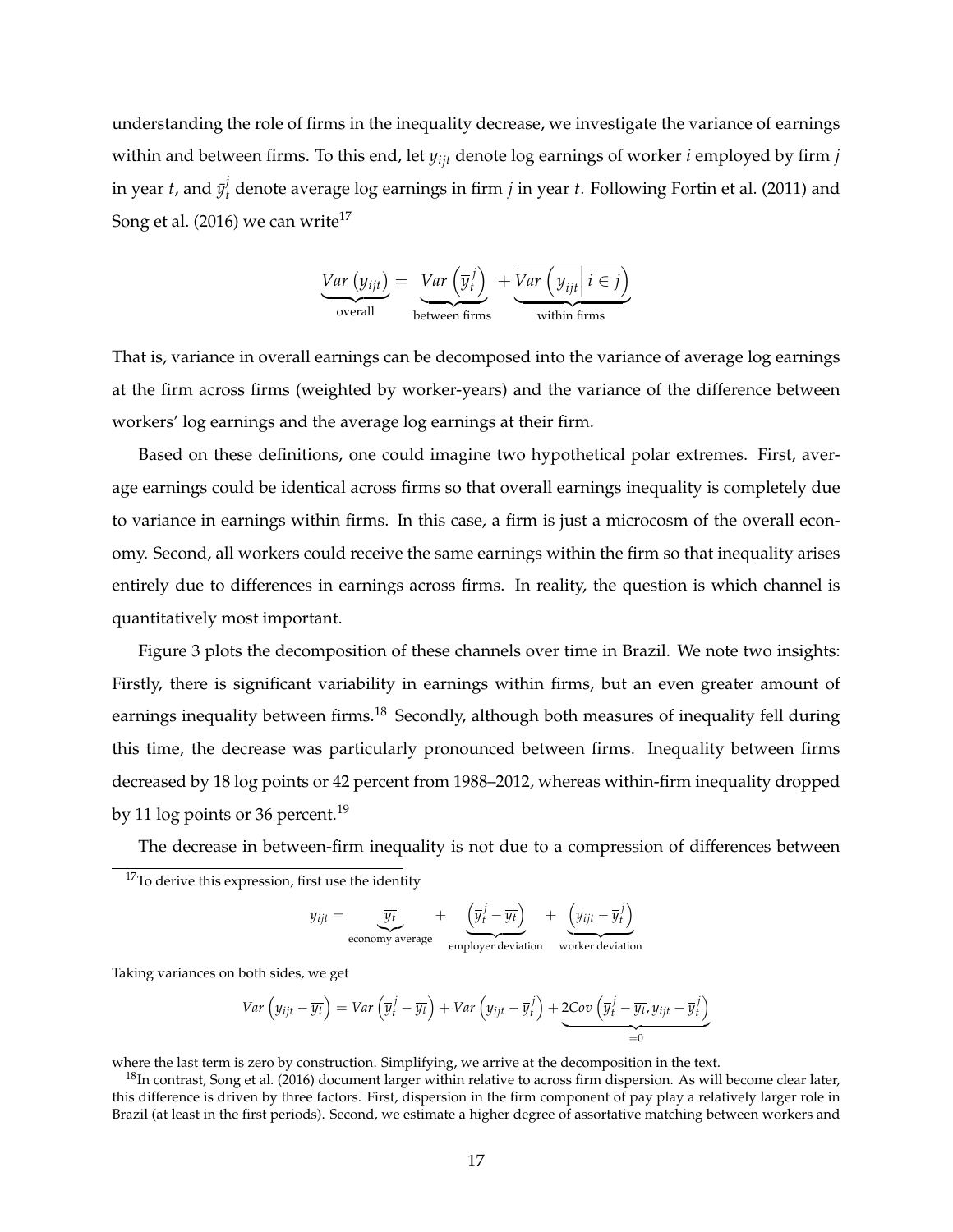

Figure 3. Variance of log earnings between and within firms

*Note:* Statistics computed for males of age 18–49. See text for details. Source: RAIS.

sectors. In fact, large between-firm pay compressions occurred in all Brazilian sectors except government, as shown in Figure 4. Moreover, Appendix C shows similar patterns obtain in every region of Brazil, among small and large firms, and among unproductive and productive firms though less so at the most productive firms. Overall, the robustness of the pattern to different cuts of the data suggests that the importance of between-firm differences in explaining the inequality decrease is not due to composition along observable dimensions.

Although informative, these type of decompositions of raw earnings cannot necessarily be interpreted as firms differing fundamentally in the way they compensate their workers. The reason is that some firms could hire workers who always get paid more regardless of where they work (maybe because they are more productive, have a higher bargaining power, etc). In this case, differences in pay across firms would arise as a result of recruitment policies and not pay policies. With this in mind, the next section identifies the importance of firm pay policies using the panel dimension of the data.

firms than in the US Finally, the remainder is due to a higher degree of segregation in Brazilian labor markets.

 $19$  Another way of illustrating the importance of firms is to compare earnings growth of different workers with average earnings growth at their employers. Appendix B conducts this exercise and shows how the decrease in betweenfirm differences was driven by a catch-up of average firm earnings among the lowest earnings groups.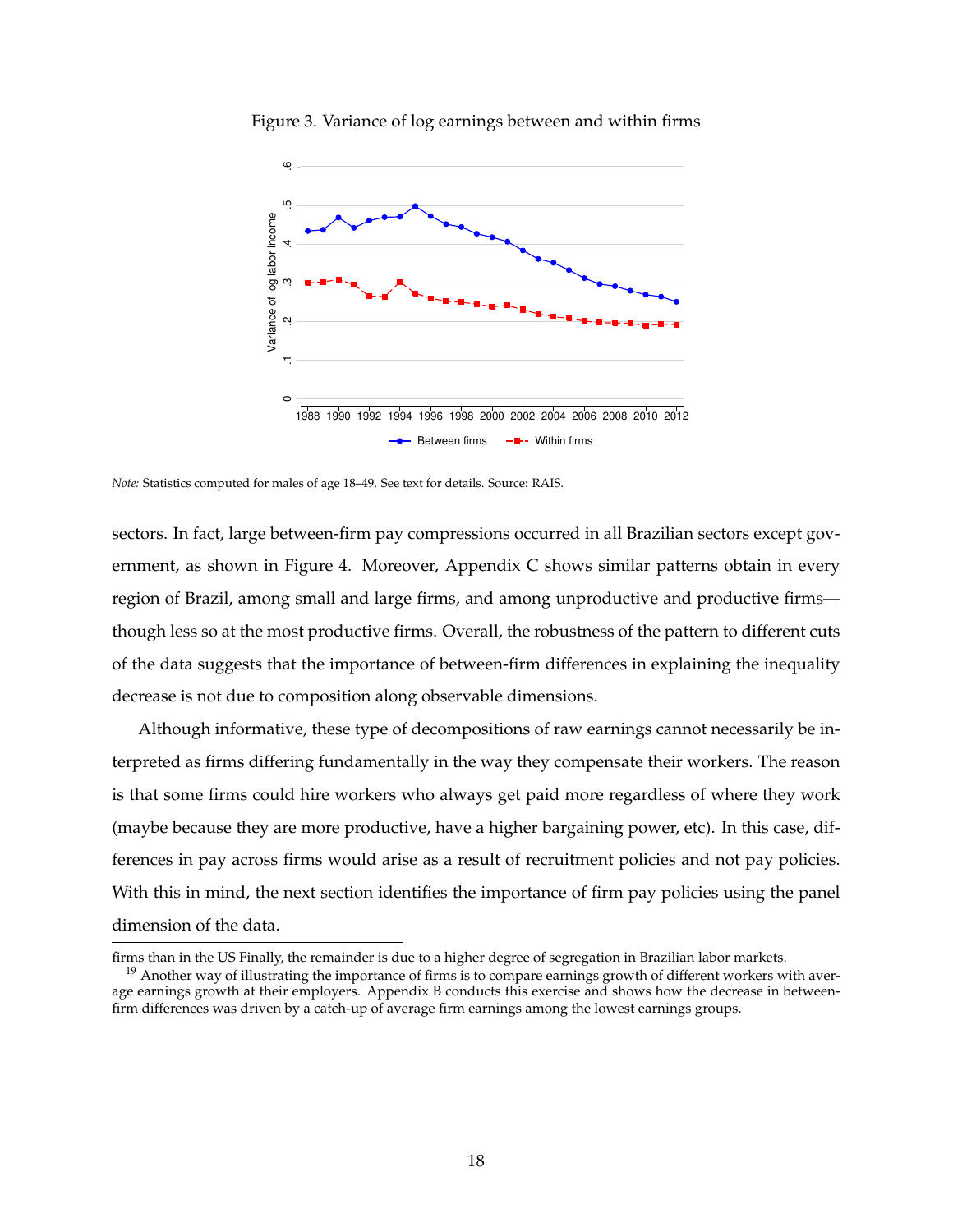

#### Figure 4. Variance between and within firms, by sector

*Note:* Statistics computed for males of age 18–49. See text for details. Source: RAIS.

# **5 Empirical framework**

The evidence in the previous section suggests that firms might be an important determinant of earnings in Brazil. Motivated by these insights, we estimate high-dimensional fixed effects econo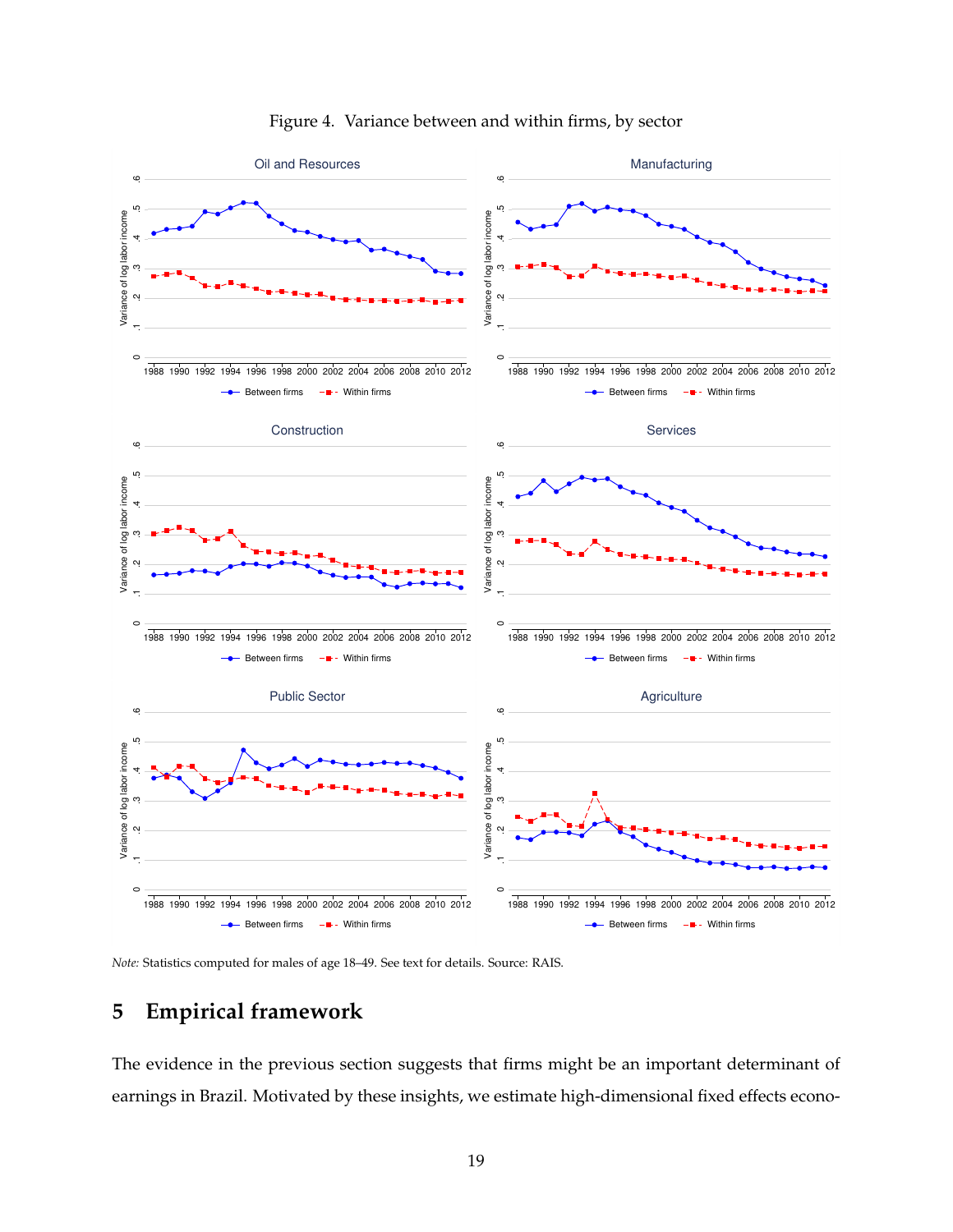metric models controlling for both unobserved worker and firm heterogeneity. To be able to speak to changes over time in the components of inequality, we estimate our model separately in six subperiods covering 1988–1992, 1992–1996, 1996–2000, 2000–2004, 2004–2008, and 2008–2012, respectively.<sup>20</sup> Subsequently, we correlate the estimated firm and worker effects with observed characteristics of firms and workers in order to investigate what may have caused changes in the firm and worker component of pay over time.

#### **5.1 Worker and firm fixed effects model**

In order to separately identify the contribution of individual and firm components in pay, one needs to observe a panel of workers linked to their employers. The RAIS, our linked employeremployee data from Brazil, satisfy these requirements. Within subperiods that we set to be five years in length, we observe a number *I* of workers working at *J* firms for a total of *N* workeryears. Let *J* (*i*, *t*) denote the employer of worker *i* in year *t* (as we uniquely defined in Section 3). We assume that log earnings of individual *i* in year *t*, denoed *yit*, consist of the sum of a worker component, *α<sup>i</sup>* , a firm component, *αJ*(*i*,*t*) , a year effect, Υ*<sup>t</sup>* , and an error component, *εit*, so we can write,<sup>21</sup>

$$
\log y_{it} = \alpha_i + \alpha_{J(i,t)} + Y_t + \varepsilon_{it}
$$

where we assume that the error satisfies the strict exogeneity condition

$$
\mathbb{E}\left[\varepsilon_{it}|\alpha_i,\alpha_{J(i,t)},\Upsilon_t\right]=0
$$

Our specification does not control in this first stage for observable worker and firm characteristics. Instead, we correlate estimated fixed effects with worker and firm observables in a second stage of our analysis. We prefer this specification to avoid identifying the time-varying effects off changes within workers and firms during the limited time frame of each subperiod.<sup>22</sup> Furthermore, we find this two-stage approach helpful in terms of understanding what the firm and worker effects may ultimately be standing for.<sup>23</sup>

 $^{20}$ In Appendix D we show that similar results obtain in longer, nine-year subperiods.

<sup>&</sup>lt;sup>21</sup> Although our current paper does not model the underlying, fundamental sources of this reduced form specification, in subsequent work we show how it can be rationalized in a frictional labor market with firm productive heterogeneity and worker ability differences (Engbom and Moser, 2017a).

 $^{22}$ Including age effects in the above framework with individual and year effects would require a normalization, as for instance the restriction advocated by Deaton (1997).

 $^{23}$ In this sense, our approach is reminiscent of that of Bertrand and Schoar (2003) in their study of the determinants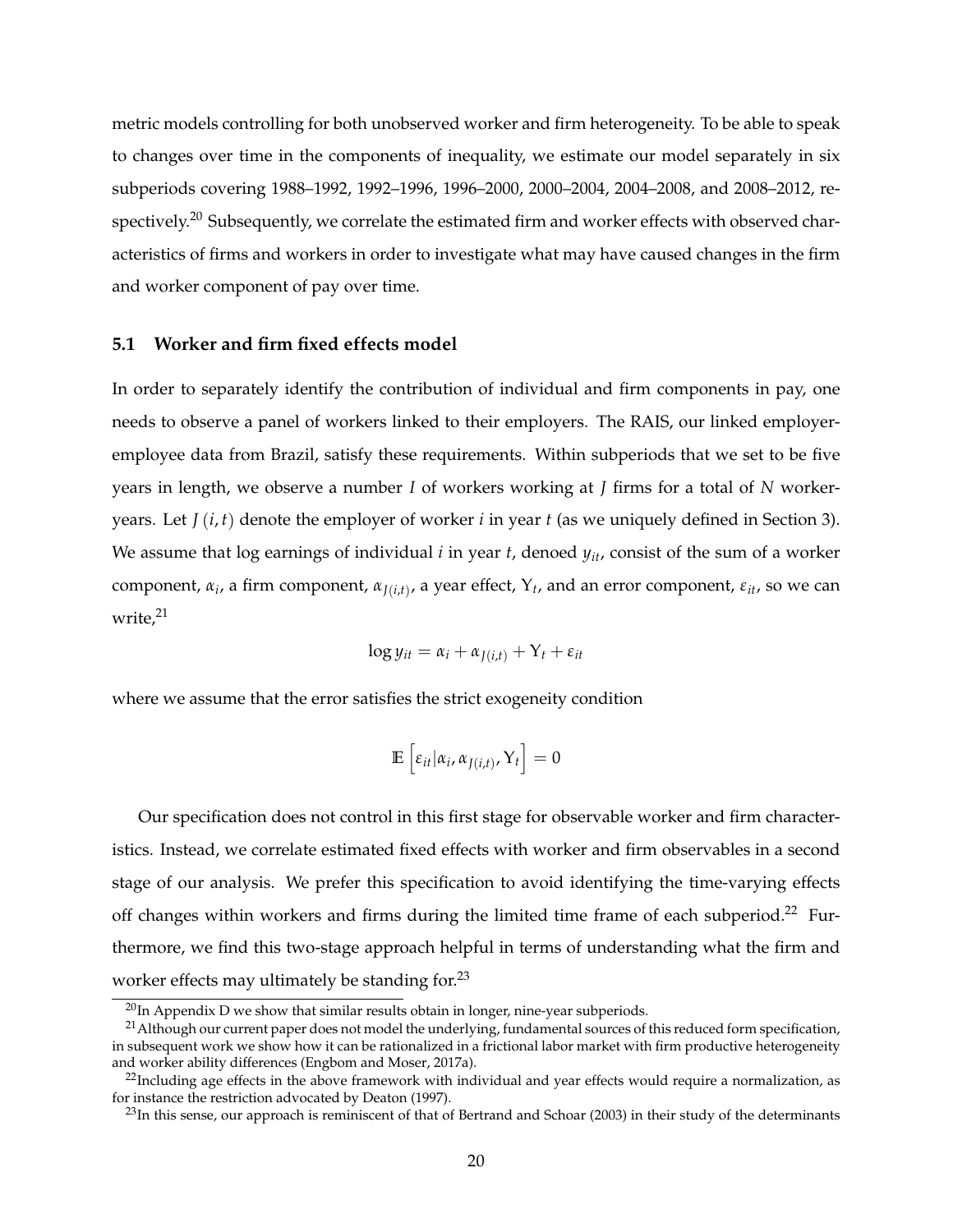|           | # Unique workers | Average # of jobs | % switchers |
|-----------|------------------|-------------------|-------------|
| 1988-1992 | 23.1             | 1.56              | 0.37        |
| 1992-1996 | 23.7             | 1.48              | 0.33        |
| 1996-2000 | 25.6             | 1.45              | 0.32        |
| 2000-2004 | 28.8             | 1.46              | 0.32        |
| 2004-2008 | 33.0             | 1.54              | 0.36        |
| 2008-2012 | 38.6             | 1.66              | 0.42        |

Table 3. Frequency of switches, by period

*Note:* Number of unique workers in millions. A switcher is defined as a worker who is associated with two or more employers during the period. Source: RAIS.

As shown by AKM, worker and firm effects can only be separately identified within a set of firms and workers connected through the mobility of workers. Table 13 in Appendix F presents summary statistics on the largest set of connected workers in each subperiod—this covers 97–98 percent of all workers in each subperiod. Given the high coverage, it is not surprising that the restricted subpopulation looks very similar to the overall population. Thus the restriction to the largest connected set seems relatively innocuous.

As identification of the model derives from workers switching between firms, Table 3 presents statistics on the fraction of switchers in each subperiod. The degree of labor mobility is high in Brazil, with more than 30 percent of the population switching firms at some point during each fiveyear subperiod. The average number of firms worked at during the five years in each subperiod is about 1.5. There is no strong trend in either statistic.

The assumption on the error term is referred to in the literature as that of requiring *exogenous mobility*. As explained by AKM, this rules out mobility based on the unobserved error component. Following Card et al. (2013), we investigate the validity of this assumption in several ways. We divide estimated firm effects into quartiles and study whether the gain in the firm component of those switching between for instance the first and fourth quartile is similar to the loss of those making the reverse switch. To the extent that match effects are an important determinant of earnings and mobility, we would expect all workers to make gains from switching. Furthermore, we examine the distribution of the average residual across worker and firm effects to check for any systematic deviation from zero (which could indicate that the log linear model is misspecified).

Let  $a_i$  denote the estimated worker effect,  $a_{J(i,t)}$  the estimated firm effect,  $Y_t$  the estimated year effect, and  $e_{it}$  the residual. Based on our estimated equation, we decompose the variance of log

of CEO pay.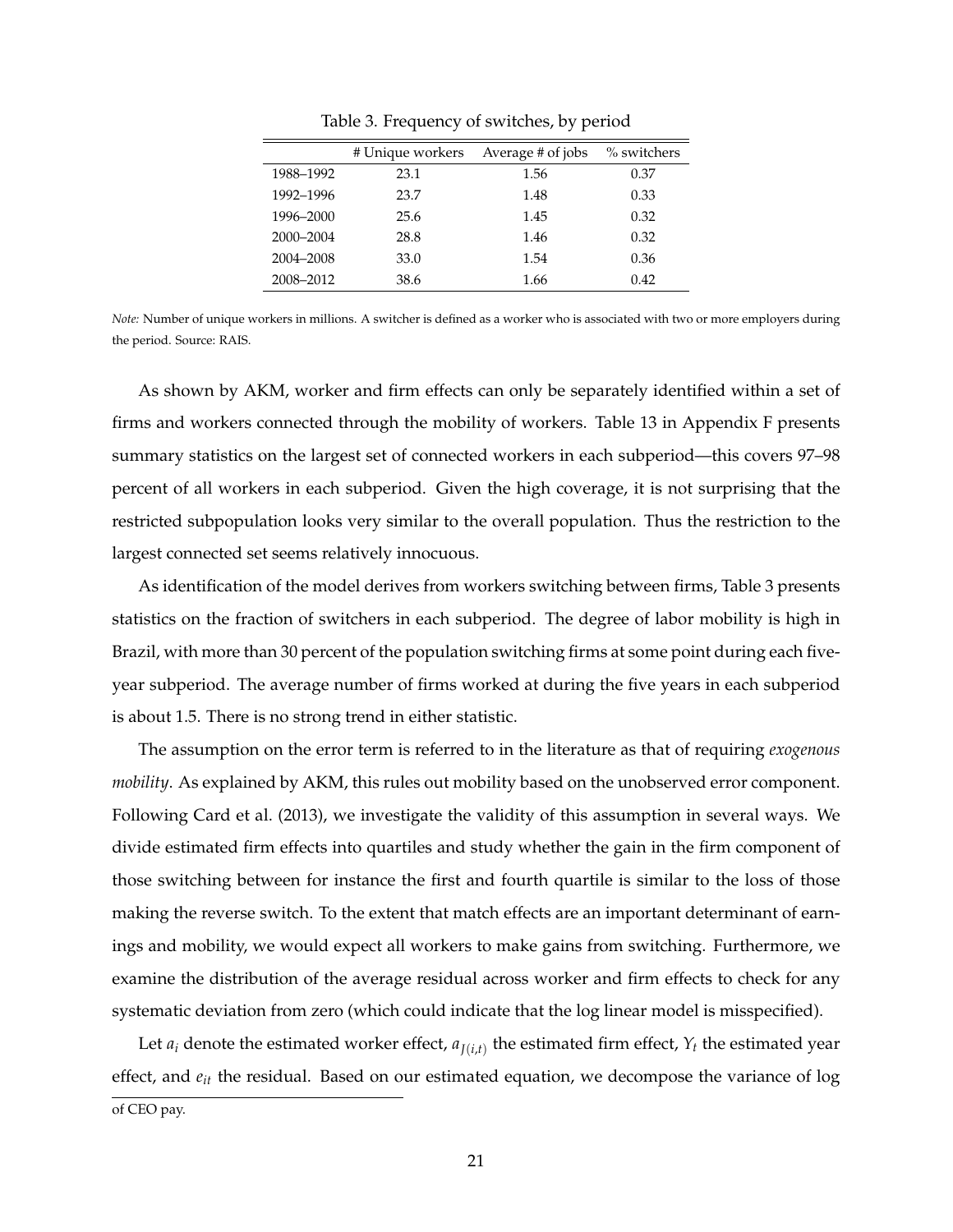earnings within any subperiod into the variance of the worker component, the firm component, and the year trend, as well as the covariance between the worker and the firm component, the worker and year component, the firm and year component, and the variance of the residual:

$$
Var (\log y_{it}) = Var (a_i) + Var \left( a_{J(i,t)} \right) + Var (Y_t) + 2Cov \left( a_i, a_{J(i,t)} \right) + 2Cov (a_i, Y_t) + 2Cov \left( a_{J(i,t)}, Y_t \right) + Var (e_{it})
$$
\n(1)

Note that sampling error in the estimated effects will cause us to overestimate the variance of worker and firm effects, and in general induce a negative bias in the covariance between worker and firm effects (see for instance Andrews et al., 2008). Following Card et al. (2013), we do not attempt to correct for this, but instead assume that this error is constant over time, so that even if the level of our estimated variances is slightly overstated, the changes we document over time are still valid.<sup>24</sup>

#### **5.2 Determinants of the estimated firm effects**

In the second stage of our empirical investigation, we study how the estimated firm effects relate to observable measures of firm performance available in the PIA survey. In particular, we are interested in understanding what firm characteristics are related to pay, and whether changes in the distribution of firm effects over time can be explained by underlying changes in firm characteristics or the way the labor market translates those into pay. Since the PIA only covers larger manufacturing and mining firms, $2^5$  we are forced to restrict attention to only these firms and workers when linking firm effects to firm characteristics. We implement this by first estimating the AKM model for the universe of firms and workers, and subsequently restricting attention to only larger manufacturing firms.

Let  $X_i$  denote a vector of firm characteristics—for each subperiod we regress by OLS

$$
a_j = X_j \beta + \eta_j
$$

<sup>&</sup>lt;sup>24</sup>To better estimate firm effects, Bonhomme et al. (2016) suggest restricting attention to firms whose fixed effect is "well-identified" due to a high number of switchers. In practice, this procedure boils down to restricting attention to workers at firms with at least 10 switchers during the estimation period. Implementing this restriction, we get similar results as those reported below.

 $^{25}$ As described in Section 3, we restrict attention to the deterministic stratum of PIA containing only larger firms. We drop small firms contained in the random stratum to ensure that firms stay in the sample for multiple years for our estimation procedure below.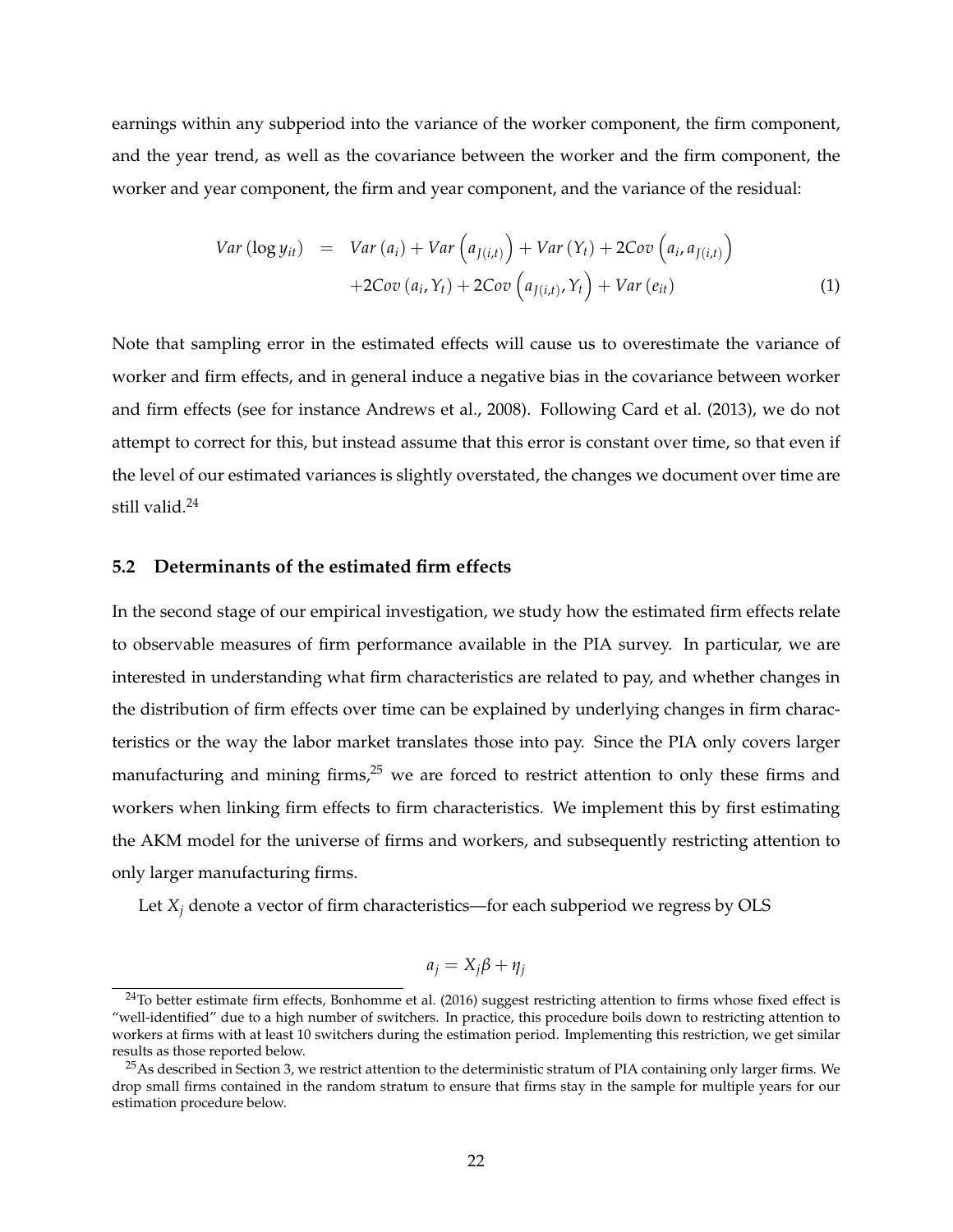All regressions are weighted by worker-years. We consider versions including average log value added per worker during the subperiod, average log firm size during the subperiod, state fixed effects, and two-digit subsector fixed effects. Additionally, we have considered versions including a range of other firm characteristics as well as higher order terms, but these add only marginally to the explanatory power of the regressions so in the interest of space we do not show them.

Based on the above regression, we compute the variance in firm effects explained by firm observables as

$$
Var\left(\hat{a}\right) = \mathbf{b}'Var(\mathbf{X})\mathbf{b}
$$

where **b** is the estimated coefficient vector and **X** is the design matrix. In order to isolate the importance of a compression in firm fundamentals versus a compression in the pass-through from such fundamentals to pay, we consider two counterfactuals. First, we assume that the pass-through from firm characteristics to pay, *β*, remains at its initial level, while the distribution of firm characteristics, *Var*( $X$ ), changes over time. Second, we assume that *Var*( $X$ ) stays the same while  $\beta$ changes as in the data. A comparison of the two counterfactuals allows us to address whether a change in the variance of firm pay is explained by changes in underlying firm characteristics or due to a change in the degree of pass-through from such characteristics to worker pay.

#### **5.3 Determinants of the estimated worker effects**

We also investigate what factors influence the worker component of pay. To this end, we proceed in a similar fashion as for firms and regress the predicted worker effects on a vector of worker observables, *W<sup>i</sup>* :

$$
a_i = W_i \zeta + \eta_i
$$

All regressions are weighted by worker-years. We include in *W<sup>i</sup>* a constant, a worker's age bin, four education dummies, and state fixed effects (the former two computed as the modal value during the subperiod). We have also considered versions of this regression with age and education interacted as well as including occupation or sector controls, but as neither of these alternatives changes the estimated results meaningfully we do not report the results.

Based on this regression, we predict the variance explained by worker observables as

$$
Var\left(\hat{a}\right) = \mathbf{z}'Var(\mathbf{W})\mathbf{z}
$$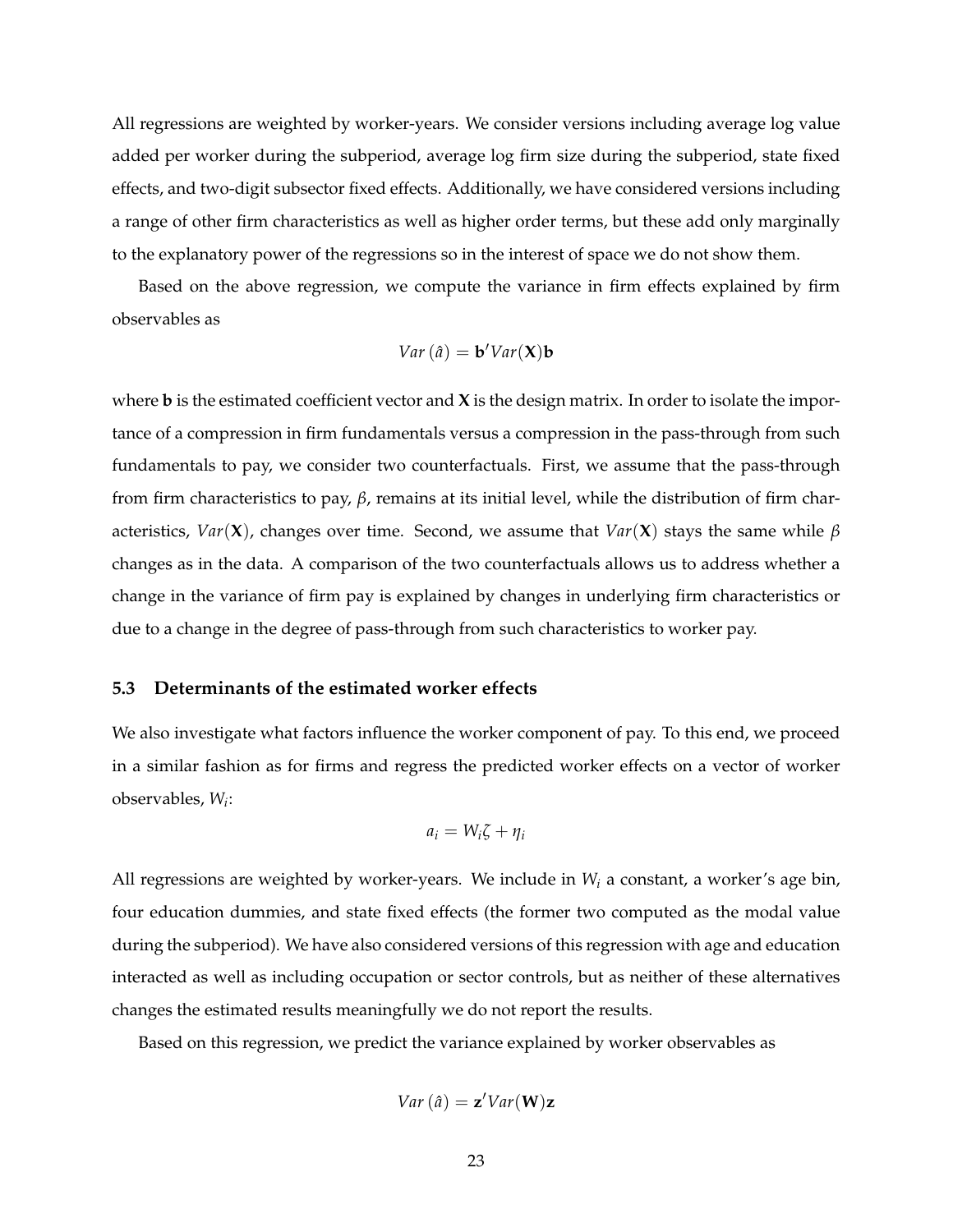where **z** is the estimated coefficient vector and **W** is the design matrix. Subsequently, we decompose the evolution of the variance of the explained part of the worker effect into that due to a change in the underlying distribution of such characteristics versus a change in the return to them. That is, we first keep the estimated return to the characteristic of interest constant and change only the underlying distribution to match its evolution in the data. This shows how important changes in the distribution of worker characteristics were for the overall inequality decrease. Secondly, we instead change the return to the characteristic of interest as in the data, while holding the underlying distribution constant. This evaluates how important changes in the returns to age and education were for the overall inequality decrease.

## **6 Results**

In this section, we first present results from our first-stage two-way fixed effects model, decomposing earnings inequality into a firm and a worker component. Subsequently, we investigate the sources of the firm and worker component of pay. Finally, we provide additional results evaluating the assumptions imposed by our econometric model.

#### **6.1 AKM decomposition**

Table 4 presents the variance decomposition based on the estimation results of the AKM model in equation (1) for each of the six five-year subperiods between 1988 and  $2012<sup>26</sup>$  To illustrate the relative importance of the various components of this decomposition over time, Figure 5 plots the variance of raw earnings (solid blue line with circles), the variance of estimated worker effects (dashed red line with squares), and the variance of firm effects (dash-dotted green line with diamonds). The variance of year effects and covariance terms are small in magnitude and play an insignificant role in the overall inequality decrease. These terms are excluded for brevity. All results are weighted by worker-years.

Two important results emerge from our analysis. First, worker heterogeneity is the single most important determinant of earnings inequality. In the 1996–2000 subperiod, the variance of worker fixed effects makes up 49 percent of the total variance of log earnings. This increases monotonically to 58 percent by the last subperiod. The variance of firm effects makes up 24 percent

 $^{26}\!$  Appendix D shows that similar results are obtained using three longer, nine-year subperiods.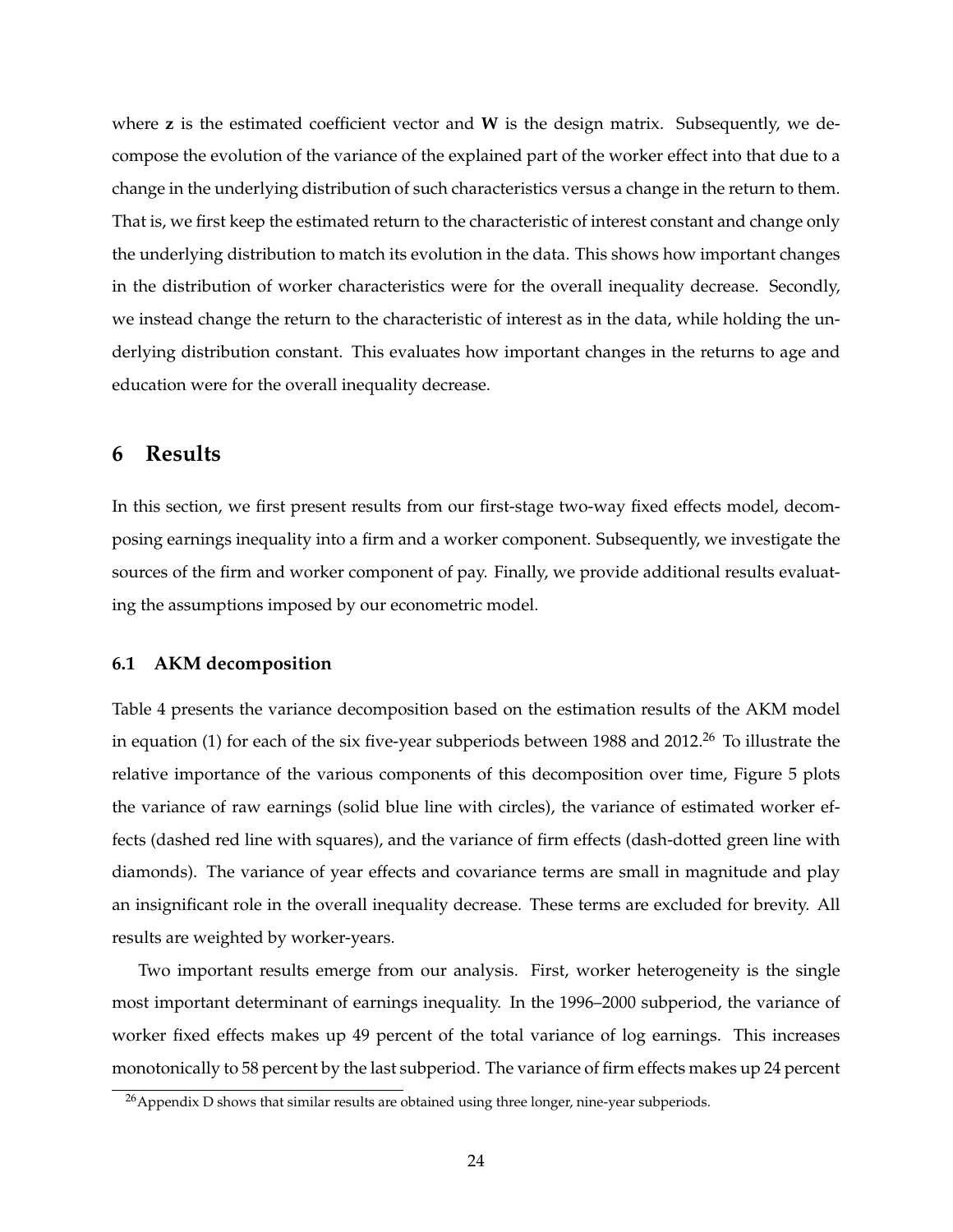|                                        | 1988-1992       | 1992-1996          | 1996–2000       | 2000–2004       | 2004-2008       | 2008-2012       | Change 1996-2012 |
|----------------------------------------|-----------------|--------------------|-----------------|-----------------|-----------------|-----------------|------------------|
| Variance of log earnings               | $0.75(100.0\%)$ | $0.75(100.0\%)$    | $0.69(100.0\%)$ | $0.62(100.0\%)$ | $0.53(100.0\%)$ | $0.47(100.0\%)$ | $-0.23(100.0\%)$ |
| Variance of worker effects             | $0.38(50.8\%)$  | $0.37(48.9\%)$     | $0.34(48.8\%)$  | $0.33(52.6\%)$  | $0.30(56.4\%)$  | $0.27(58.4\%)$  | $-0.07(29.0\%)$  |
| Variance of firm effects               | $0.16(21.1\%)$  | $0.17(23.3\%)$     | $0.16(23.7\%)$  | $0.13(20.4\%)$  | $0.09(17.4\%)$  | $0.07(16.0\%)$  | $-0.09(39.6\%)$  |
| Variance of year effects               | $0.02(2.2\%)$   | $0.01(2.0\%)$      | $0.00(0.1\%)$   | $0.00(0.1\%)$   | $0.00(0.1\%)$   | $0.00(0.3\%)$   | $0.00(-0.3\%)$   |
| $2\times$ Cov. worker and firm effects | $0.13(17.3\%)$  | $0.14(18.6\%)$     | $0.14(20.0\%)$  | $0.12(18.8\%)$  | $0.10(18.6\%)$  | $0.09(18.4\%)$  | $-0.05(23.2\%)$  |
| $2\times$ Cov. worker and year effects | $-0.01(-1.2\%)$ | $-0.01$ $(-1.6\%)$ | $0.00 (-0.3\%)$ | $0.00(0.2\%)$   | $0.00(0.1\%)$   | $0.00(-0.6\%)$  | $0.00(0.2\%)$    |
| $2\times$ Cov. firm and year effects   | $0.00(-0.5\%)$  | $-0.01$ $(-0.8\%)$ | $0.00(-0.2\%)$  | $0.00(0.1\%)$   | $0.00(0.0\%)$   | $0.00(0.0\%)$   | $0.00(-0.5\%)$   |
| Variance of residual                   | $0.08(10.1\%)$  | $0.07(9.7\%)$      | $0.06(7.9\%)$   | $0.05(7.8\%)$   | $0.04(7.4\%)$   | $0.04(7.6\%)$   | $-0.02(8.7\%)$   |
|                                        |                 |                    |                 |                 |                 |                 |                  |
| # worker years                         | 77.3            | 77.3               | 81.5            | 91.8            | 110.0           | 132.2           |                  |
| # firms                                | 0.96            | 1.02               | 1.21            | 1.41            | 1.71            | 2.16            |                  |
| $R^2$                                  | 0.90            | 0.90               | 0.92            | 0.92            | 0.93            | 0.92            |                  |

Table 4. AKM estimation results, by period

Note: Variance decomposition is  $Var(y_{it}) = Var(a_i) + Var(a_j) + Var(Y_t) + Var(e_{it}) + 2Cov(a_i, Y_t) + 2Cov(a_j, Y_t) + 2Cov(a_j, Y_t)$ . Cells

contain the variance explained by each decomposition element. The share of the total variance explained by each decomposition element is given in parentheses. Weighted by worker-years. Source: RAIS.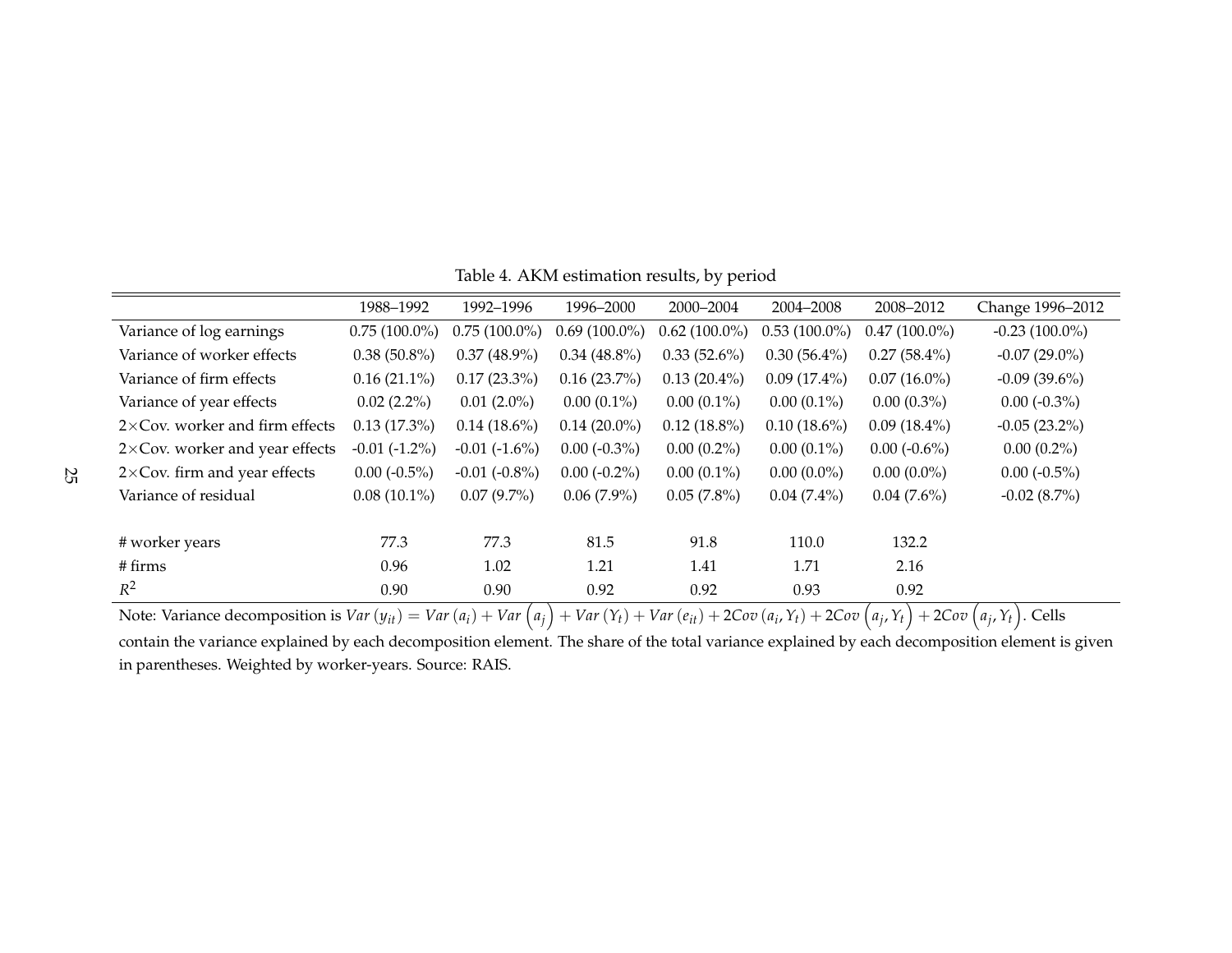of the variance of log earnings in the 1996–2000 subperiod, decreasing to 16 percent by the last subperiod. Finally, the covariance between the worker and firm effects consistently explains just under 20 percent of the overall variance.



Figure 5. Variance decomposition from AKM model

Second, in terms of explaining time trends, we observe a more than proportionate fall in the variance of firm effects. Between 1996–2000 and 2008–2012, the variance of firm effects falls from 16 to seven log points whereas the variance of person effects falls from 34 to 27 log points. The correlation between worker and firm effects stays fairly constant at around 0.3 throughout the period, and hence the covariance term falls in line with the standard deviations of the worker and firm effects. Given the large role played by firms in the inequality decrease, understanding the drivers of more equal pay across employers over time is an important question which we address in the following section.

### **6.2 The link between firm effects and firm characteristics**

When studying the link between firm effects and firm characteristics, we limit attention to the manufacturing and mining sector, for which we have data on firm performance and characteristics. Table 5 compares AKM estimates for this subpopulation with the estimates for the overall population. As noted earlier, we impose the restriction to the PIA subpopulation after estimating

*Note:* Statistics computed for males of age 18–49. See text for details. Source: RAIS.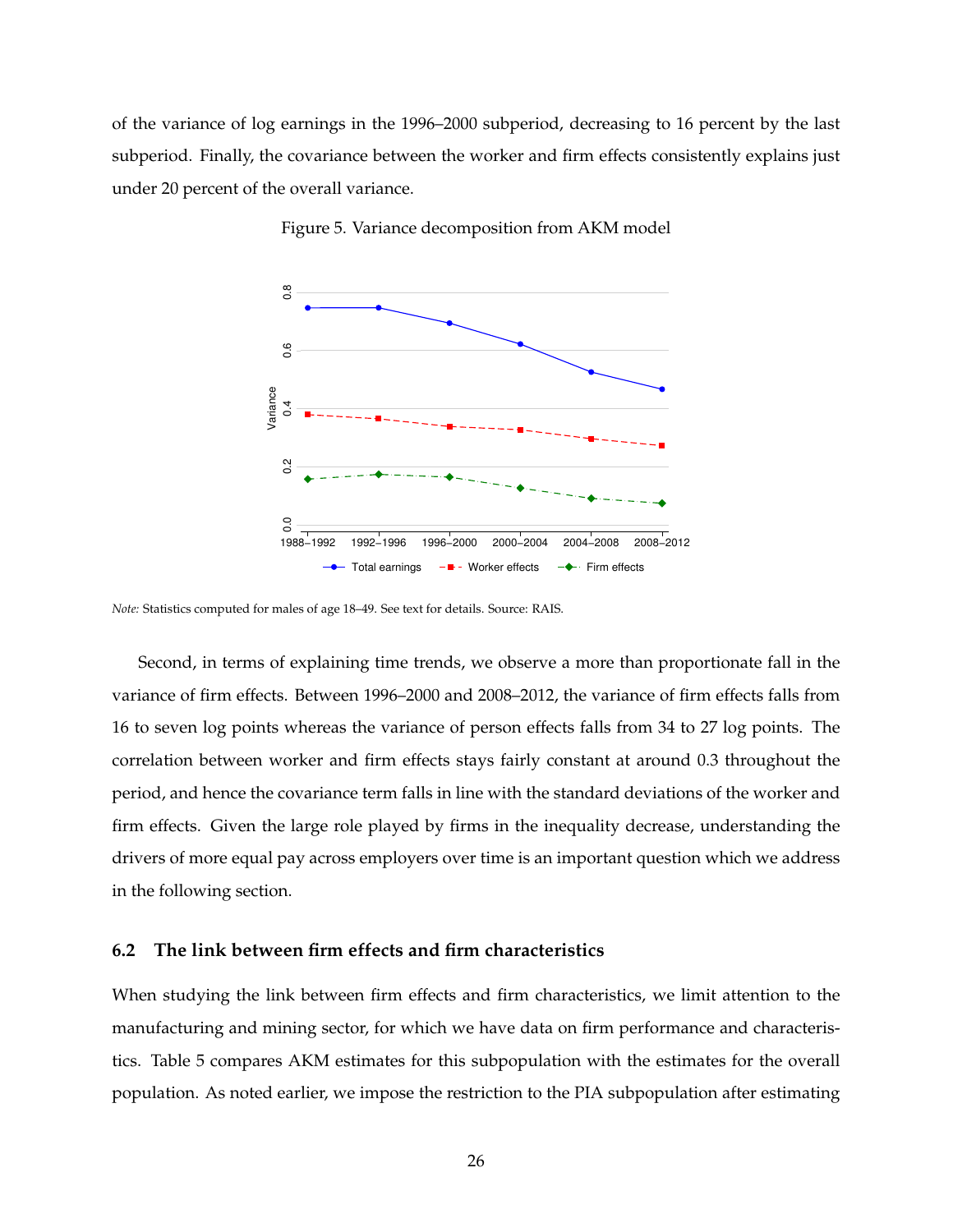|                                                              | 1996-2000       | 2000-2004       | 2004-2008       | 2008-2012       | Change 1996-2012 |
|--------------------------------------------------------------|-----------------|-----------------|-----------------|-----------------|------------------|
| Variance of log earnings (% of pop. estimate)                | $0.74(106.9\%)$ | $0.70(113.0\%)$ | $0.60(114.2\%)$ | $0.53(112.6\%)$ | $-0.22(95.1\%)$  |
| Variance of worker effects (% of pop. estimate)              | $0.37(109.8\%)$ | $0.37(112.3\%)$ | $0.35(116.4\%)$ | $0.32(116.6\%)$ | $-0.05(81.3\%)$  |
| Variance of firm effects (% of pop. estimate)                | $0.14(86.8\%)$  | $0.12(92.1\%)$  | $0.08(84.3\%)$  | $0.06(81.4\%)$  | $-0.08(91.2\%)$  |
| Variance of year effects (% of pop. estimate)                | $0.00(105.4\%)$ | $0.00(99.4\%)$  | $0.00(100.0\%)$ | $0.00(99.9\%)$  | $0.00(93.5\%)$   |
| $2 \times$ Cov. worker and firm effects (% of pop. estimate) | $0.17(125.9\%)$ | $0.17(141.4\%)$ | $0.14(137.8\%)$ | $0.11(127.3\%)$ | $-0.07(123.6\%)$ |
| $2 \times$ Cov. worker and year effects (% of pop. estimate) | $0.00(111.8\%)$ | $0.00(122.4\%)$ | $0.00(118.8\%)$ | $0.00(107.4\%)$ | $0.00(90.1\%)$   |
| $2 \times$ Cov. firm and year effects (% of pop. estimate)   | $0.00(85.3\%)$  | $0.00(101.4\%)$ | $0.00(84.6\%)$  | $0.00(-11.8\%)$ | $0.00(96.8\%)$   |
| Variance of residual (% of pop. estimate)                    | $0.05(95.2\%)$  | $0.05(96.1\%)$  | $0.04(98.1\%)$  | $0.03(98.7\%)$  | $-0.02$ (89.0%)  |
|                                                              |                 |                 |                 |                 |                  |
| # worker years (% of pop. estimate)                          | $15.5(19.0\%)$  | $16.7(18.2\%)$  | $21.0(19.1\%)$  | $23.9(18.1\%)$  |                  |
| # firms (% of pop. estimate)                                 | $0.03(2.9\%)$   | $0.04(2.9\%)$   | $0.05(2.8\%)$   | $0.06(2.6\%)$   |                  |
| $R^2$ (% of pop. estimate)                                   | $0.93(100.9\%)$ | $0.93(101.3\%)$ | $0.94(101.1\%)$ | $0.93(101.0\%)$ |                  |

Table 5. Comparison of AKM estimation results between workers at larger manufacturing & mining firms and largest connectedset, by period

 Note: Variance decomposition of AKM model for larger manufacturing firms covered by PIA. The ratio between estimates using manufacturingfirms relative to AKM estimates using all sectors is given in parentheses. Worker- and firm-years in millions. Weighted by worker-years. Source: RAIS and PIA.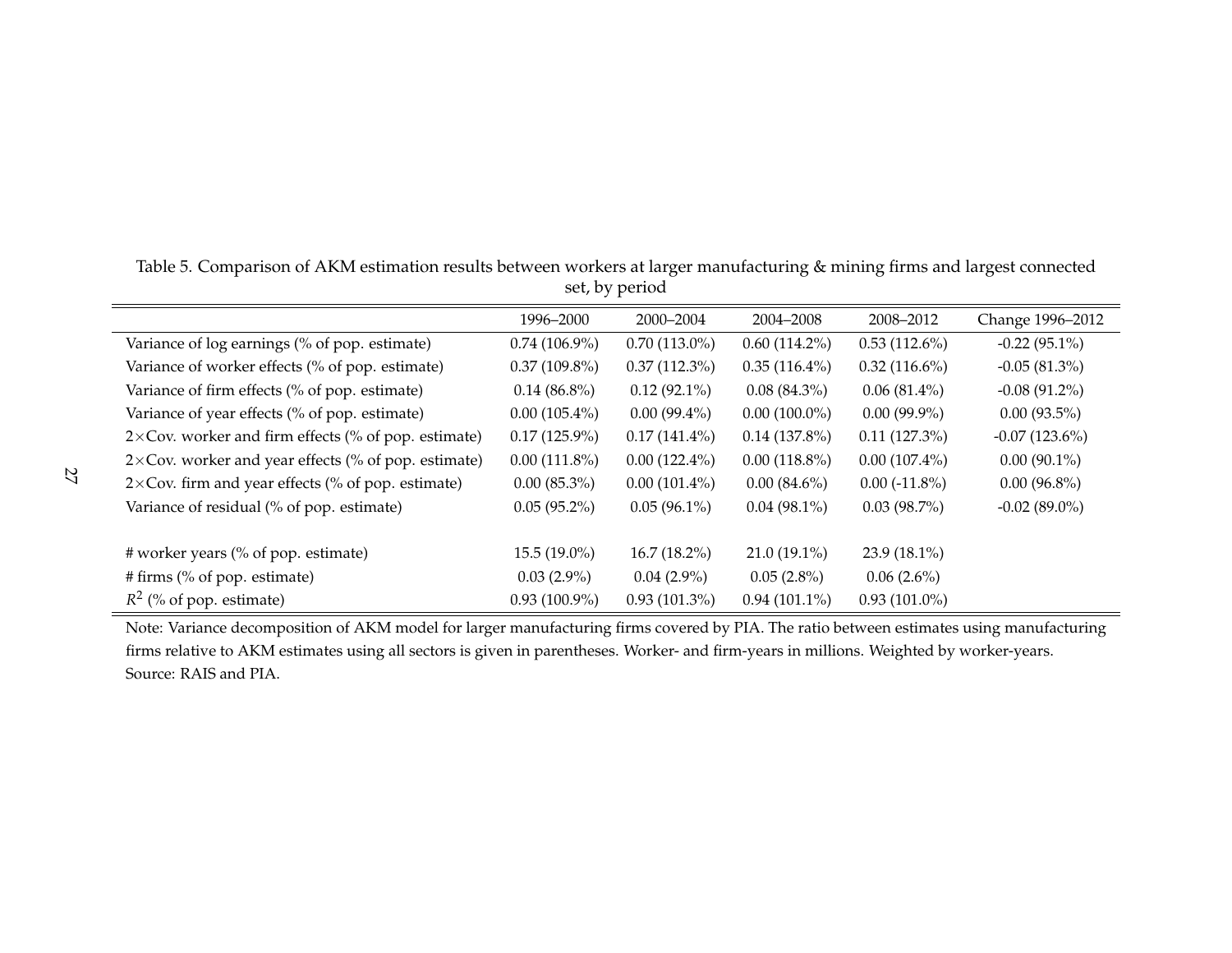|                              |       | 1996-2000 |          |       | 2000-2004 |          |       | 2004-2008 |          |       | 2008-2012 |          |
|------------------------------|-------|-----------|----------|-------|-----------|----------|-------|-----------|----------|-------|-----------|----------|
| PANEL A. NO CONTROLS         |       |           |          |       |           |          |       |           |          |       |           |          |
| Value added p.w.             | 0.256 |           | 0.136    | 0.198 |           | 0.099    | 0.158 |           | 0.090    | 0.140 |           | 0.078    |
| Firm size                    |       | 0.109     | $-0.014$ |       | 0.077     | $-0.179$ |       | 0.050     | $-0.120$ |       | 0.045     | $-0.097$ |
| Value added p.w. x Firm size |       |           | 0.015    |       |           | 0.016    |       |           | 0.011    |       |           | 0.009    |
|                              |       |           |          |       |           |          |       |           |          |       |           |          |
| Worker-years                 | 15.5  | 15.5      | 15.5     | 16.7  | 16.7      | 16.7     | 21.0  | 21.0      | 21.0     | 23.9  | 23.9      | 23.9     |
| $R^2$                        | 0.582 | 0.247     | 0.601    | 0.558 | 0.160     | 0.571    | 0.527 | 0.117     | 0.537    | 0.464 | 0.130     | 0.474    |
| PANEL B. SUBSECTOR CONTROLS  |       |           |          |       |           |          |       |           |          |       |           |          |
| Value added p.w.             | 0.234 |           | 0.122    | 0.179 |           | 0.082    | 0.140 |           | 0.073    | 0.120 |           | 0.053    |
| Firm size                    |       | .106      | $-0.107$ |       | 0.080     | $-0.139$ |       | 0.056     | $-0.086$ |       | 0.047     | $-0.079$ |
| Value added p.w. x Firm size |       |           | 0.013    |       |           | 0.138    |       |           | 0.009    |       |           | 0.008    |
|                              |       |           |          |       |           |          |       |           |          |       |           |          |
| Worker-years                 | 15.5  | 15.5      | 15.5     | 16.7  | 16.7      | 16.7     | 21.0  | 21.0      | 21.0     | 23.9  | 23.9      | 23.9     |
| $R^2$                        | 0.653 | 0.459     | 0.676    | 0.646 | 0.430     | 0.660    | 0.627 | 0.424     | 0.638    | 0.613 | 0.457     | 0.629    |
| PANEL C. STATE CONTROLS      |       |           |          |       |           |          |       |           |          |       |           |          |
| Value added p.w.             | 0.228 |           | 0.133    | 0.177 |           | 0.099    | 0.143 |           | 0.082    | 0.128 |           | 0.065    |
| Firm size                    |       | 0.111     | $-0.059$ |       | 0.083     | $-0.106$ |       | 0.057     | $-0.083$ |       | 0.051     | $-0.071$ |
| Value added p.w. x Firm size |       |           | 0.009    |       |           | 0.011    |       |           | 0.008    |       |           | 0.007    |
|                              |       |           |          |       |           |          |       |           |          |       |           |          |
| Worker-years                 | 15.5  | 15.5      | 15.5     | 16.7  | 16.7      | 16.7     | 21.0  | 21.0      | 21.0     | 23.9  | 23.9      | 23.9     |
| $R^2$                        | 0.667 | 0.502     | 0.698    | 0.641 | 0.410     | 0.651    | 0.600 | 0.353     | 0.609    | 0.552 | 0.360     | 0.567    |

Table 6. Results from regression of estimated firm effects on firm characteristics

Note: Dependent variable is the estimated firm effect *<sup>a</sup>j*. Number of worker-years in millions. Weighted by worker-years. Source: RAIS and PIA.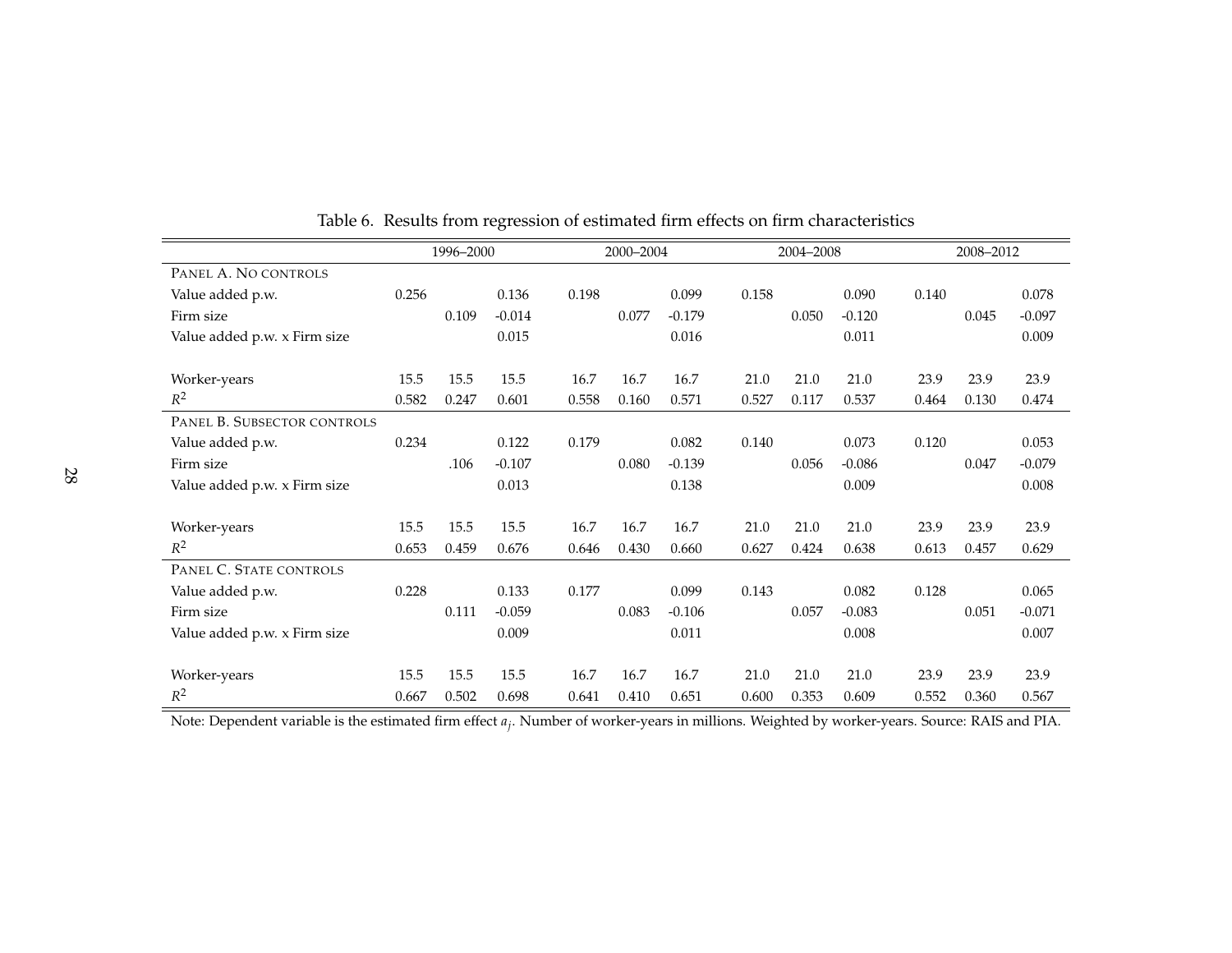the AKM model on the entire population of adult males. This group includes a small percentage of firms in the overall economy (2.6–2.9 percent), but covers 18–19 percent of employment given the larger size of firms in the manufacturing and mining sectors. The overall variance of log earnings is five log points higher in the PIA subpopulation during the 1996–2000 subperiod and falls by 22 log points until the 2008–2012 subperiod, compared to 23 log points in the overall population. The variance of worker effects is three log points higher in the 1996–2000 subperiod and falls by two log point less. The variance of firm effects is two log points less in 1996–2000 and falls by one log point less. We conclude that inequality trends are similar in the PIA subpopulation compared to the overall population.

Why do some firms pay more than others, and what makes firms offer more equal pay over time? Table 6 reports results from regressing estimated firm effects on average log value added per worker and average log firm size by subperiod, either with or without subsector or state controls. All regressions are weighted by worker-years. Several features are worth highlighting. First, more productive and larger firms pay significantly more after controlling for sorting of workers. Our estimates suggest that a one log point more productive firm pays a given worker 0.26 log points more, or alternatively that a one standard deviation more productive firm pays over 30 percent more to a given worker. Furthermore, we find that essentially the entire return to working at a larger firm is due to a strong positive correlation between firm size and productivity—controlling for value added per worker a larger firm pays only marginally better.

Second, the amount of dispersion in firm effects explained by firm productivity is notable. Only a linear term in average log value added per worker explains around half of the variation in the firm component of pay, despite the fact that sampling error in the estimated firm effects will lead us to understate the importance of productivity for pay. Adding also controls for subsector, the  $R^2$  is over 0.6.

Third, the pass-through from firm performance to the firm component of pay falls substantially between 1996–2000 and 2008–2012. As noted above, in the first subperiod a one log point more productive firm paid 0.26 log points more—by the last subperiod this pass-through has almost halved to 0.14. Given that the standard deviation of value added per worker remained roughly constant at just above one over this period, the variation in pay attributable to variation in firm productivity fell substantially. On the contrary, although both subsectors and states explain a non-trivial amount of the level of inequality in firm pay, compression across states or subsectors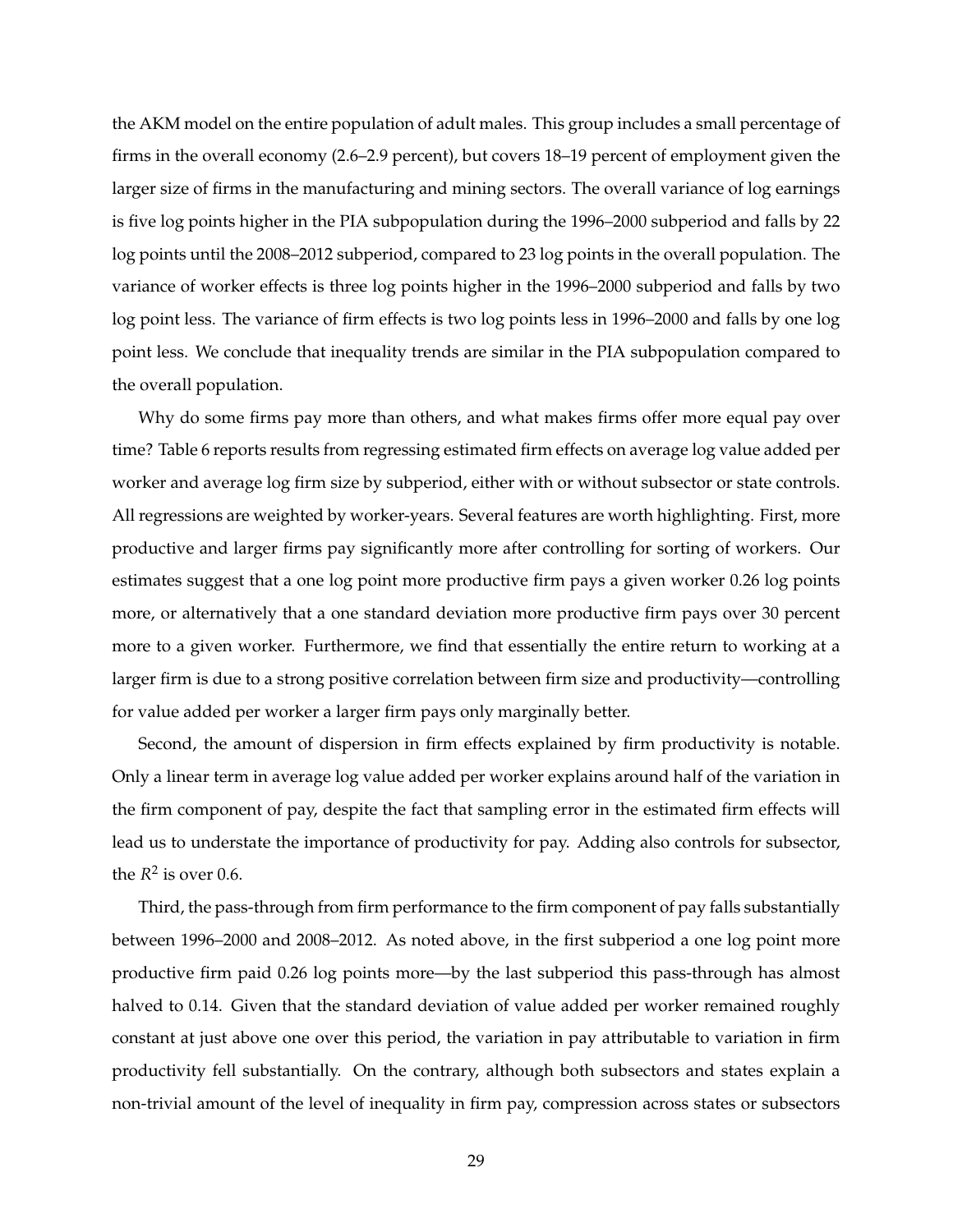explains little of the declining dispersion in firm pay.

Figure 6 illustrates the relationship by plotting by period the average estimated AKM firm effects against 90 quantile bins of value added per worker. Over most of its support, the relationship is approximately linear, and it displays a clear flattening over time.

Figure 6. Estimated AKM firm effects versus value added per worker, by period



*Note:* Statistics computed for males of age 18–49. See text for details. Source: RAIS and PIA.

To illustrate the importance of the fall in the pass-through for the overall inequality decrease, Figure 7 plots the variance of firm effects (solid blue line with circles), the predicted variance due to value added per worker and subsector controls (dashed red line with squares), and the predicted variance due to only changing the passthrough from productivity to pay (dash-dotted green line with diamonds). Between 1996–2000 and 2008–2012, the variance explained by observable firm characteristics decreases by six log points, or roughly 30 percent of the overall decrease in the variance of log earnings over this period. All of this is driven by changes in the pass-through.

One possibility is that the pass-through from value added per worker to pay differs systematically by size of firm, and that changes in the firm size distribution over time has led to a fall in the measured pass-through. Table 7 investigates this by pooling all subperiods and including a time invariant interaction between value added per worker and firm size, in addition to period effects and period specific pass-throughs from value added per worker and firm size to pay. The estimated fall in pass-through from value added per worker to pay is comparable to our previous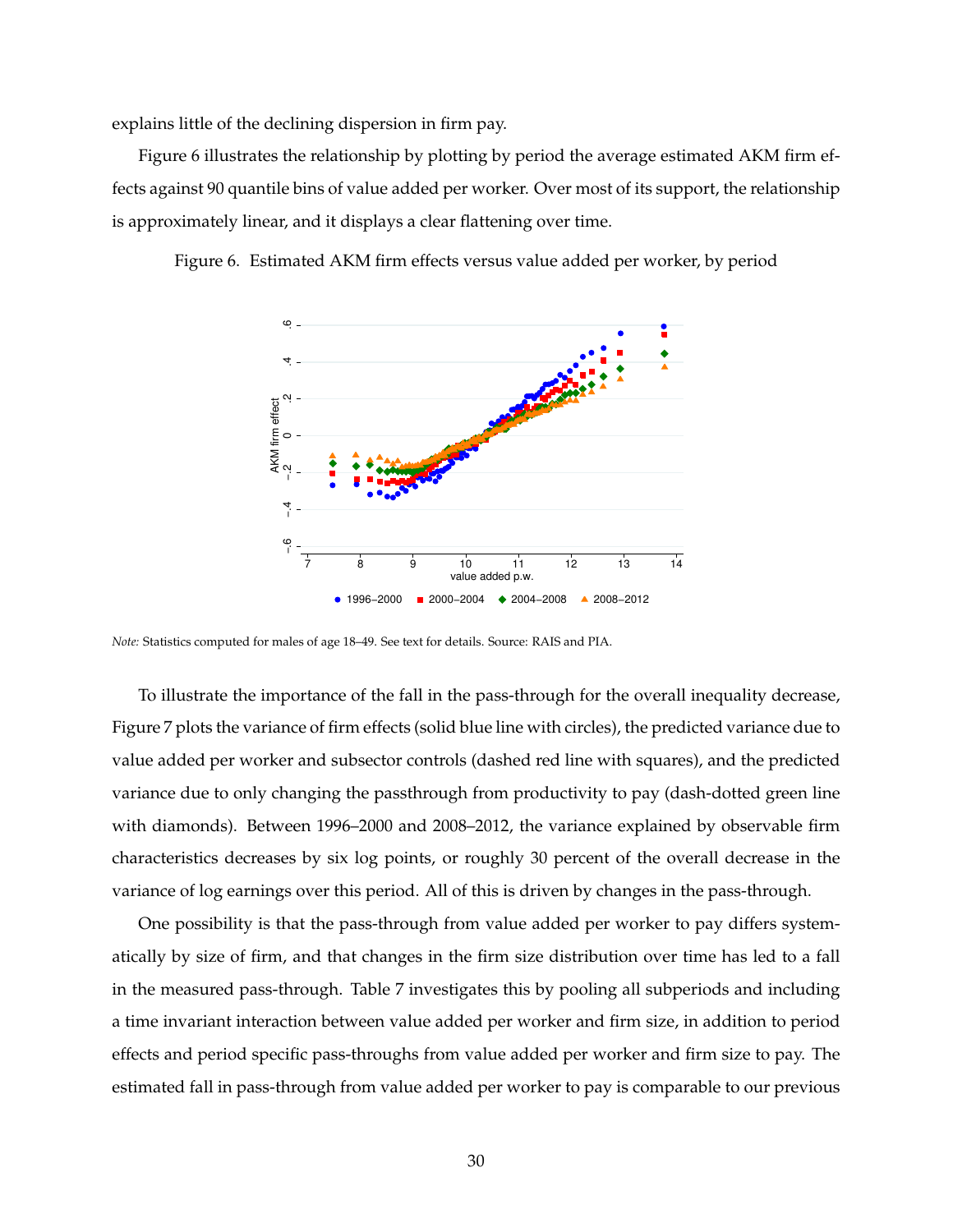estimation results, confirming that the decrease has taken place conditional on firm size.<sup>27</sup> Figure 8 illustrates this by plotting the relationship between estimated AKM firm effects and value added per worker separately by firm size quartiles over time.



Figure 7. Variance of firm effects, variance explained by value added per worker, and counterfactual variance with constant returns

*Note:* Statistics computed for males of age 18–49. See text for details. Source: RAIS and PIA.

#### **6.3 The link between worker effects and worker characteristics**

We finally turn to our results regarding the link between observable worker characteristics and the worker component of pay. Table 8 shows estimates from regressing the estimated worker effects on age and education, with or without state controls. We note the following: First, more able workers, as measured by labor market experience or education level, are paid more. For instance, the oldest age group earns 44–54 log points more than the youngest age group conditional on place of work, and a college graduate earns more than twice the amount of the lowest education group. Observable worker characteristics jointly explain 37–42 percent of the variance in the worker component of pay, with most of the dispersion being observed within states.

Second, both the age gradient and the return to education decrease over time. Workers aged 40–49 experienced a decrease in pay relative to those aged 18–24 of eight log points (or 15 percent)

 $27$ Appendix E investigates whether opening up to trade may have mechanically reduced the pass-through by separately considering exporters and non-exporters, and finds that both groups have experienced a similar fall in the pass-through as the overall economy.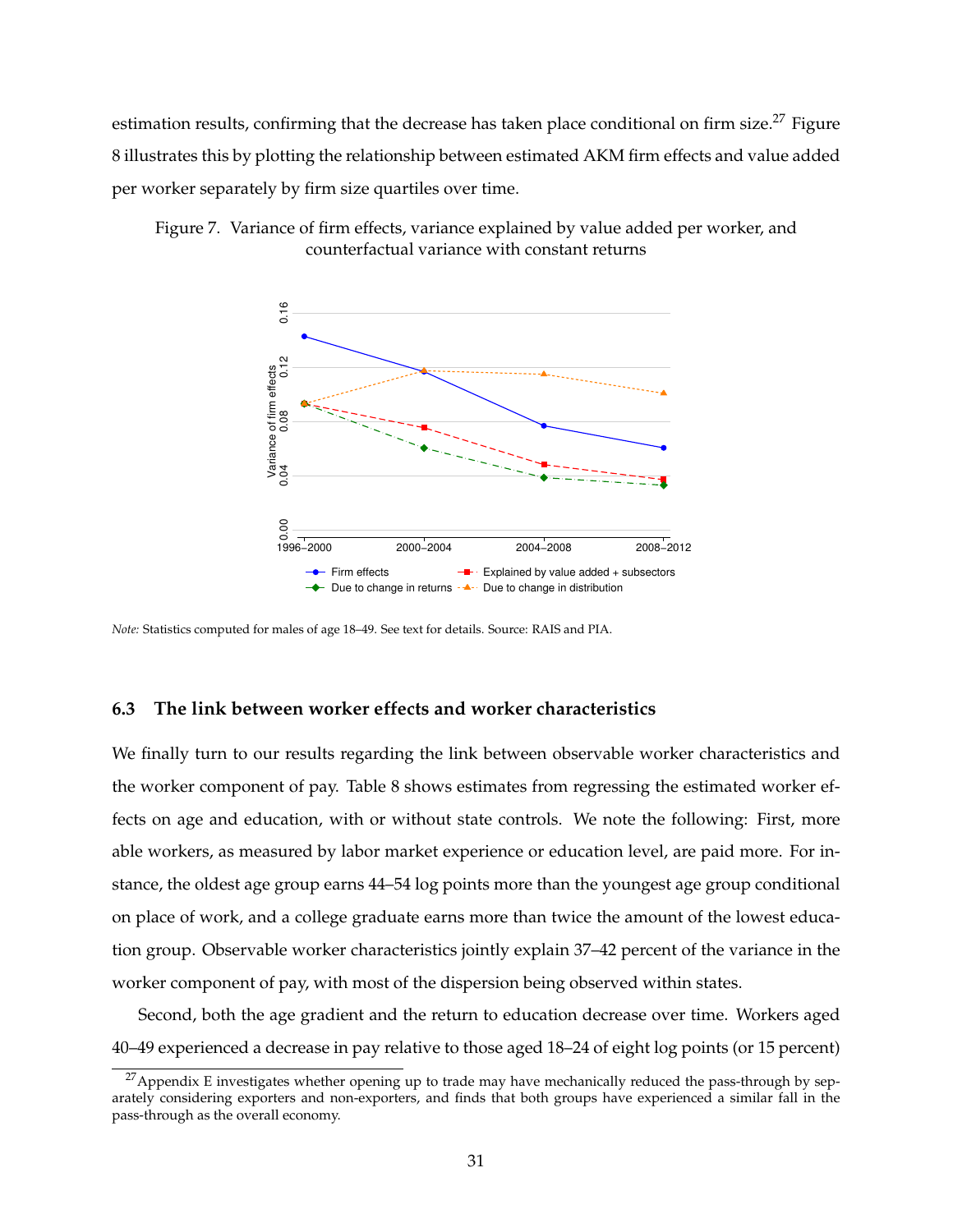|                              |           | <b>Baseline</b> | <b>State</b>   | Sector   |
|------------------------------|-----------|-----------------|----------------|----------|
|                              | 1996-2000 | 0.158           | 0.139          | 0.142    |
| Value added p.w.             | 2000-2004 | 0.124           | 0.116          | 0.106    |
|                              | 2004-2008 | 0.082           | 0.075          | 0.062    |
|                              | 2008-2012 | 0.058           | 0.053          | 0.040    |
|                              | 1996-2000 | $-0.105$        | $-0.063$       | $-0.078$ |
|                              | 2000-2004 | $-0.133$        | $-0.092$       | $-0.100$ |
| Firm size                    | 2004-2008 | $-0.134$        | $-0.092$       | $-0.099$ |
|                              | 2008-2012 | $-0.130$        | $-0.089$       | $-0.096$ |
| Value added p.w. x Firm size |           | 0.012           | 0.009          | 0.010    |
| Subsector controls           |           | No              | $\overline{N}$ | Yes      |
| State controls               |           | No              | Yes            | No       |
| Worker-years                 |           | 77.1            | 77.1           | 77.1     |
| $R^2$                        |           | 0.553           | 0.627          | 0.648    |

Table 7. Results from regression of estimated firm effects on firm characteristics controlling for differential pass-through by firm size

*Note:* Dependent variable is the estimated firm effect *a<sup>j</sup>* . All specifications include period effects. Number of worker-years in millions. Weighted by worker-years. Source: RAIS and PIA.

between 1996–2000 and 2008–2012. Over the same time period, middle school, high-school and college graduates saw decreases of five, 19 and nine log points, respectively, relative to those with only primary school. Figure 9 illustrates these results by plotting the overall variance of worker effects (solid blue line with circles), the predicted variance due to age and education (dashed red line with squares), the counterfactual variance explained by changes only in the returns (dashdotted green line with diamonds), and the counterfactual variance explained by changes only in the distribution. We find that education and age account for roughly 50 percent of the decline in dispersion in the worker component, and this is all due to a change in returns.<sup>28</sup>

#### **6.4 Support for the AKM model**

A large part of our analysis has been based on estimation results from repeated applications of the AKM framework. Although the consistently high *R* <sup>2</sup> of our model suggests that it provides a good fit to the data, our estimates can be biased if the match effect is correlated with either the firm or worker component of earnings. To investigate this possibility further, we replicate two robustness exercises proposed by Card et al. (2013) using the Brazilian RAIS data.

 $28$ Of course, falling returns could result from changes in the distribution. The counterfactual of holding the distribution constant while changing returns should be interpret with this qualification in mind.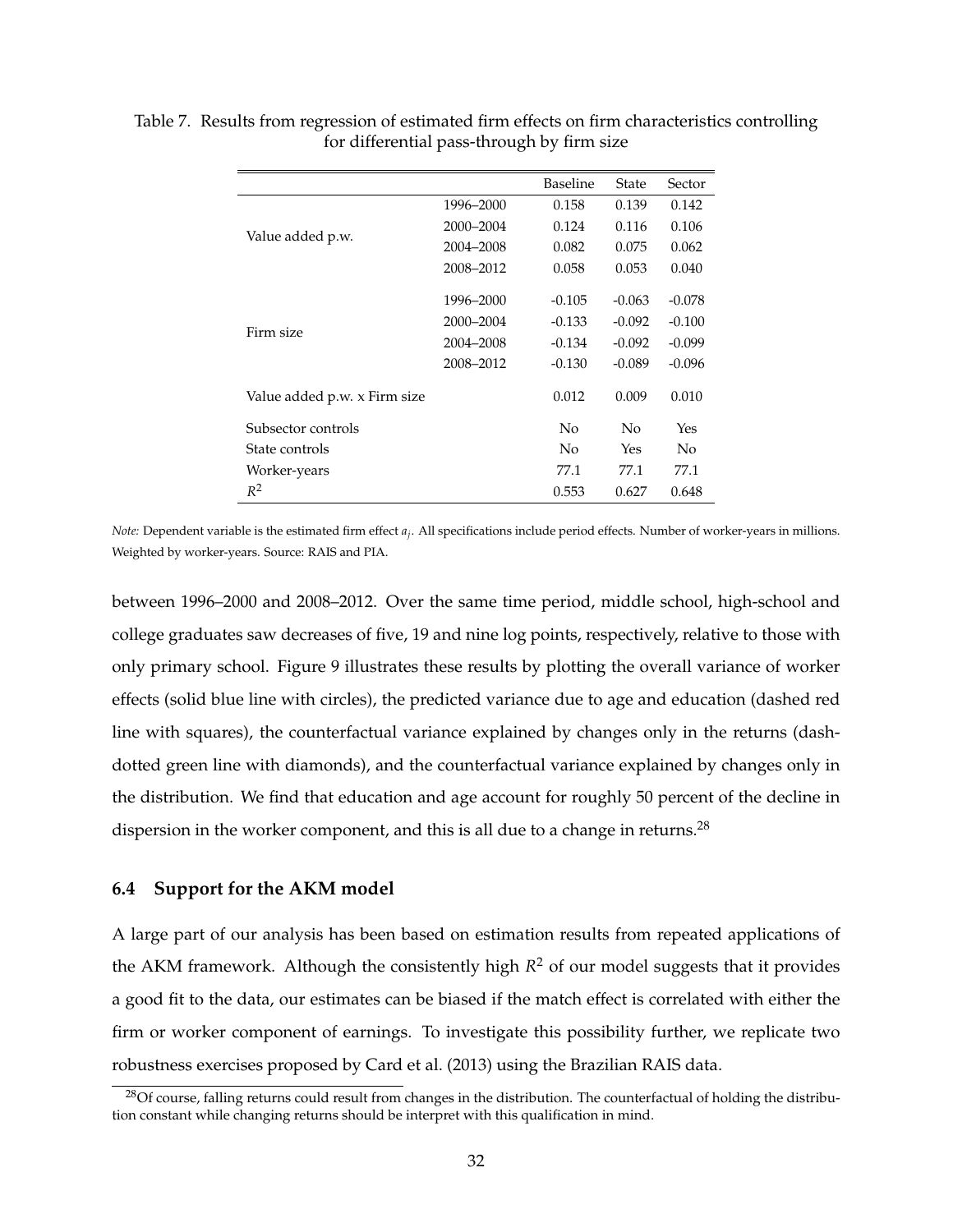|                  |       | 1988-1992 |       | 1992-1996 |       | 1996–2000 |       | 2000-2004 | 2004-2008 |       | 2008-2012 |       |
|------------------|-------|-----------|-------|-----------|-------|-----------|-------|-----------|-----------|-------|-----------|-------|
| Age groups       |       |           |       |           |       |           |       |           |           |       |           |       |
| $25 - 29$        | 0.194 | 0.200     | 0.180 | 0.187     | 0.183 | 0.188     | 0.177 | 0.182     | 0.158     | 0.165 | 0.158     | 0.165 |
| $30 - 39$        | 0.399 | 0.404     | 0.355 | 0.364     | 0.347 | 0.354     | 0.347 | 0.352     | 0.318     | 0.323 | 0.299     | 0.304 |
| $40 - 49$        | 0.533 | 0.538     | 0.515 | 0.523     | 0.513 | 0.520     | 0.505 | 0.509     | 0.472     | 0.475 | 0.436     | 0.437 |
|                  |       |           |       |           |       |           |       |           |           |       |           |       |
| Education groups |       |           |       |           |       |           |       |           |           |       |           |       |
| Middle school    | 0.204 | 0.200     | 0.189 | 0.181     | 0.154 | 0.142     | 0.135 | 0.117     | 0.122     | 0.101 | 0.103     | 0.084 |
| High school      | 0.617 | 0.623     | 0.572 | 0.576     | 0.463 | 0.459     | 0.380 | 0.363     | 0.320     | 0.296 | 0.269     | 0.246 |
| College or more  | 1.235 | 1.228     | 1.192 | 1.178     | 1.152 | 1.128     | 1.176 | 1.146     | 1.125     | 1.088 | 1.066     | 1.030 |
|                  |       |           |       |           |       |           |       |           |           |       |           |       |
| State controls   | No    | Yes       | No    | Yes       | No    | Yes       | No    | Yes       | No        | Yes   | No.       | Yes   |
| Worker-years     | 77.3  | 77.3      | 77.3  | 77.3      | 81.5  | 81.5      | 91.8  | 91.8      | 110.0     | 110.0 | 132.2     | 132.2 |
| $R^2$            | 0.398 | 0.423     | 0.379 | 0.409     | 0.365 | 0.401     | 0.368 | 0.404     | 0.366     | 0.399 | 0.365     | 0.392 |

Table 8. Results from regression of estimated worker effects on worker characteristics

 Note: Dependent variable is the estimated worker effect *<sup>a</sup>i*. Number of worker-years in millions. Weighted by worker-years. Educationestimates are relative to less than middle school (< <sup>7</sup> years), age estimates are relative to age 18–24. Source: RAIS.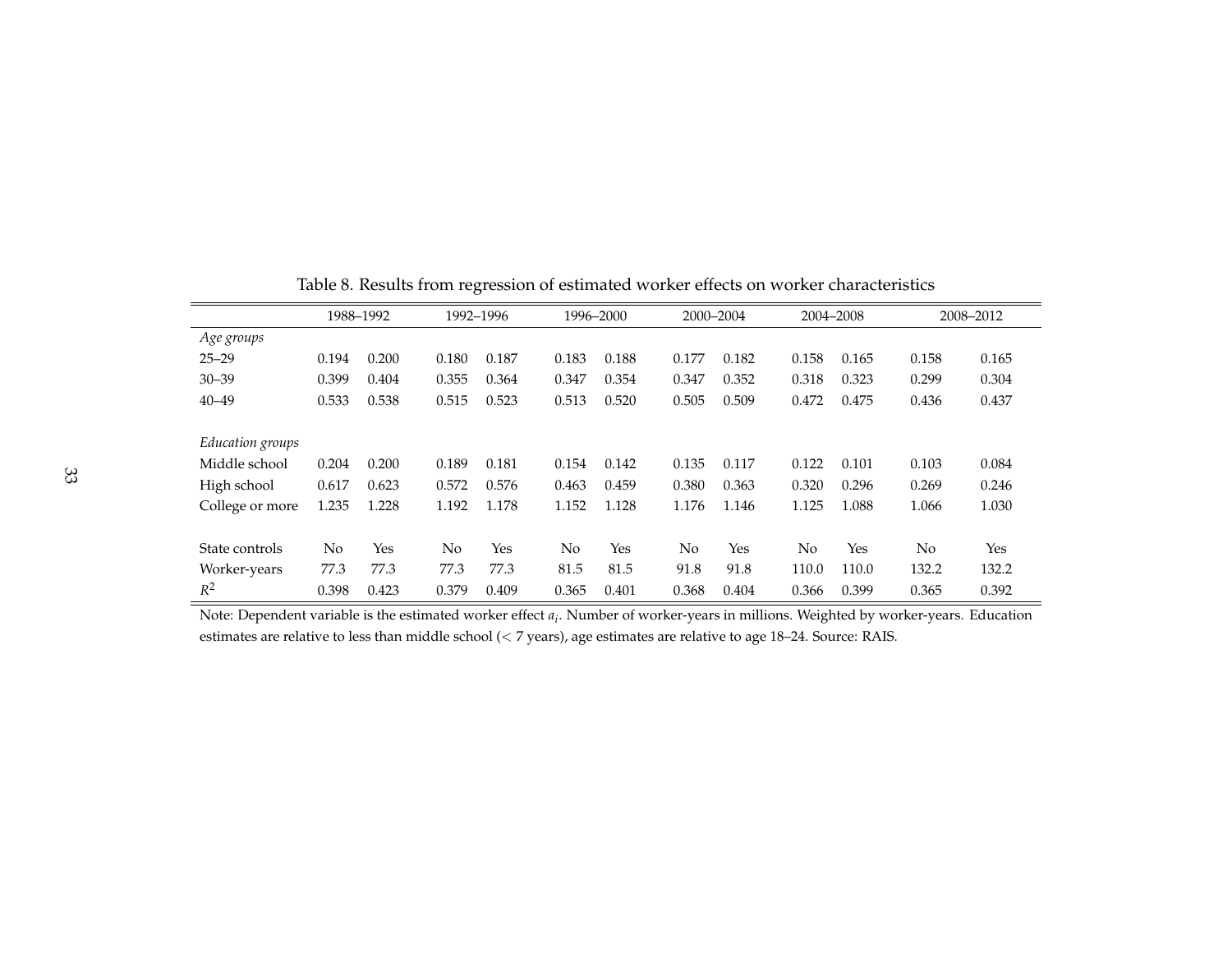

### Figure 8. Estimated AKM firm effects versus value added per worker, by firm size quartile and period

*Note:* Statistics computed for males of age 18–49. See text for details. Source: RAIS and PIA.

First, Figure 10 shows the average earnings of workers who switch firms up to two years prior to the switch and two years after the switch for the latest subperiod.<sup>29</sup> Switchers are classified by the firm effect quartile of their pre- and post-transition employers. Consistent with the AKM specification, the gains of those switching up are similar to the losses of those making the reverse switch.<sup>30</sup>

Second, Figure 11 shows the average estimated residual by decile of worker and firm effects for the subperiods 1996–2000 and 2008–2012.<sup>31</sup> There is some evidence of misspecification for the lowest decile of worker effects in the sense that they display a systematically positive residual while working at the lowest-paying firms, and vice versa for highest-paying firms. Similarly, the

<sup>&</sup>lt;sup>29</sup>Similar results hold in other subperiods and across other quartiles.

 $30$ Bonhomme et al. (2016) caution that models that do not feature log additivity in earnings may also satisfy this test. The results of this event study should be interpreted with this qualification in mind.

<sup>31</sup>Similar results hold in other subperiods.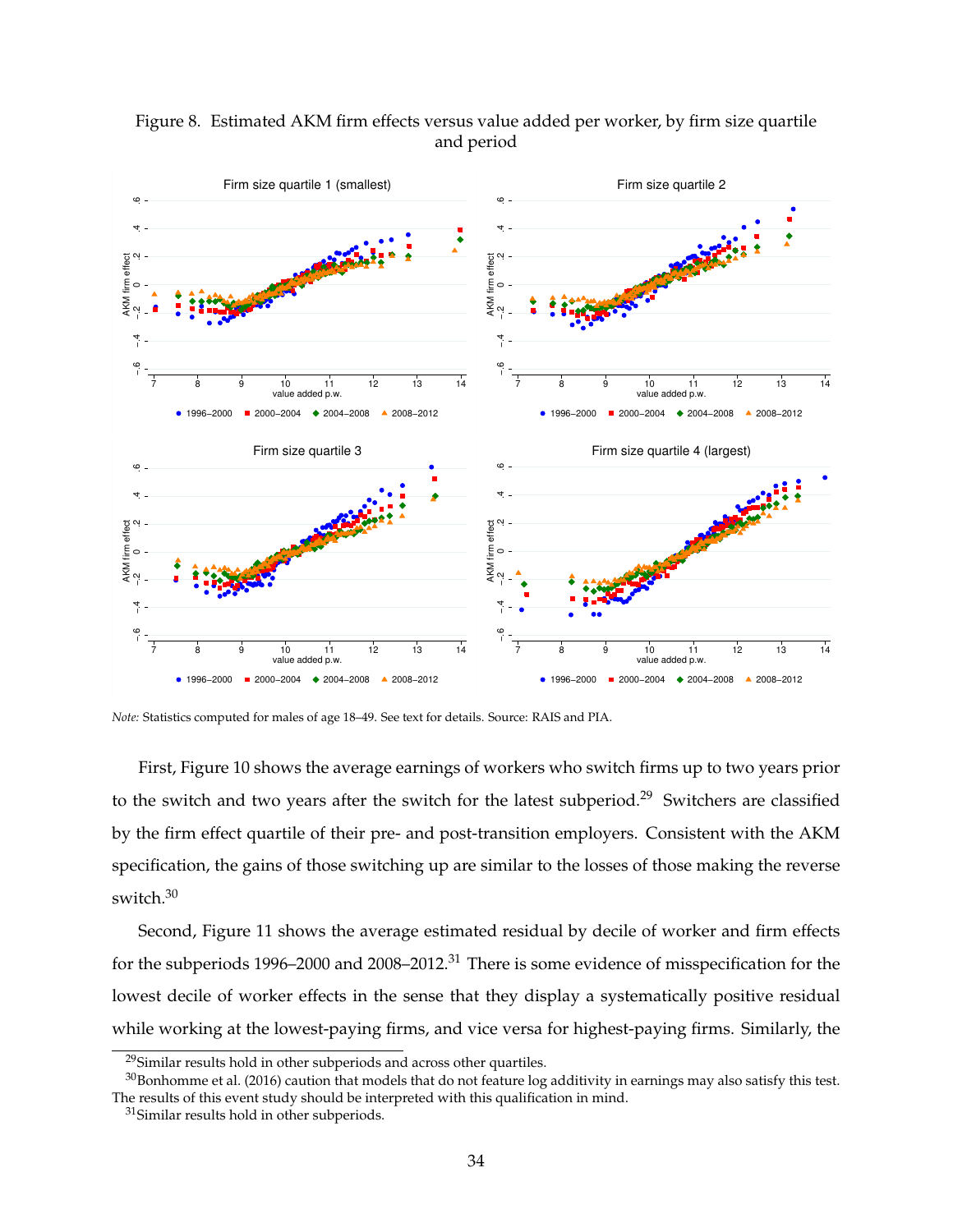



*Note:* Statistics computed for males of age 18–49. See text for details. Source: RAIS.



Figure 10. Average changes in earnings of workers switching employers

*Note:* Statistics computed for males of age 18–49. See text for details. Source: RAIS.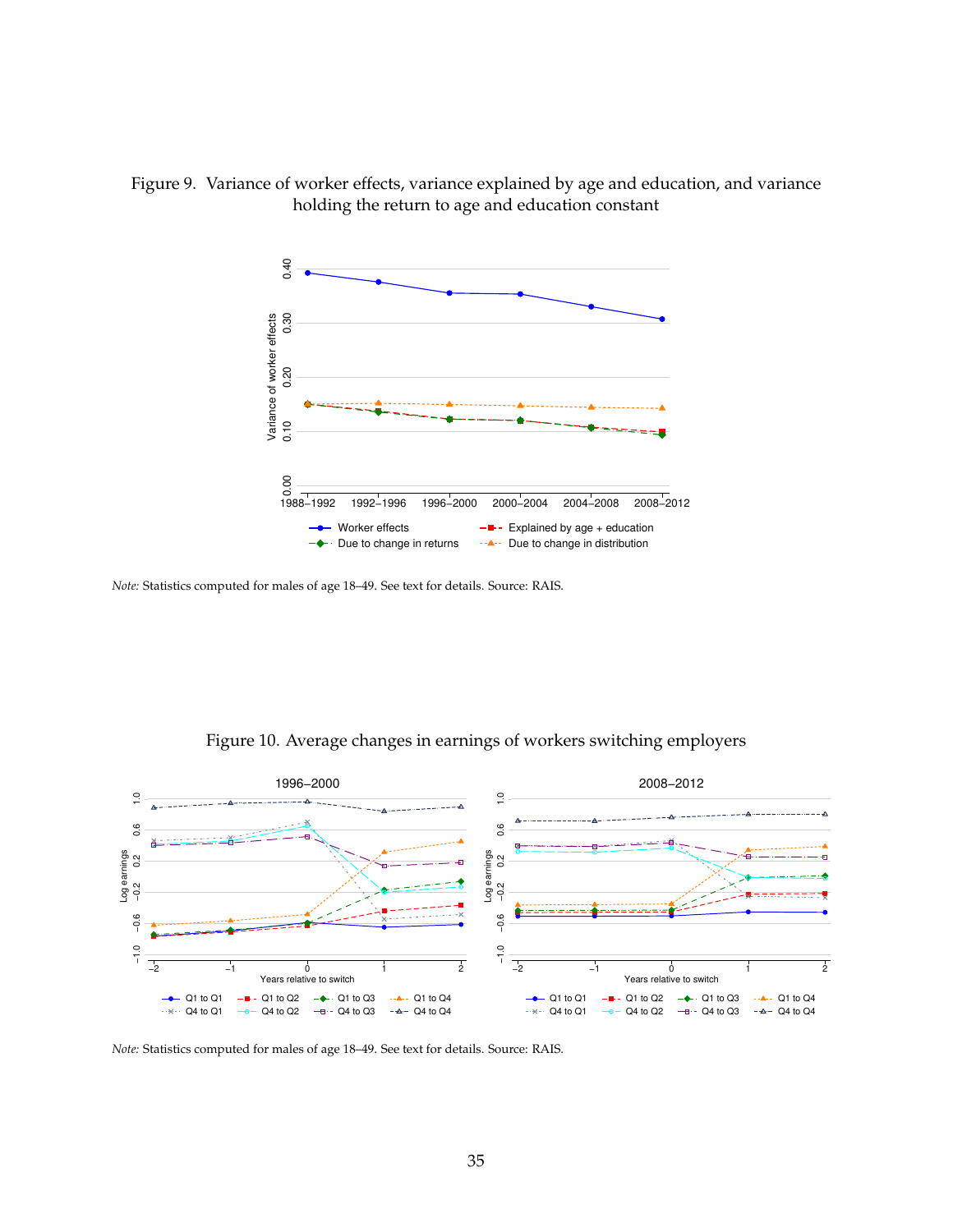

Figure 11. AKM residual by firm and worker fixed effect deciles

*Note:* Statistics computed for males of age 18–49. See text for details. Source: RAIS.

lowest firm effects decile shows systematic positive mean residuals for the lowest-paid workers, and vice versa for the highest-paid workers. However, the magnitude of these errors is modest and beyond the lowest deciles of worker and firm effects errors do not exhibit a strong systematic relationship.<sup>32</sup>

#### **6.5 Potential explanations behind decreasing inequality in Brazil**

A key takeaway from our analysis is that changes in the pass-through from worker and firm characteristics to pay was a major driver behind Brazil's inequality decrease from 1996 to 2012. While measures of worker ability and firm productivity are positively correlated with pay throughout this period, it is not the case that Brazil became more equal in terms of such fundamentals. Instead the pass-through from these characteristics to pay collapsed, resulting in a lower worker skill pay premium and a lower firm productivity pay premium. An important question is what might have caused this decrease in pass-through.

Although our current paper stops short of providing a complete story behind the fall in passthrough, we highlight a few explanations that we view as more or less promising based on our empirical analysis. We first note that an overwhelming majority of the inequality decrease took place within states and detailed industry classifications. Second, the pass-through from produc-

 $32$  Engbom and Moser (2017a) argue that this pattern is consistent with a binding minimum wage.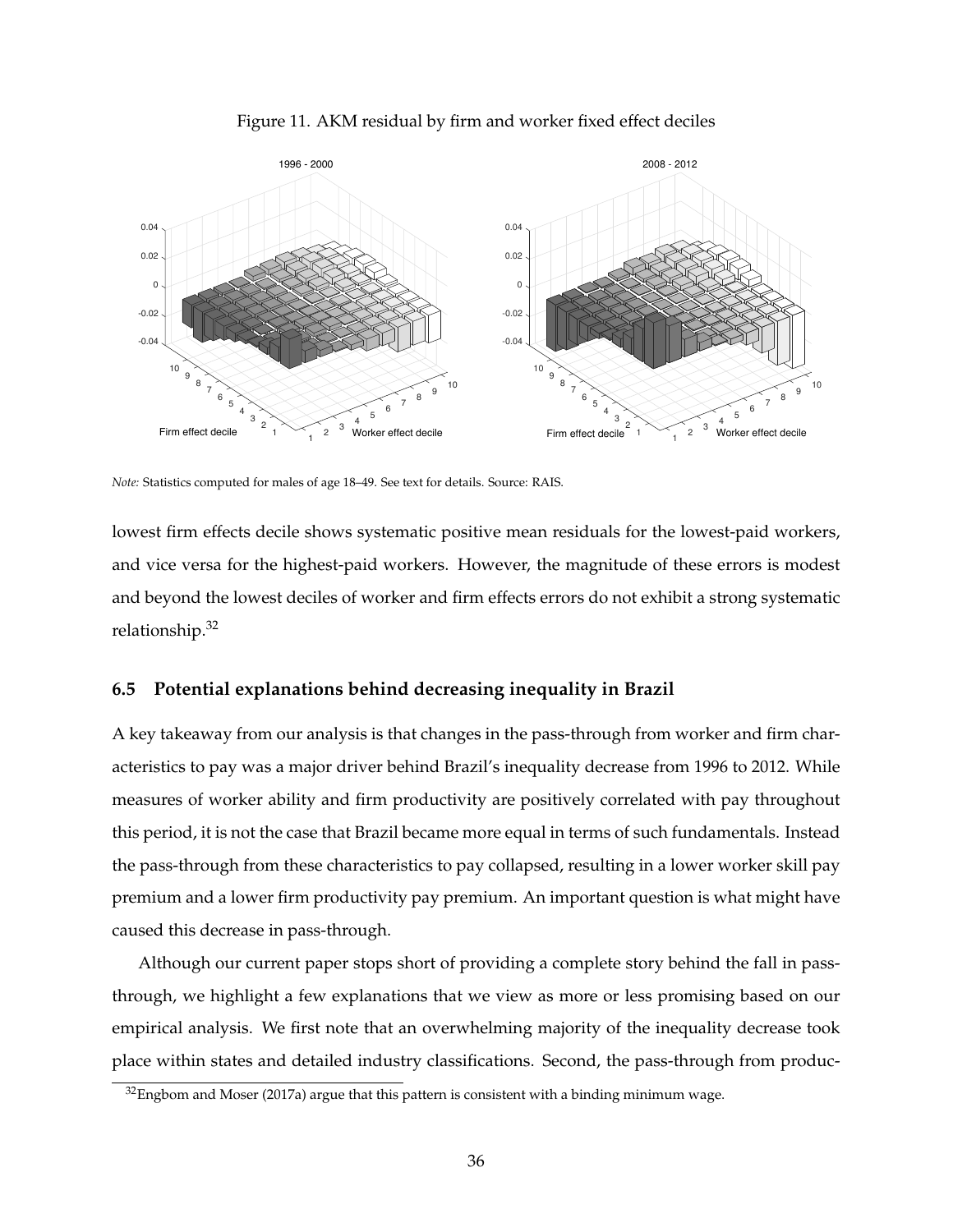tivity to pay fell within firm size groups, for exporters and non-exporters, and for a balanced panel of surviving firms. Based on these observations, we believe that a convincing explanation goes beyond the direct effect of compositional changes.

Consistent with our empirical findings, we briefly discuss three promising explanations behind Brazil's inequality decrease. First, there was a rapid expansion in educational attainment over this period. By increasing the labor supply of higher education groups, this may have contributed towards falling education premiums. It would be interesting to quantify this channel through an equilibrium model estimated to the microdata. However, it is worth stressing that most of Brazil's inequality decrease was due to forces on the firm side. It is less clear to us why changes in the market for education would affect firm-specific pay components.

Second, changes in bargaining between employers and employees over firm-specific surplus may directly speak to the declining dispersion in firm-level pay. Higher baseline pay and lower dependence on firm-specific (worker-specific) performance could plausibly explain our documented facts on rising real earnings and a lower pass-through from firm productivity (worker ability) to pay. Specifically, although unions have held a strong role in Brazil throughout this period, to the extent that the bargaining process became more centralized over this period, this may have made earnings less dependent on firm-specific performance and more on regional, industry or aggregate negotiation outcomes. Using detailed data on union bargaining agreements to study this further would be an interesting avenue for future research.

Third, Brazil's federal minimum wage rose by 119 percent in real terms from 1996 to 2012. Given that this legislation cuts across sectors and states, we view it as a promising candidate for explaining the decrease of inequality in Brazil over this period. Consistent with our finding that the inequality decrease is primarily due to changes in the returns to worker and firm characteristics, the minimum wage may plausibly affect the way that firm-specific surplus is split without directly affecting the distribution of worker and firm characteristics. A challenge for this story, however, is to explain why inequality fell throughout large parts of the earnings distribution. In Engbom and Moser (2017a), we pursue this idea further by developing an equilibrium search model and estimating spillover effects of the minimum wage.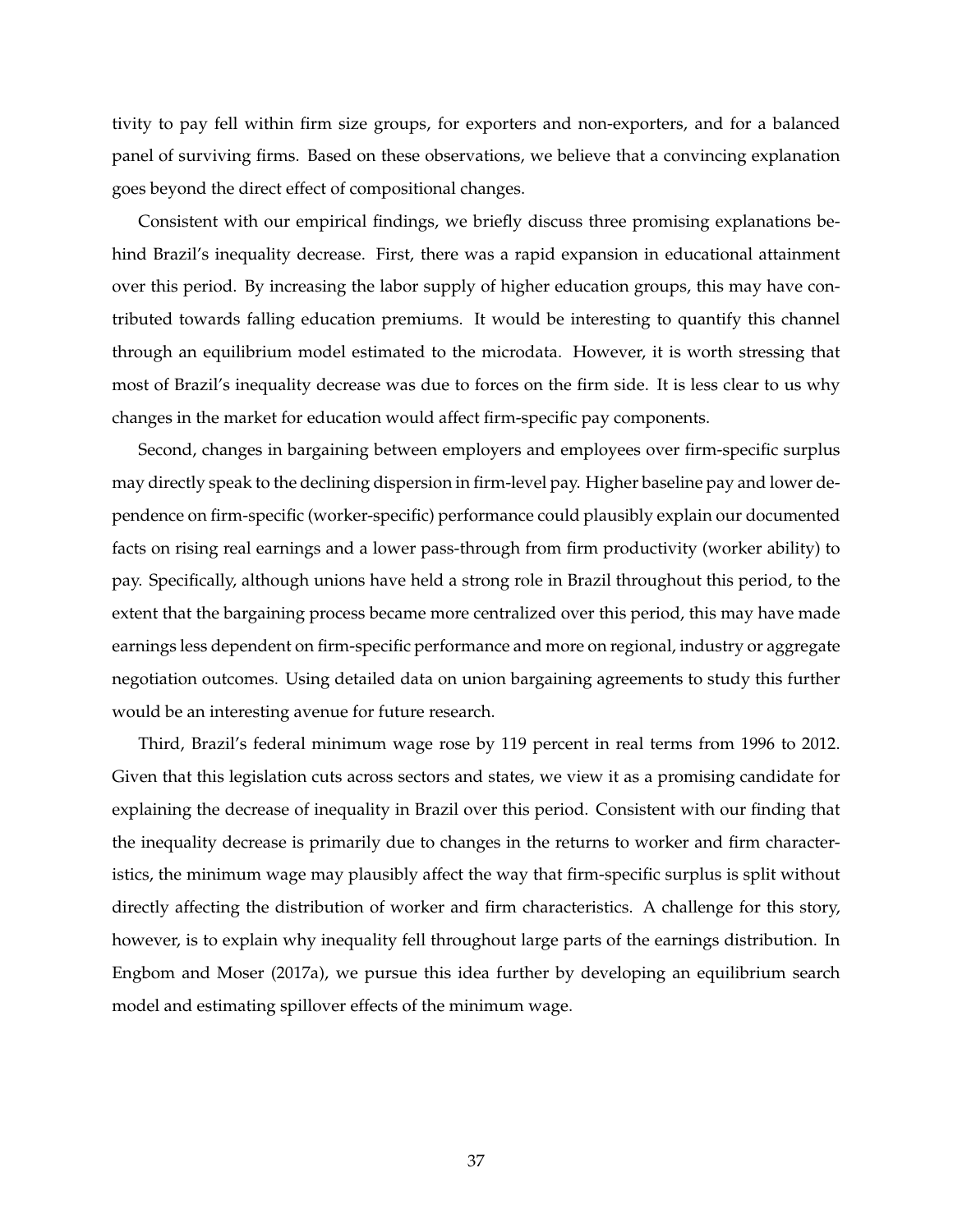## **7 Conclusion**

In this paper, we used detailed linked employer-employee dissect the evolution of inequality in Brazil between 1988 and 2012. After increasing moderately between 1988–1996, the variance of log labor earnings decreased by 28 log points between 1996–2012. To understand the sources of this decrease, we estimate high-dimensional fixed effects models of earnings controlling for worker and firm heterogeneity. Our results suggest that firms contributed more than proportionately to the decrease.

While more productive firms pay more, compression in firm productivity was not a factor behind declining inequality. Instead, we find that a declining pass-through from firm productivity to pay played an important role behind the decrease. On the worker side, higher ability workers as measured by educational attainment or experience are paid more, yet such measures of worker ability show no compression over time. Rather, a significant share of the explained decrease in worker heterogeneity is due to rapidly falling returns to such measures of worker ability. We conclude that changes in pay policies, rather than changes in firm and worker fundamentals, played a significant role in Brazil's inequality decrease.

Our findings propose a set of facts that any potential theory of the inequality decrease in Brazil should be consistent with. Such a theory must generate pay differences between firms for identical workers that are strongly positively correlated with firm productivity. Moreover, any promising explanation needs to generate a compression in firm pay differences over time not through compression in the distribution of firm productivity, but through a weaker link between productivity and pay. On the worker side, it should generate compression primarily through declining returns to ability and not through compression in the underlying ability distribution.

We think that promising candidates behind the decrease in inequality in Brazil are changes in the nature of wage setting. In follow-up work (Engbom and Moser, 2017a), we argue that the rapid rise in the minimum wage in Brazil during this period has had large effects on earnings inequality, while being consistent with the stylized facts presented in this paper. Our work suggests that investigating other labor market institutions represents a promising avenue for future research in the context of earnings inequality dynamics in Brazil and potentially elsewhere.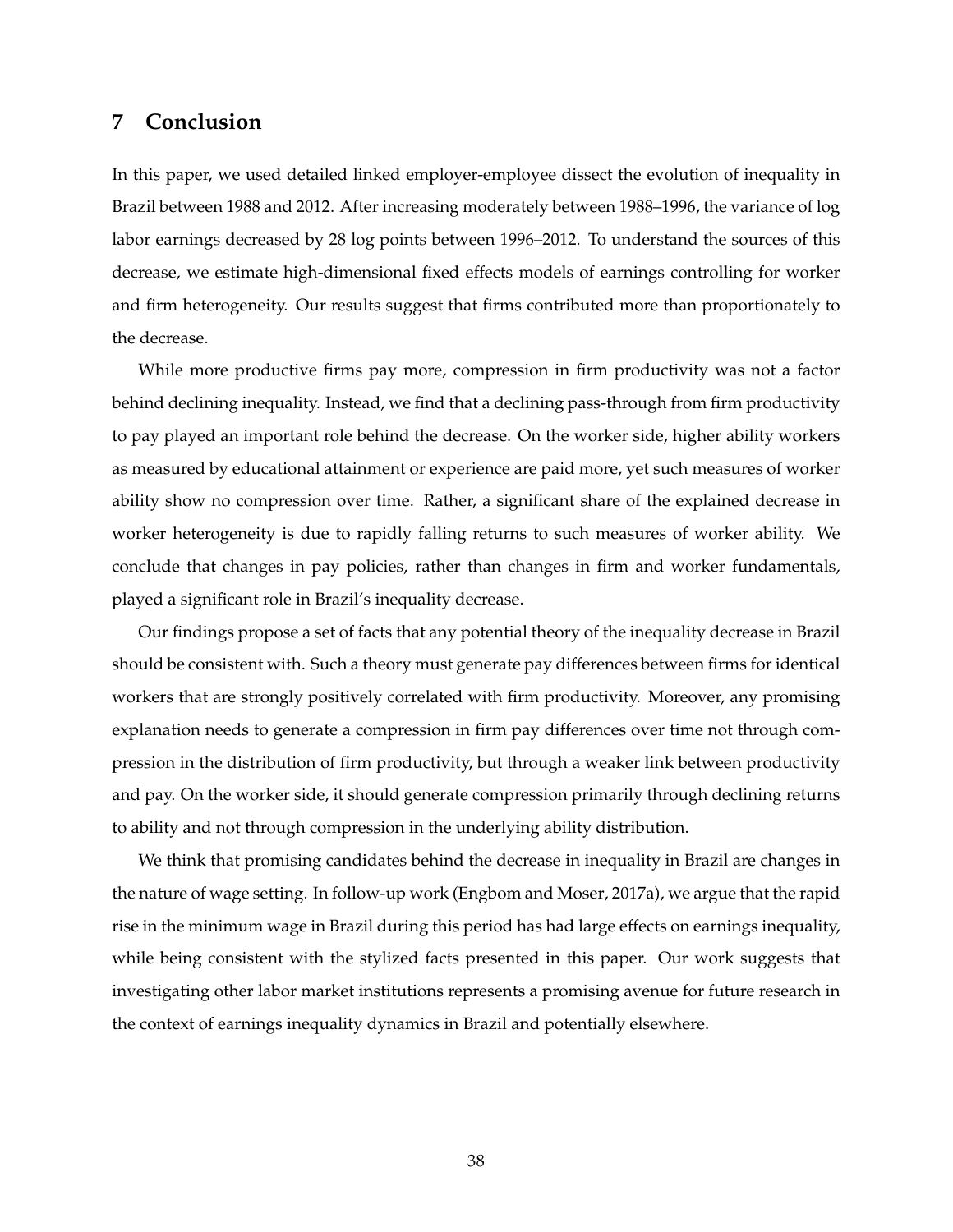# **References**

- **Abowd, John M., Francis Kramarz, and David N. Margolis**, "High Wage Workers and High Wage Firms," *Econometrica*, 1999, *67* (2), 251–333.
- **, Hampton Finer, and Francis Kramarz**, "Individual and Firm Heterogeneity in Compensation: An Analysis of Matched Longitudinal Employer-Employee Data for the State of Washington," in John C. Haltiwanger, Julia I. Lane, James R. Spletzer, Jules J.M. Theeuwes, and Kenneth R. Troske, eds., *The Creation and Analysis of Employer-Employee Matched Data*, Amsterdam: North Holland, 1999, pp. 3–24.
- **, Robert H. Creecy, and Francis Kramarz**, "Computing Person and Firm Effects Using Linked Longitudinal Employer-Employee Data," 2002.
- **Adão, Rodrigo**, "Worker Heterogeneity, Wage Inequality, and International Trade: Theory and Evidence from Brazil," *Working Paper*, 2016.
- **Alvarez, Jorge**, "The Agricultural Wage Gap: Evidence from Brazilian Micro-Data," *Working Paper*, 2017.
- **Andrews, Martyn J., Leonard Gill, Thorsten Schank, and Richard Upward**, "High Wage Workers and Low Wage Firms: Negative Assortative Matching or Limited Mobility Bias?," *Journal of the Royal Statistical Society: Series A (Statistics in Society)*, 2008, *171* (3), 673–697.
- **Atkinson, Anthony B. and François Bourguignon, eds**, *Handbook of Income Distribution*, vol. 2 ed., Elsevier, 2015.
- **Bagger, Jesper and Rasmus Lentz**, "An Empirical Model of Wage Dispersion with Sorting," *Working Paper*, 2016.
- **, Bent Jesper, and Dale T. Mortensen**, "Productivity and Wage Dispersion: Heterogeneity or Misallocation," 2014.
- **Barros, Ricardo, Mirela de Carvalho, Samuel Franco, and Rosane Mendonça**, "Markets, the State and the Dynamics of Inequality: The Case of Brazil," *UNDP Discussion Paper*, 2010.
- **Bartelsman, Eric, John Haltiwanger, and Stefano Scarpetta**, "Measuring and Analyzing Crosscountry Differences in Firm Dynamics," in "NBER Chapters," National Bureau of Economic Research, Inc, 2009, pp. 15–76.
- **, , and** , "Cross-Country Differences in Productivity: The Role of Allocation and Selection," *American Economic Review*, 2013, *103* (1), 305–334.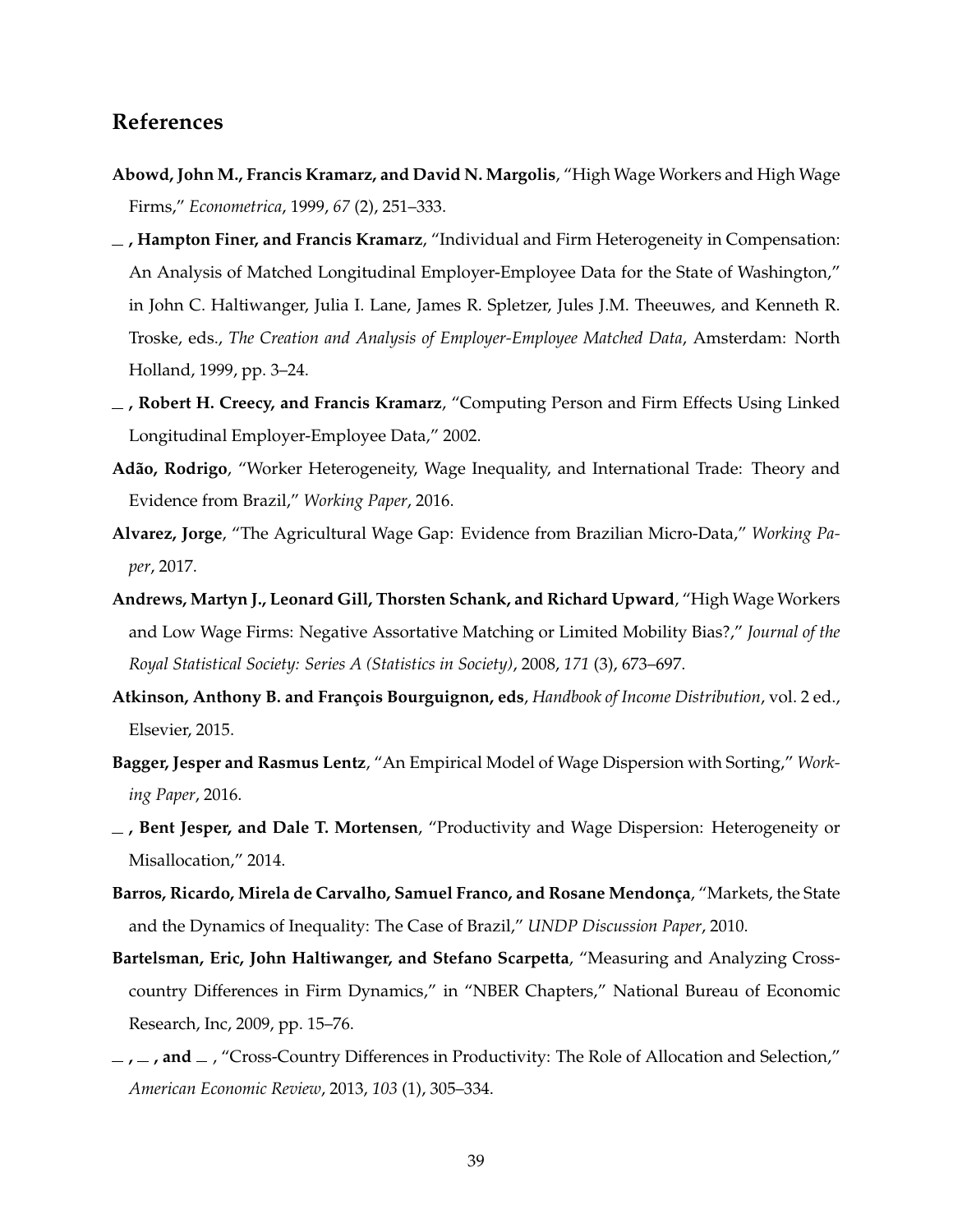- **Barth, Erling, Alex Bryson, James C. Davis, and Richard Freeman**, "It's Where You Work: Increases in the Dispersion of Earnings across Establishments and Individuals in the United States," *Journal of Labor Economics*, 2016, *34* (S2), S67–S97.
- **Bertrand, Marianne and Antoinette Schoar**, "Managing with Style: The Effect of Managers on Firm Policies," *The Quarterly Journal of Economics*, 2003, *118* (4), 1169–1208.
- **Blanchflower, D. G., A. J. Oswald, and P. Sanfey**, "Wages, Profits, and Rent-Sharing," *The Quarterly Journal of Economics*, feb 1996, *111* (1), 227–251.
- **Bonhomme, Stéphane, Thibaut Lamadon, and Elena Manresa**, "A Distributional Framework for Matched Employer Employee Data," 2016.
- **Card, D., F. Devicienti, and A. Maida**, "Rent-sharing, Holdup, and Wages: Evidence from Matched Panel Data," *The Review of Economic Studies*, oct 2014, *81* (1), 84–111.
- **Card, David, Ana Rute Cardoso, and Patrick Kline**, "Bargaining, Sorting, and the Gender Wage Gap: Quantifying the Impact of Firms on the Relative Pay of Women," *The Quarterly Journal of Economics*, 2016, *131* (2), 633–686.
- **, Joerg Heining, and Patrick Kline**, "Workplace Heterogeneity and the Rise of West German Wage Inequality," *Quarterly Journal of Economics*, 2013, *128* (3), 967–1015.
- **Córdova, José Ernesto López and Mauricio Mesquita Moreira**, "Regional Integration and Productivity: The Experiences of Brazil and Mexico," *IDB Publications (Working Papers)*, 2003.
- **de Araujo, Ana Luisa Pessoa**, "Wage Inequality and Job Stability," 2014.
- **Deaton, Angus**, *The Analysis of Household Surveys: A Microeconometric Approach to Development Policy* 1997.
- **Dix-Carneiro, Rafael and Brian K. Kovak**, "Trade Liberalization and the Skill Premium: A Local Labor Markets Approach," *American Economic Review*, may 2015, *105* (5), 551–557.
- $\mu$  and  $\mu$ , "Trade Liberalization and Regional Dynamics," 2017.
- **, Rodrigo R. Soares, and Gabriel Ulyssea**, "Economic Shocks and Crime: Evidence from the Brazilian Trade Liberalization," *Working Paper*, 2016.
- **Dunne, Timothy, Lucia Foster, John Haltiwanger, and Kenneth R. Troske**, "Wage and Productivity Dispersion in United States Manufacturing: The Role of Computer Investment," *Journal of Labor Economics*, 2004, *22* (2), 397–430.
- **Engbom, Niklas and Christian Moser**, "Earnings Inequality and the Minimum Wage: Evidence from Brazil," 2017.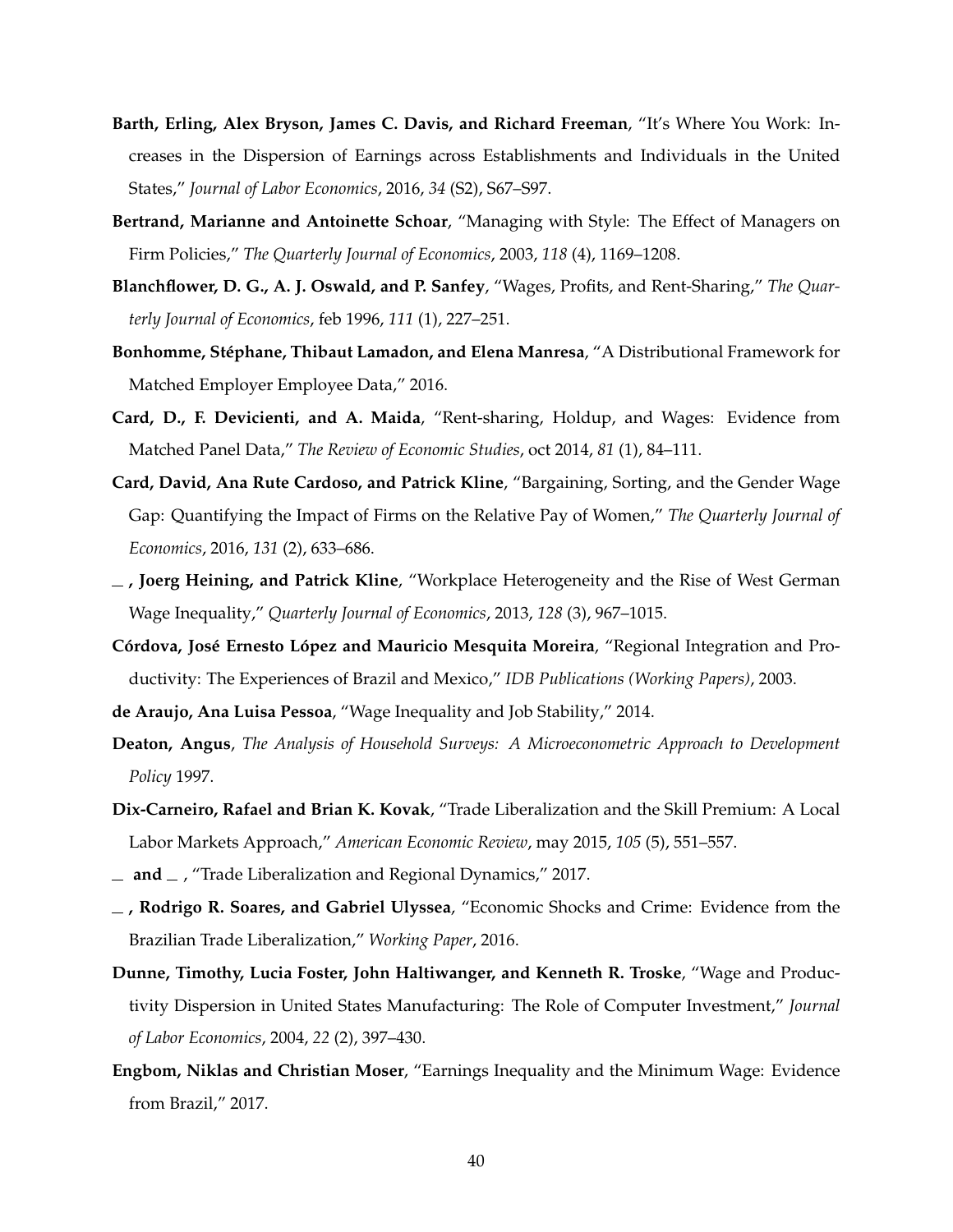- $\Box$  **and**  $\Box$ , "Returns to Education Through Access to Higher-Paying Firms: Evidence from US Matched Employer-Employee Data," *American Economic Review*, 2017, *107* (5).
- **Faggio, G., K. G. Salvanes, and J. Van Reenen**, "The Evolution of Inequality in Productivity and Wages: Panel Data Evidence," *Industrial and Corporate Change*, 2010, *19* (6), 1919–1951.
- **Ferreira, Francisco H. G., Phillippe G. Leite, and Matthew Wai-Poi**, *Trade Liberalization, Employment Flows, And Wage Inequality In Brazil* Policy Research Working Papers, The World Bank, 2007.
- **Ferreira, Pedro Cavalcanti and Jose Luiz Rossi**, "New Evidence from Brazil on Trade Liberalization and Productivity Growth," *International Economic Review*, 2003, *44* (4), 1383–1405.
- **Fortin, Nicole, Thomas Lemieux, and Sergio Firpo**, "Decomposition Methods in Economics," in "Handbook of Labor Economics," Vol. 4 2011, pp. 1–102.
- **Guiso, Luigi, Luigi Pistaferri, and Fabiano Schivardi**, "Insurance within the Firm," *Journal of Political Economy*, oct 2005, *113* (5), 1054–1087.
- **Heathcote, Jonathan, Fabrizio Perri, and Giovanni L. Violante**, "Unequal We Stand: An Empirical Analysis of Economic Inequality in the United States, 1967-2006," *Review of Economic Dynamics*, 2010, *13* (1), 15–51.
- **Heckman, James J., Lance J. Lochner, and Petra E. Todd**, "Fifty Years of Mincer Earnings Regressions," 2003.
- **Helpman, Elhanan, Oleg Itskhoki, Marc-Andreas Muendler, and Stephen Redding**, "Trade and Inequality: From Theory to Estimation," *Review of Economic Studies*, 2016, (Forthcoming).
- **Iranzo, Susana, Fabiano Schivardi, and Elisa Tosetti**, "Skill Dispersion and Firm Productivity: An Analysis with Employer Employee Matched Data," *Journal of Labor Economics*, 2008, *26* (2), 247–285.
- **Kopczuk, Wojciech, Emmanuel Saez, and Jae Song**, "Earnings Inequality and Mobility in the United States: Evidence from Social Security Data since 1937," *Quarterly Journal of Economics*, 2010, *125* (1), 91–128.
- **Lopes de Melo, Rafael**, "Firm Wage Differentials and Labor Market Sorting: Reconciling Theory and Evidence," 2015.
- **Lopez, J. Humberto and Guillermo Perry**, "Inequality in Latin America: Determinants and Consequences," 2008.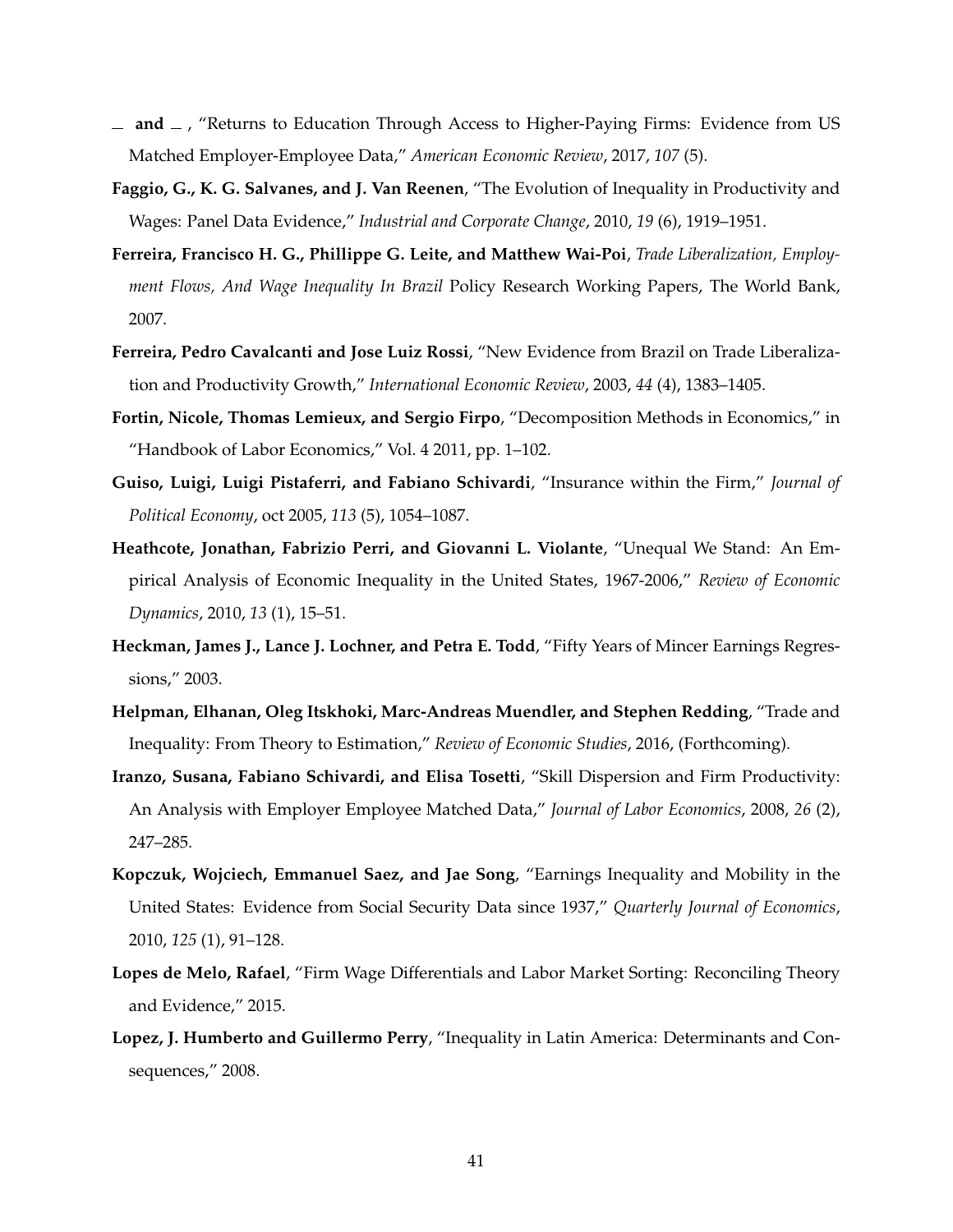- **Medeiros, Marcelo, Pedro H. G. Ferreira de Souza, and Fábio Avila de Castro**, "O topo da distribuição de renda no Brasil: primeiras estimativas com dados tributários e comparação com pesquisas domiciliares, 2006–2012," 2014.
- **Meghir, Costas, Renata Narita, and Jean-Marc Robin**, "Wages and Informality in Developing Countries," *American Economic Review*, 2015, *105* (4), 1509–1546.
- **Menezes-Filho, Naércio Aquino, Marc-Andreas Muendler, and Garey Ramey**, "The Structure of Worker Compensation in Brazil, with a Comparison to France and the United States," *Review of Economics and Statistics*, may 2008, *90* (2), 324–346.
- **Mincer, Jacob**, *Schooling, Experience, and Earnings*, New York: NBER Press, 1974.
- **Moreira, Mauricio Mesquita**, "Brazil's Trade Liberalization and Growth: Has it Failed?," *International Trade*, 2004.
- **Muendler, Marc-Andreas**, "Trade, Technology, and Productivity: A Study of Brazilian Manufacturers, 1986-1998," *CESifo Working Paper Series*, 2004.
- **Organisation for Economic Co-operation and Development**, "Country Note: Programme for International Student Assessment (PISA) Results from PISA 2012," Technical Report, Organisation for Economic Co-operation and Development, Paris 2012.
- **Pavcnik, Nina, Andreas Blom, Pinelopi Goldberg, and Norbert Schady**, "Trade Liberalization and Industry Wage Structure: Evidence from Brazil," *World Bank Economic Review*, 2004, *18* (3), 319–344.
- **Song, Jae, David J. Price, Fatih Guvenen, Nicholas Bloom, and Till von Wachter**, "Firming Up Inequality," 2016.
- **Sorkin, Isaac**, "Ranking Firms Using Revealed Preference," 2015.
- **Tsounta, Evridiki and Anayochukwu I. Osueke**, "What is Behind Latin America's Declining Income Inequality?," 2014.
- **Ulyssea, Gabriel**, "Firms, Informality and Development: Theory and Evidence from Brazil," 2014.
- **Van Reenen, J.**, "The Creation and Capture of Rents: Wages and Innovation in a Panel of U. K. Companies," *The Quarterly Journal of Economics*, feb 1996, *111* (1), 195–226.
- **Woodcock, Simon D.**, "Match Effects," *Research in Economics*, 2015, *69* (1), 100–121.
- **World Bank**, "World Development Indicators," 2016.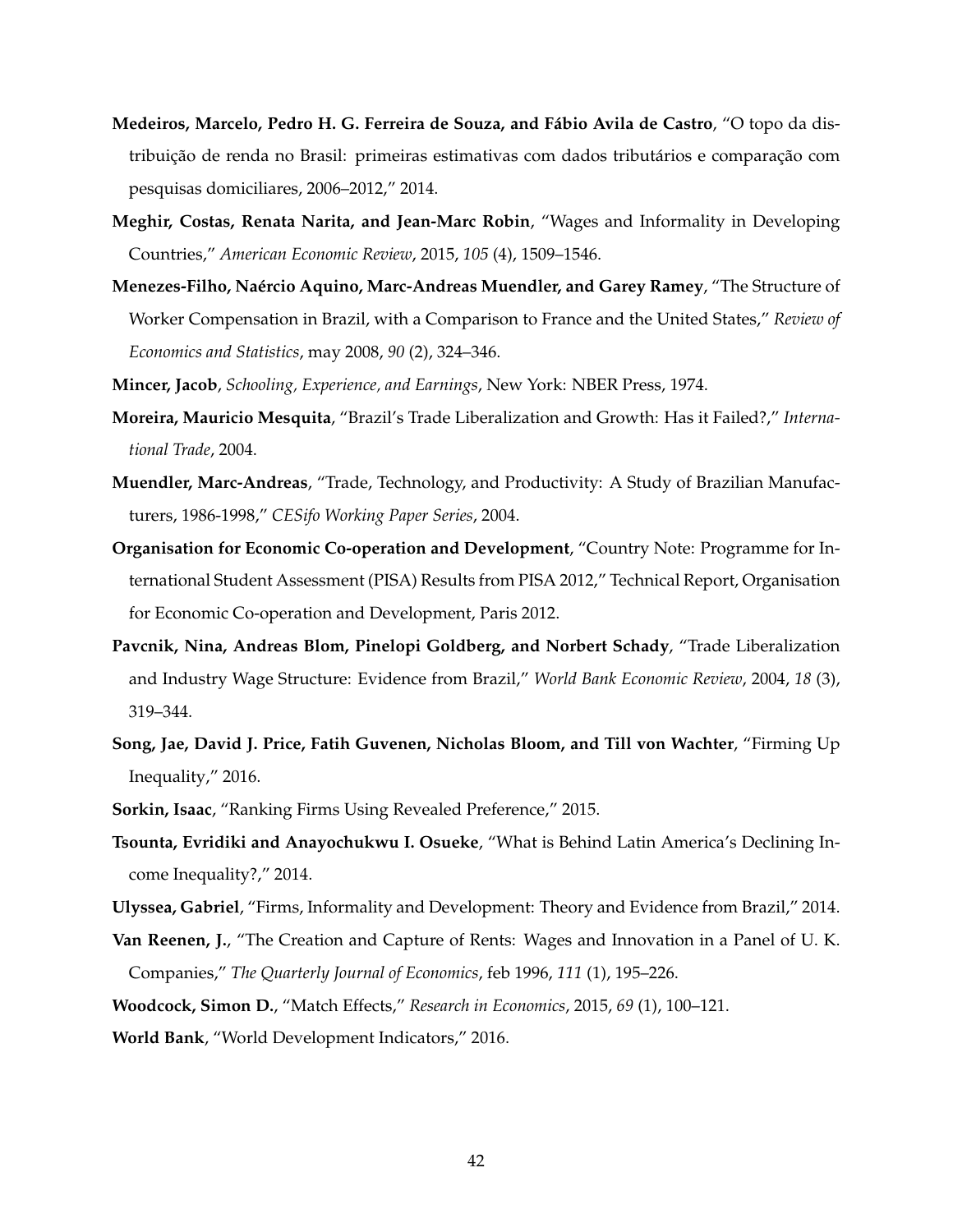# **Appendix**

## **A Mincer regressions**

This section studies changes in worker observables and their returns within a Mincer framework. In contrast to a popularly held belief, Brazil's inequality decline was not driven by worker observables and the rapid increase in educational attainment that took place during this period.

Building on the classical framework by Mincer (1974), we regress log monthly real earnings on worker observables. Specifically, we include five age group dummies interacted with nine education group dummies, one digit occupation dummies and two digit sector dummies,

$$
\log(y_{it}) = age_{it} \times edu_{it} + occ_{it} + sec_{it} + \varepsilon_{it}
$$

Note that all explanatory variables are allowed to vary freely by year. Based on this regression, we calculate the predicted value due to each component and report the variance of these predicted values.

Figure 12 plots the results. We draw two conclusions: First, worker observables jointly explain about 45 percent of the overall variance in log earnings. In contrast, our AKM methodology in Section 5 suggests that worker observables explain 37–40 percent of the variance of *the worker component* of earnings (which constitutes 50–60 percent of the overall variance). Partly, the difference can be explained by the fact that we let observables as well as their returns vary by year in the Mincer framework while the AKM framework uses averages over the subperiod. Conceptually more important, the discrepancy suggests that part of the return to education and experience is due to a selection into better paying firms.

Second, the fraction of earnings dispersion explained by worker observables does not change much over time. Hence, worker observables and sector controls explain close to 23 percent of the fall in inequality. Decomposing this, age and education account for roughly 20 percent of the variance of log earnings and six percent of the decline. Inequality between occupations remains relatively constant around six to eight percent of total variance. The fraction of total inequality explained by differences in means across sectors falls from seven to three percent—this accounts for 15 percent of the overall decline in variance. Finally, covariances between the explanatory variables remain stable around 12–14 of total variance. We conclude that even when controlling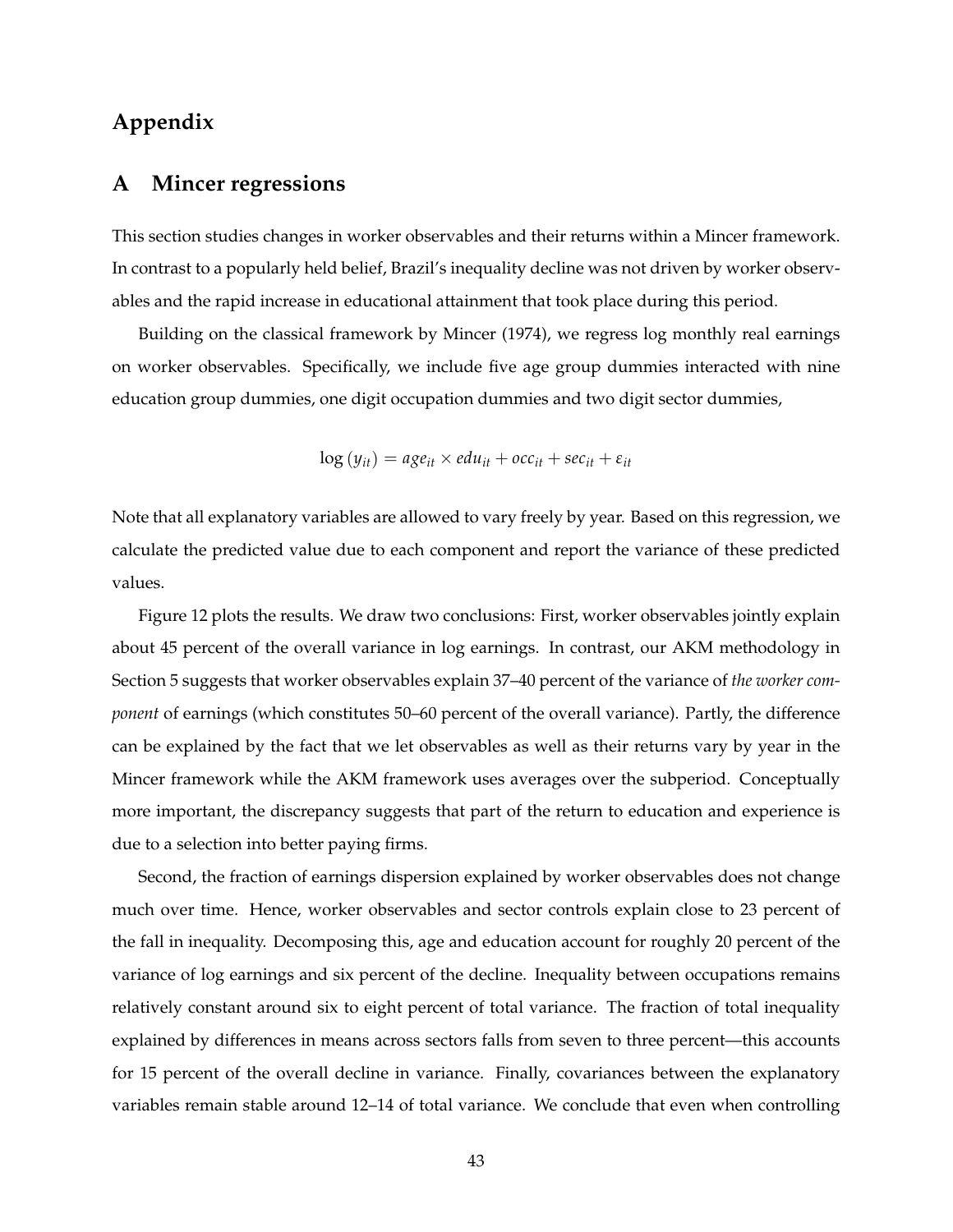for detailed worker characteristics, more than half of the level of inequality as well as its decline is residual in nature.



Figure 12. Variance decomposition from Mincer regressions

*Note:* Statistics computed for males of age 18–49. See text for details. Source: RAIS.

How do these results square with the common claim that a rapid increase in educational attainment contributed towards Brazil's inequality decline? To this end, it is important to note that while the Brazilian workforce saw a steep rise in high school (college) attainment from 16 (eight) percent in 1996 to 49 (ten) percent in 2012, this shift was offset by a concurrent reduction in the high school (college) premium relative to less than middle school from 0.72 (1.32) log points in 1996 to 0.22 (1.23) log points by 2012. Hence the push towards higher educational levels, particularly among initially lowest education groups, was largely offset by a decline in the returns to education. This story is consistent with our findings of a lower gradient of worker effects in worker observables, including education, which we highlight in Section 6.

# **B Earnings growth and firm average earnings growth by initial earnings percentiles**

Following Barth et al. (2016) and Song et al. (2016), we make use of the linked employer-employee nature of the RAIS data to quantify to what extent earnings growth across income groups was mediated by changes in average pay at firms employing workers from that income group. The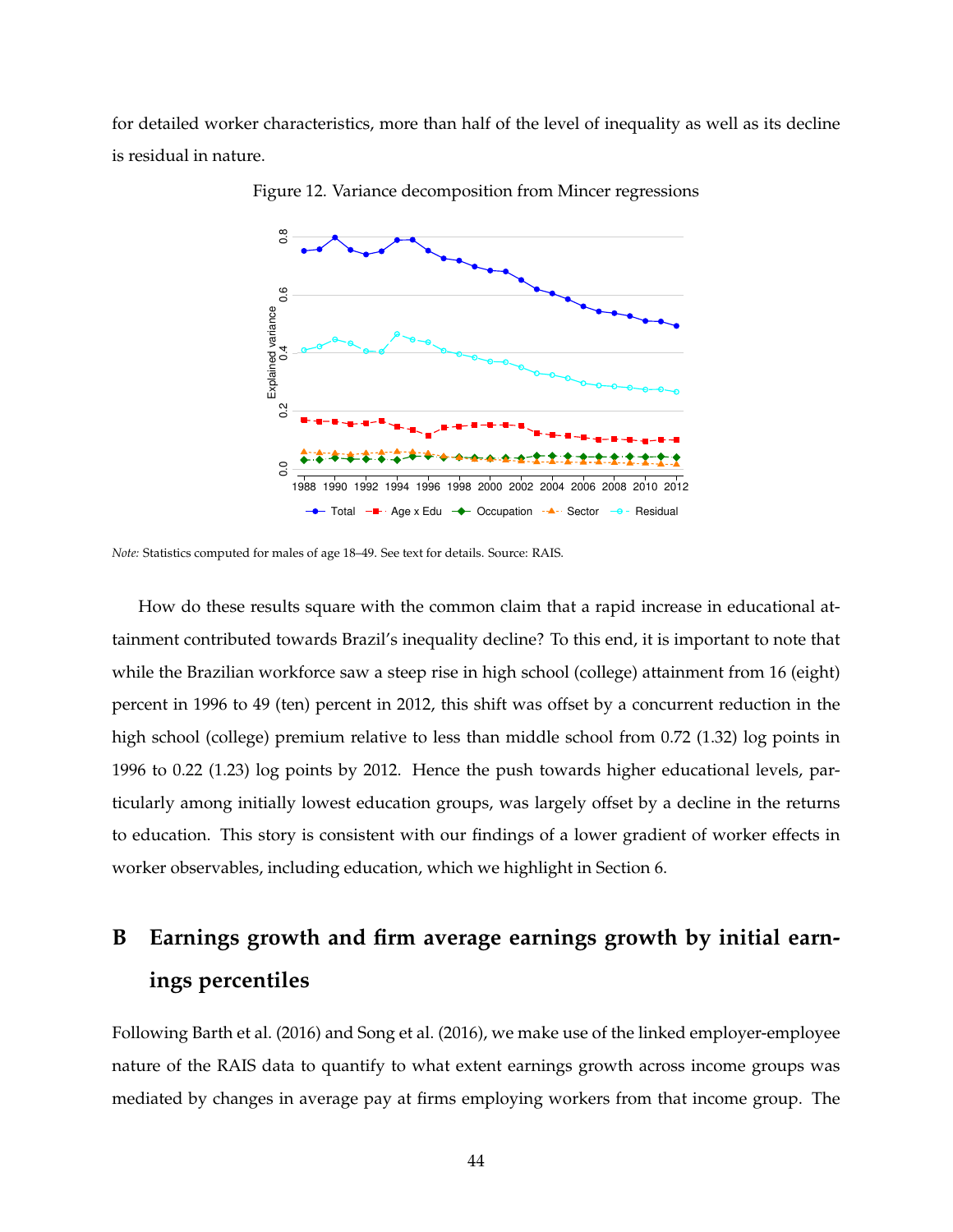results of this exercise are shown in Figure 13 for the period 1988–1996, when inequality increased mildly, and for the period 1996–2012, when earnings inequality declined rapidly.



Figure 13. Individual real labor earnings growth between and within firms

*Note:* Statistics computed for males of age 18–49. See text for details. Source: RAIS.

There are three features worth noting. First, real labor earnings growth occurred at almost every percentile of the distribution throughout both periods. Second, individual earnings growth (solid blue line with circles) slopes mildly upward in initial earnings percentiles from 1988–1996 and pronouncedly slopes downward from 1996–2012, indicating that earnings inequality increased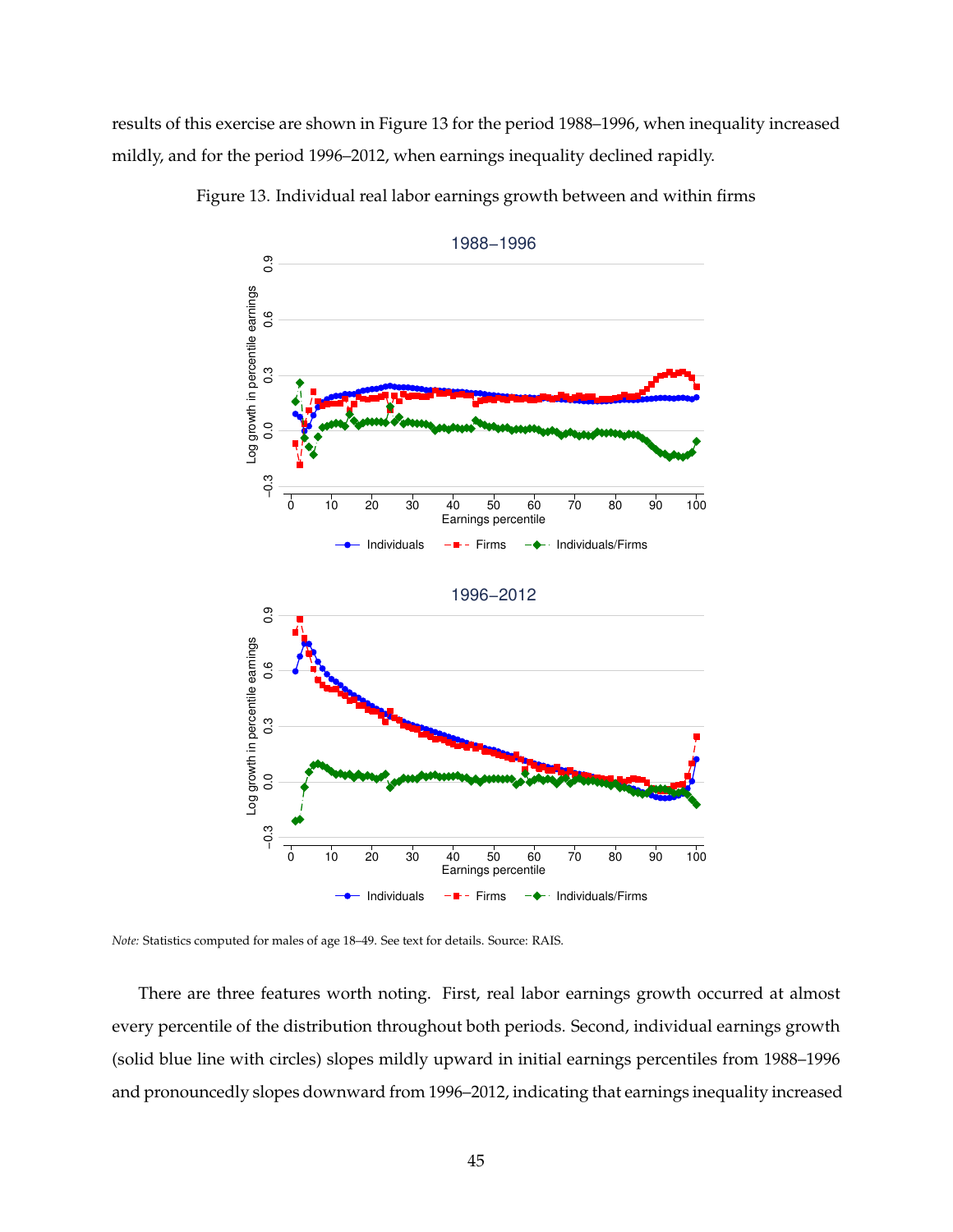a little during the first period and decreased significantly during the second period. Third, individual earnings growth throughout the distribution is almost entirely explained by the growth of firm average earnings (dashed red line with squares) among those groups. Remarkably, there were no significant changes in within-firm earnings inequality (dash-dotted green line with diamonds).

We interpret these results as suggestive evidence in favor of firms playing an important role in explaining earnings inequality dynamics during the period of increasing inequality from 1988– 1996 and also during the large decrease in inequality from 1996–2012.

# **C Variance between and within firms by region, firm size and productivity**

We now show that the compression in pay across firms was not solely driven by a particular subset of regions or firms, nor was it driven by a compression in average differences between regions or productivity groups.

Figure 14 plots inequality across and within firms within Brazilian regions. Although there are differences in levels, all regions display substantial compression of pay over time. Moreover, the dominance of between-firm compression is present in every region.

Similarly, Figures 15 and 16 plot the same decomposition of inequality between and within firms by size of the firm and by productivity of the firm, respectively. We observe a similar pattern of substantial compression across firms within small, medium and large firms, as well as within low-productivity and medium-productivity firms. The decline is less pronounced among high productivity firms.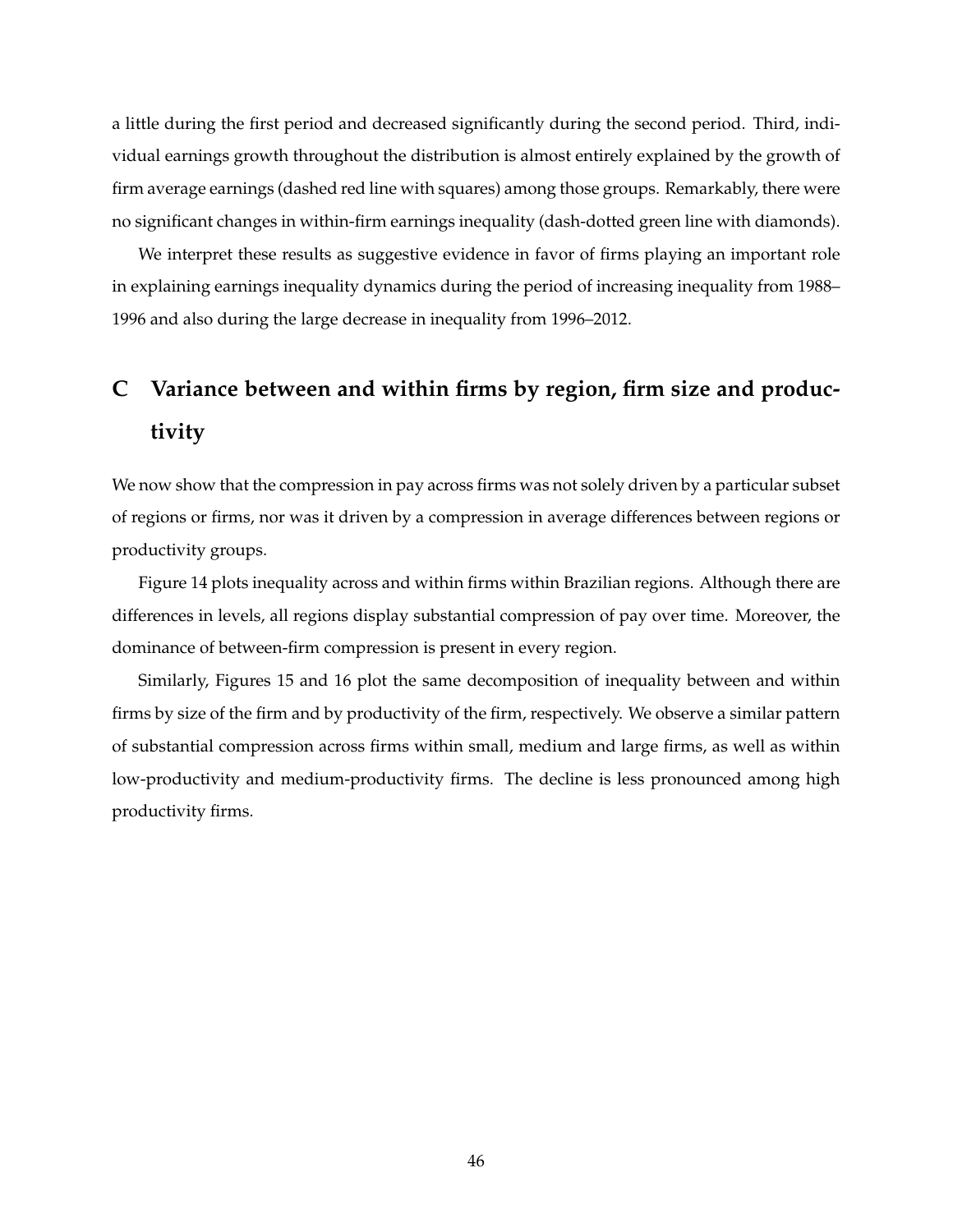

Figure 14. Variance between and within firms within Brazilian regions.

*Note:* Statistics computed for males of age 18–49. See text for details. Source: RAIS.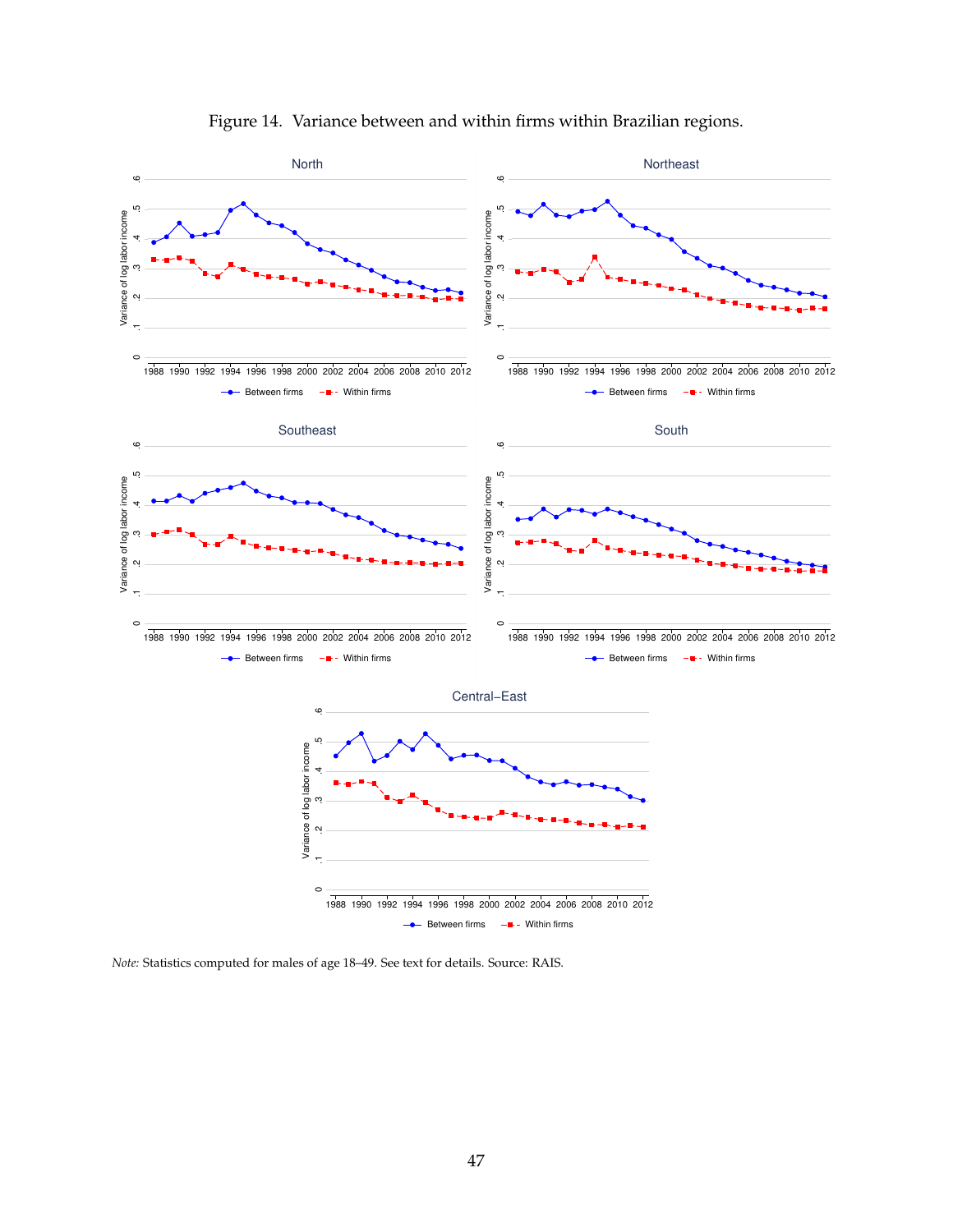

Figure 15. Variance between and within firms, by firm size terciles

*Note:* Statistics computed for males of age 18–49. See text for details. Source: RAIS.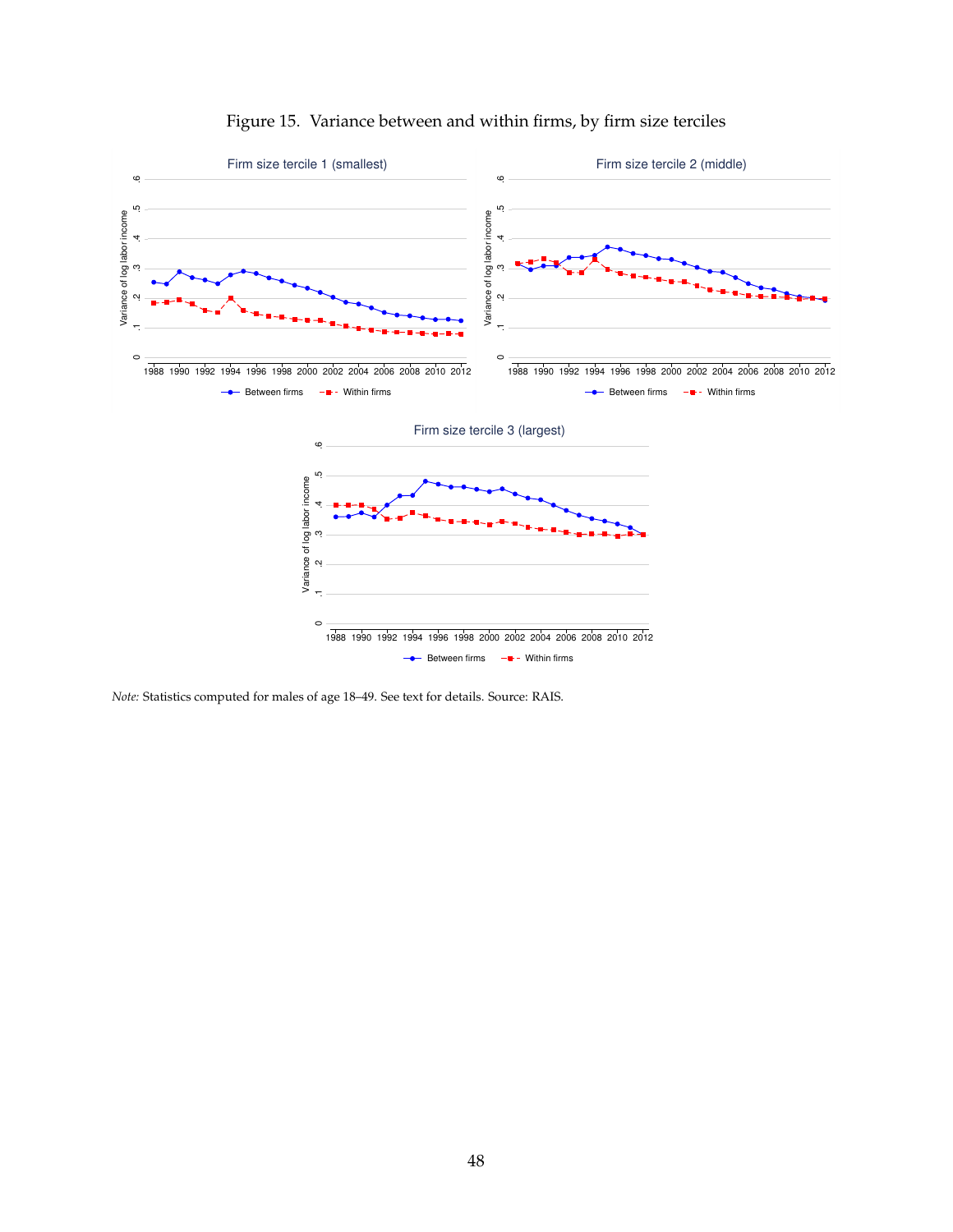

Figure 16. Variance between and within firms, by productivity terciles

*Note:* Statistics computed for males of age 18–49. See text for details. Source: RAIS and PIA.

## **D Robustness of AKM results**

The following section presents additional robustness results to our first-stage AKM regressions. First, we show that similar results are obtained in longer, nine-year subperiods instead of our baseline five-year subperiods. Second, we present results for the last four subperiods using hourly wages.

#### **D.1 Longer subperiods**

Table 9 shows results for nine-year subperiods 1988–1996, 1996–2004, and 2004–2012. As expected, worker effects explain a few percentage points less of the overall variation in earnings, which is offset by a larger variance of the residual. The share contributed by firm effects remains roughly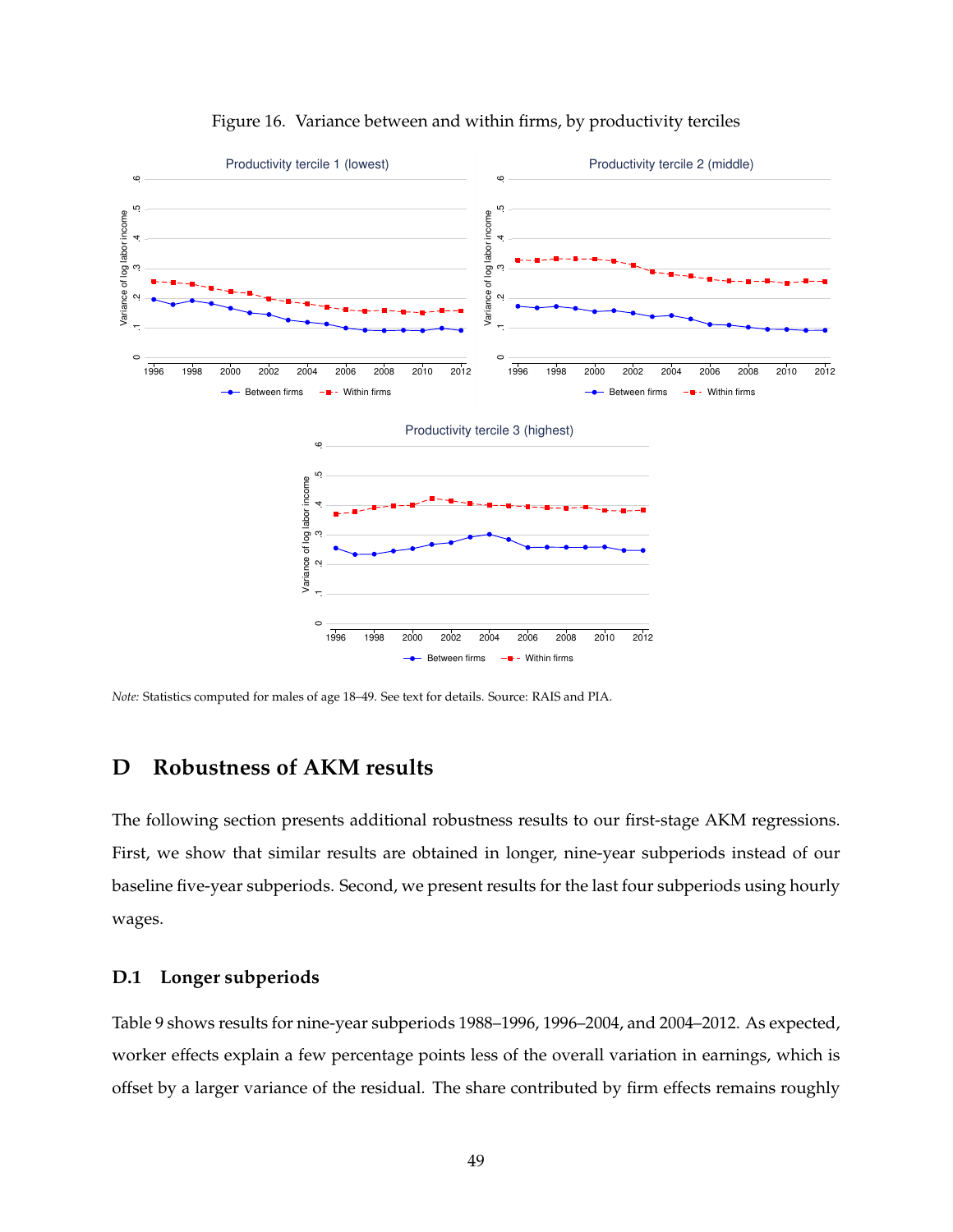the same. Our main conclusion that worker effects explain most of the level of inequality while firm effects explain a disproportionate share of the decline continues to hold.

|                                | 1988-1996            | 1996-2004       | 2004-2012       | Change 1996-2012 |
|--------------------------------|----------------------|-----------------|-----------------|------------------|
| Variance of log earnings       | $0.77(100.0\%)$      | $0.70(100.0\%)$ | $0.54(100.0\%)$ | $-0.23(100.0\%)$ |
| Variance of worker effects     | $0.35(45.9\%)$       | $0.32(46.0\%)$  | $0.29(53.6\%)$  | $-0.06(27.6%)$   |
| Variance of firm effects       | $0.170(21.9\%)$      | 0.15(21.7%)     | $0.09(16.3\%)$  | $-0.08$ (35.3%)  |
| Variance of year effects       | $0.03(3.3\%)$        | $0.00(0.2\%)$   | $0.00(0.2\%)$   | $-0.03(10.9\%)$  |
| $2\times$ Cov. worker and firm | $0.15(19.7\%)$       | $0.15(21.2\%)$  | $0.11(20.5\%)$  | $-0.04(17.7\%)$  |
| $2\times$ Cov. worker and year | $-0.02$ ( $-2.3\%$ ) | $0.00(0.5\%)$   | $0.00(-0.2\%)$  | $0.02$ (-7.3%)   |
| $2\times$ Cov. firm and year   | $-0.01$ $(-1.4\%)$   | $0.00(0.3\%)$   | $0.00(0.0\%)$   | $0.01(-4.6%)$    |
| Variance of residual           | $0.10(12.8\%)$       | $0.07(10.3\%)$  | $0.05(9.6\%)$   | $-0.05(20.6\%)$  |
|                                |                      |                 |                 |                  |
| # worker-years                 | 155.6                | 175.9           | 249.4           |                  |
| # firms                        | 1.45                 | 1.93            | 2.80            |                  |
| $R^2$                          | 0.87                 | 0.90            | 0.90            |                  |

Table 9. AKM robustness results, longer subperiods

Note: Variance decomposition is  $Var(y_{it}) = Var(a_i) + Var(a_j) + Var(Y_t) + Var(e_{it}) + 2Cov(a_i, Y_t) + 2Cov(a_j, Y_t) + 2Cov(a_j, Y_t)$ . Cells contain variance explained by each decomposition element. The share of the total variance explained by each decomposition element given in parentheses. Weighted by worker-years. Source: RAIS.

#### **D.2 Hourly wages**

Our data do not contain information on hours prior to 1994, but we do have data on contracted weekly hours after that year. We find relatively small variation in contracted hours for prime age males, with the top 75 percent of the distribution reporting working 44 hours a week (conditional on working). To further verify the robustness of our results to variation in labor supply, Table 10 shows results from our first stage regression for the last four subperiods using hourly wages.

Inequality in hourly wages falls by four log points more than inequality in monthly income. This is primarily accounted for by a larger fall in the variance of the worker component of pay, while the fall in the firm component is in line with our earlier findings. Yet, our main conclusion that a compression in the firm component of pay contributed the most to the overall fall remains.

## **E Robustness of the relationship between productivity and pay**

The following section presents additional robustness results related to our second-stage regressions of firm effects on productivity. First, we show results estimated using a balanced panel of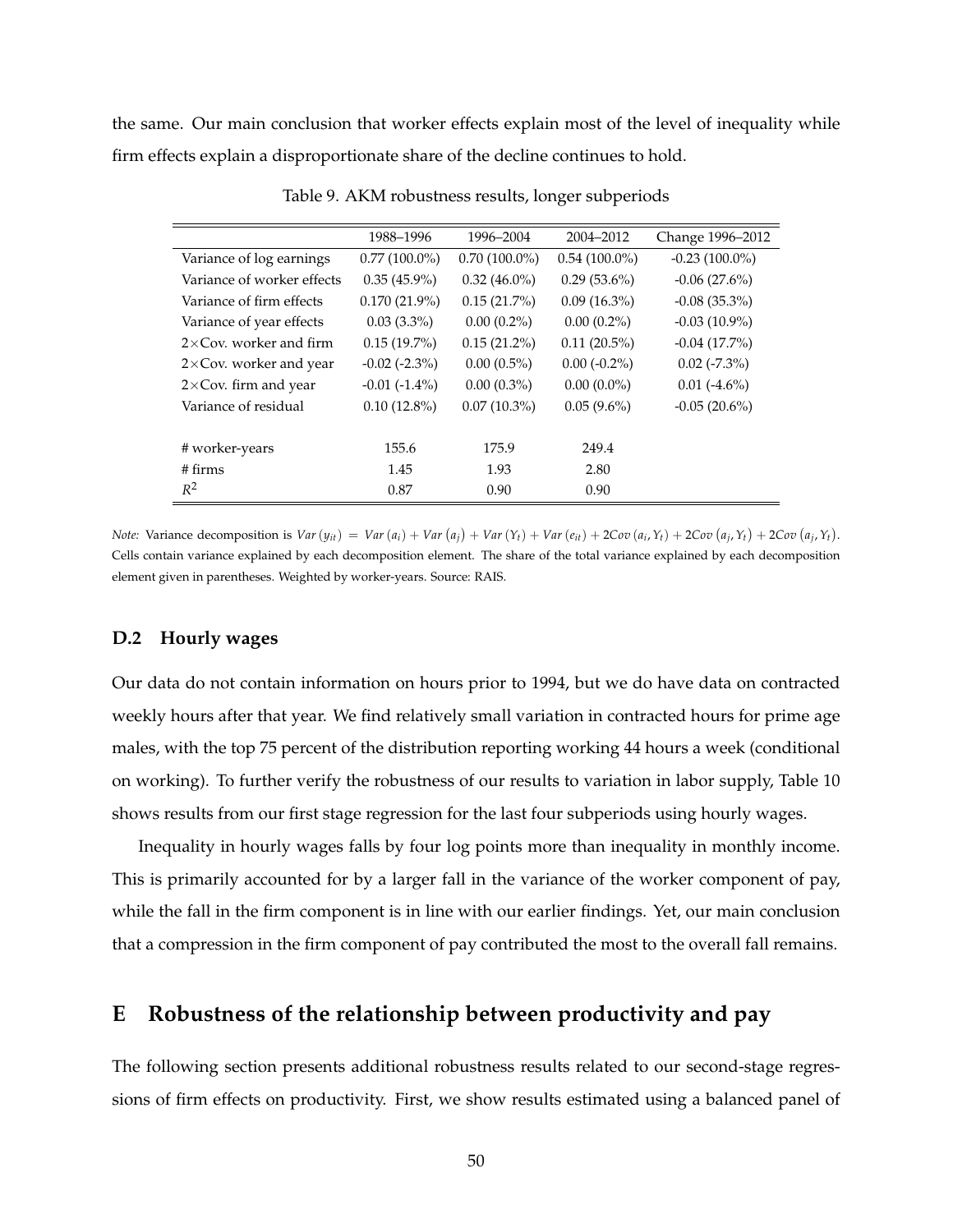|                                         | 1996-2000       | 2000-2004       | 2004-2008       | 2008-2012       | Change 1996-2012 |
|-----------------------------------------|-----------------|-----------------|-----------------|-----------------|------------------|
| Variance of log wages                   | $0.73(101.4\%)$ | $0.65(99.2\%)$  | $0.55(96.1\%)$  | $0.49(93.8\%)$  | $-0.24(120.9\%)$ |
| Variance of worker effects              | $0.34(94.8\%)$  | $0.33(91.8\%)$  | $0.29(88.4\%)$  | $0.27(86.9\%)$  | $-0.07(145.5%)$  |
| Variance of firm effects                | $0.18(108.3\%)$ | $0.14(110.4\%)$ | $0.11(111.7\%)$ | $0.09(111.0\%)$ | $-0.09(105.9\%)$ |
| Variance of $Y_t$                       | $0.00(112.4\%)$ | $0.00(86.5\%)$  | $0.00(88.7\%)$  | $0.00(128.2\%)$ | $0.00(151.8\%)$  |
| $2\times$ Cov. worker and firm effects  | $0.16(110.9\%)$ | $0.13(109.0\%)$ | $0.11(105.7\%)$ | $0.10(101.3\%)$ | $-0.06$ (132.2%) |
| $2\times$ Cov. worker effects and $Y_t$ | $0.00(120.6\%)$ | $0.00(96.6\%)$  | $0.00(83.3\%)$  | $0.00(128.5\%)$ | $0.00(178.9\%)$  |
| 2×Cov. firm effects and $Y_t$           | $0.00(112.9\%)$ | $0.00(93.9\%)$  | $0.00(103.1\%)$ | $0.00(173.6\%)$ | $0.00(106.9\%)$  |
| Variance of residual                    | $0.05(99.0\%)$  | $0.05(98.1\%)$  | $0.04(97.0\%)$  | $0.03(96.9\%)$  | $-0.02(102.8\%)$ |
|                                         |                 |                 |                 |                 |                  |
| # worker-years                          | 80.1            | 90.2            | 108.2           | 130.0           |                  |
| # firms                                 | 1.20            | 1.40            | 1.70            | 2.15            |                  |
| $R^2$                                   | 0.93            | 0.93            | 0.93            | 0.93            |                  |

Table 10. AKM robustness results, hourly wage rate

Note: Variance decomposition is  $Var(y_{it}) = Var(a_i) + Var(a_j) + Var(Y_t) + Var(e_{it}) + 2Cov(a_i, Y_t) + 2Cov(a_j, Y_t) + 2Cov(a_i, Y_t)$  $+2Cov(a_j,Y_t)$ . Cells contain variance explained by each decomposition element. The ratio of the variance in hourly

earnings relative to monthly income is given in parentheses. Weighted by worker-years. Source: RAIS.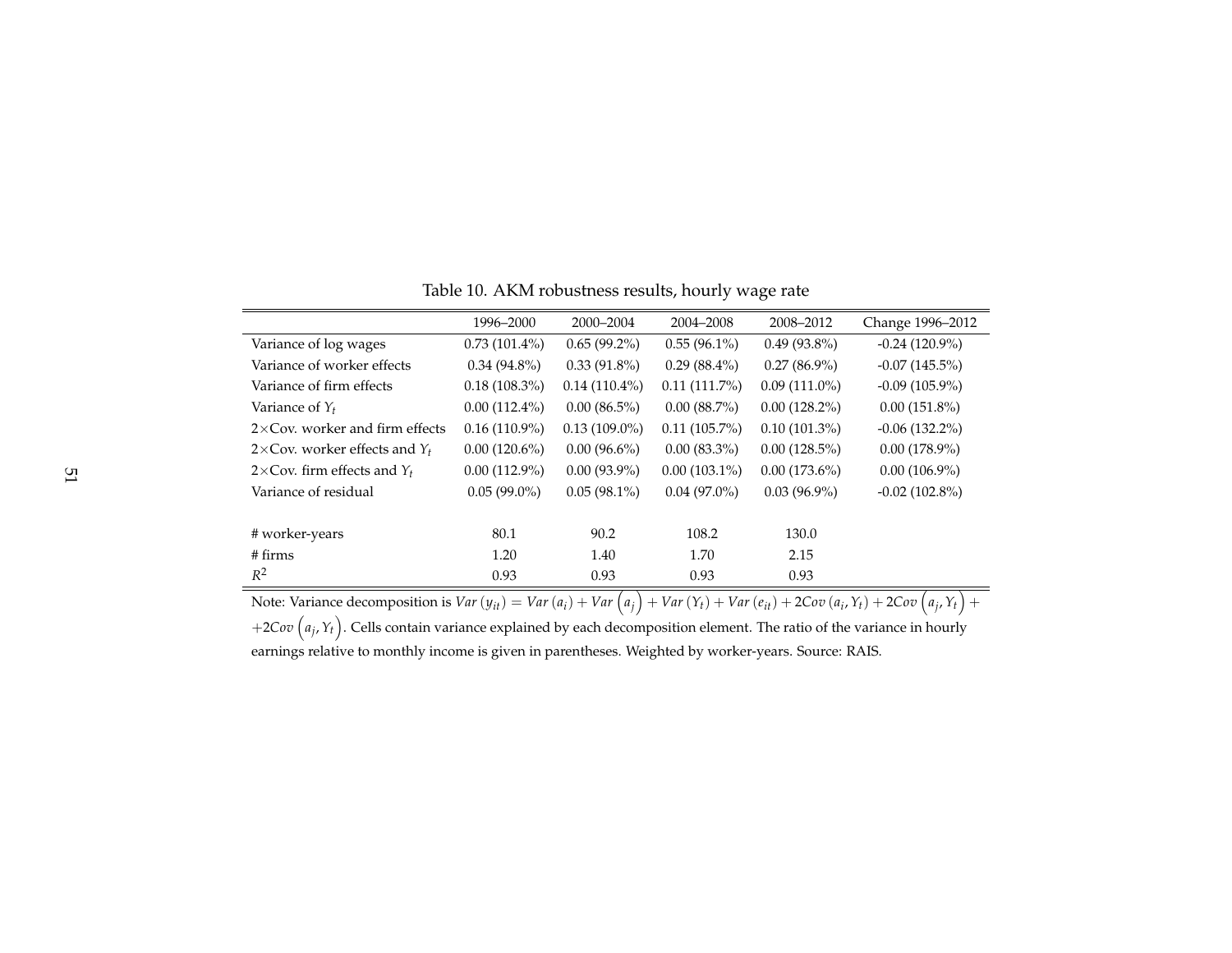firms. Second, we explore the relationship between exporting status and the firm component of pay.

#### **E.1 Regressions of firm effects on firm observables in a balanced panel**

We repeat our second-stage estimation for a balanced panel of firms who are present in the PIA data in all four periods from 1996 to 2012. Estimating the second stage on only surviving firms sheds light on the role of exit and entry versus changes in pay within surviving firms. We find that the results using a balanced panel are in line with those previously presented in Table 6. There is a slightly steeper relationship between value added per worker and firm effects in the balanced panel, with a similar decline in the magnitude of the coefficient over time across all specifications.

#### **E.2 Relationship between firm effects, productivity, and exporter status**

Table 12 shows the results of second-stage regressions of firm effects on value added per worker using an export indicator and export intensity as additional controls.<sup>33</sup> All regressions include a vector of subsector dummies. The positive relationship between value added per worker and firm effects remains after controlling for exporting variables, and the coefficient declines over time. The patterns and magnitudes of the productivity-pay relationship are similar to the ones discussed in section 6.

Moreover, exporting firms pay a higher premium than non-exporting firms, although the premium among exporting firms decreases with export intensity. The difference between exporting and non-exporting firms decreases from 13–25 log points to 2–7 log points once we control for differences in productivity. Also, the positive relationship between value added per worker and firm effects is present among exporting and non-exporting firms, and this has flattened among both groups. Figure 17 depicts these patterns in graphical form. The consistently positive gradient between value added per worker and firm effects among exporting and non-exporting firms, the large decline in exporting premiums after controlling for differences in value added per worker, and the finding that the firm effects gradient in value added per worker declined for both exporters and non-exporters motivate our focus on the firm productivity dimension.

 $33$ We define export intensity as revenues from exports divided by total revenues.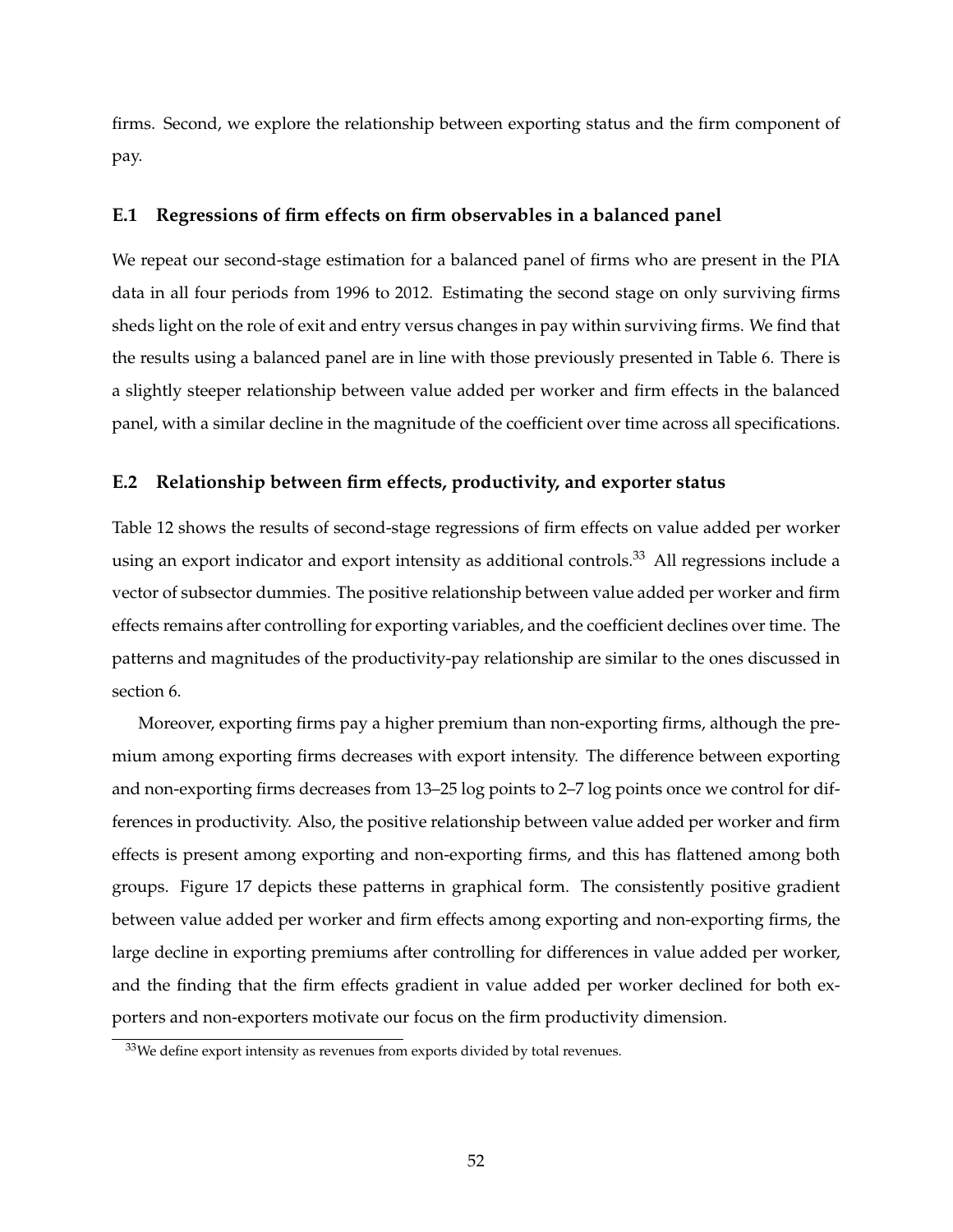|                              |       | 1996-2000 |          |       | 2000-2004 |          |       | 2004-2008 |           |       | 2008-2012 |          |
|------------------------------|-------|-----------|----------|-------|-----------|----------|-------|-----------|-----------|-------|-----------|----------|
| PANEL A. NO CONTROLS         |       |           |          |       |           |          |       |           |           |       |           |          |
| Value added p.w.             | 0.278 |           | 0.176    | 0.219 |           | 0.148    | 0.179 |           | 0.133     | 0.157 |           | 0.0897   |
| Firm size                    |       | 0.109     | $-0.116$ |       | 0.0697    | $-0.129$ |       | 0.0411    | $-0.0872$ |       | 0.0399    | $-0.107$ |
| Value added p.w. x Firm size |       |           | 0.012    |       |           | 0.011    |       |           | 0.007     |       |           | 0.009    |
|                              |       |           |          |       |           |          |       |           |           |       |           |          |
| Worker-years                 | 9.8   | 9.8       | 9.8      | 11.7  | 11.7      | 11.7     | 14.4  | 14.4      | 14.4      | 15.1  | 15.1      | 15.1     |
| $R^2$                        | 0.621 | 0.243     | 0.634    | 0.589 | 0.124     | 0.595    | 0.571 | 0.068     | 0.576     | 0.502 | 0.082     | 0.510    |
| PANEL B. SUBSECTOR CONTROLS  |       |           |          |       |           |          |       |           |           |       |           |          |
| Value added p.w.             | 0.258 |           | 0.152    | 0.200 |           | 0.125    | 0.158 |           | 0.113     | 0.136 |           | 0.0737   |
| Firm size                    |       | 0.109     | $-0.095$ |       | 0.076     | $-0.099$ |       | 0.052     | $-0.054$  |       | 0.046     | $-0.075$ |
| Value added p.w. x Firm size |       |           | 0.011    |       |           | 0.010    |       |           | 0.006     |       |           | 0.007    |
|                              |       |           |          |       |           |          |       |           |           |       |           |          |
| Worker-years                 | 9.8   | 9.8       | 9.8      | 11.7  | 11.7      | 11.7     | 14.4  | 14.4      | 14.4      | 15.1  | 15.1      | 15.1     |
| $R^2$                        | 0.695 | 0.471     | 0.714    | 0.686 | 0.435     | 0.692    | 0.682 | 0.436     | 0.686     | 0.660 | 0.452     | 0.667    |
| PANEL C. STATE CONTROLS      |       |           |          |       |           |          |       |           |           |       |           |          |
| Value added p.w.             | 0.248 |           | 0.173    | 0.195 |           | 0.150    | 0.161 |           | 0.120     | 0.142 |           | 0.0748   |
| Firm size                    |       | 0.110     | $-0.021$ |       | 0.079     | $-0.046$ |       | 0.053     | $-0.055$  |       | 0.052     | $-0.076$ |
| Value added p.w. x Firm size |       |           | 0.005    |       |           | 0.005    |       |           | 0.005     |       |           | 0.008    |
|                              |       |           |          |       |           |          |       |           |           |       |           |          |
| Worker-years                 | 9.8   | 9.8       | 9.8      | 11.7  | 11.7      | 11.7     | 14.4  | 14.4      | 14.4      | 15.1  | 15.1      | 15.1     |
| $R^2$                        | 0.705 | 0.533     | 0.728    | 0.673 | 0.417     | 0.677    | 0.640 | 0.345     | 0.643     | 0.596 | 0.367     | 0.607    |

Table 11. Regressions of estimated firm effects on firm characteristics using <sup>a</sup> balanced panel

Note: Dependent variable is the estimated firm effect *<sup>a</sup>j*. Number of worker-years in millions. Weighted by worker-years. Source: RAIS and PIA.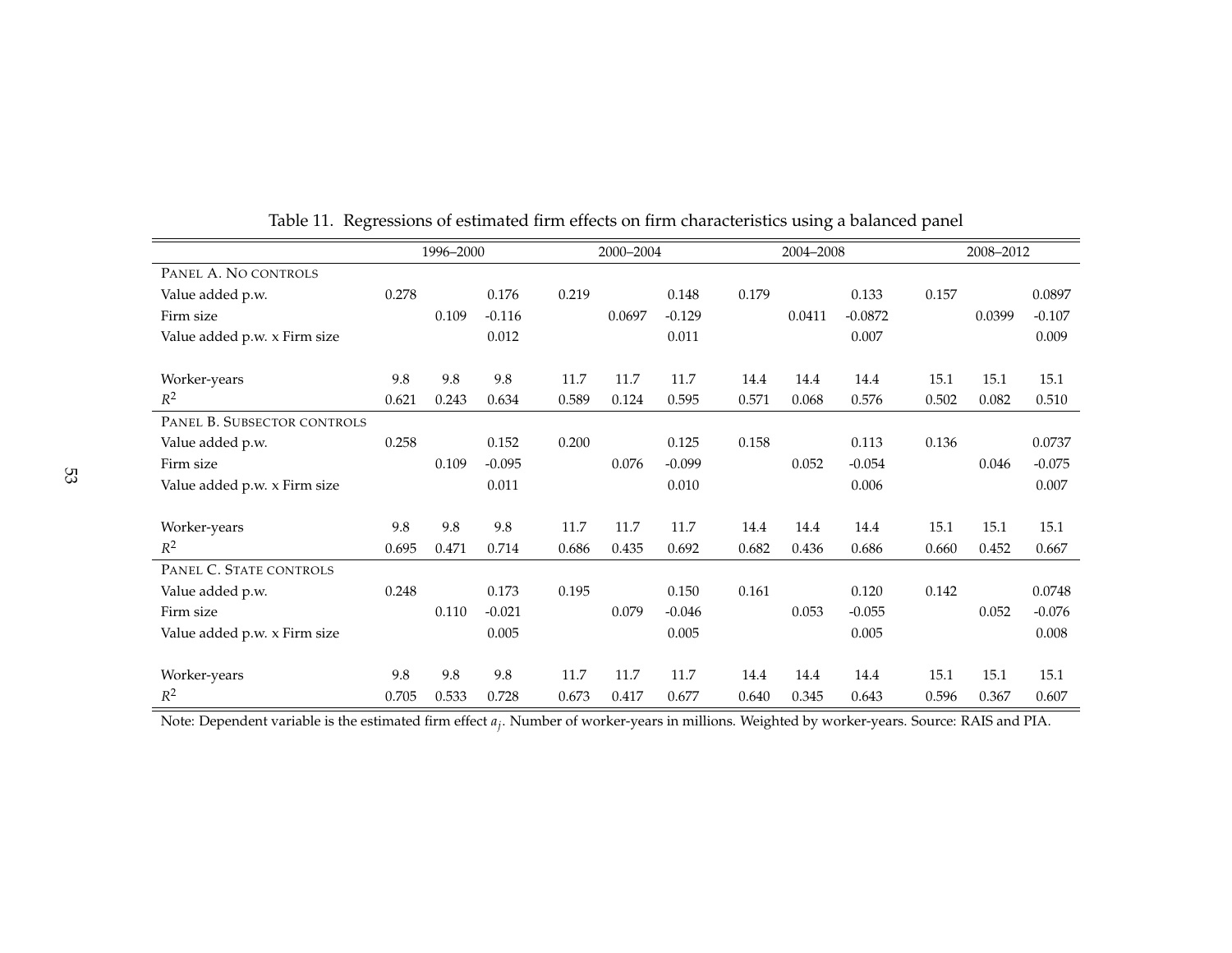Table 12. Regressions of estimated firm effects on exporting status

|                                     |          | 1996-2000 |          |          | 2000–2004 |          |          | 2004–2008 |          |          | 2008-2012 |          |  |
|-------------------------------------|----------|-----------|----------|----------|-----------|----------|----------|-----------|----------|----------|-----------|----------|--|
| Exporter                            | 0.251    | 0.066     | $-0.449$ | 0.215    | 0.020     | $-0.471$ | 0.168    | 0.020     | $-0.600$ | 0.133    | 0.024     | $-0.602$ |  |
| Export intensity                    | $-0.144$ | $-0.107$  | 0.352    | $-0.114$ | $-0.144$  | $-0.193$ | $-0.027$ | $-0.018$  | 0.212    | $-0.003$ | 0.014     | 0.450    |  |
| Value added p.w.                    |          | 0.226     | 0.204    |          | 0.182     | 0.154    |          | 0.137     | 0.105    |          | 0.116     | 0.088    |  |
| Exporter x Value added p.w.         |          |           | 0.047    |          |           | 0.045    |          |           | 0.057    |          |           | 0.056    |  |
| Export intensity x Value added p.w. |          |           | $-0.040$ |          |           | 0.004    |          |           | $-0.020$ |          |           | $-0.038$ |  |
|                                     |          |           |          |          |           |          |          |           |          |          |           |          |  |
| Worker-years                        | 15.5     | 15.5      | 15.5     | 16.7     | 16.7      | 16.7     | 21.0     | 21.0      | 21.0     | 23.9     | 23.9      | 23.9     |  |
| $R^2$                               | 0.353    | 0.657     | 0.660    | 0.360    | 0.653     | 0.658    | 0.382    | 0.628     | 0.637    | 0.410    | 0.615     | 0.626    |  |

 Note: Dependent variable is the estimated firm effect *<sup>a</sup>j*. All regressions include subsector controls. Number of worker-years in millions. Weighted byworker-years. Source: RAIS and PIA.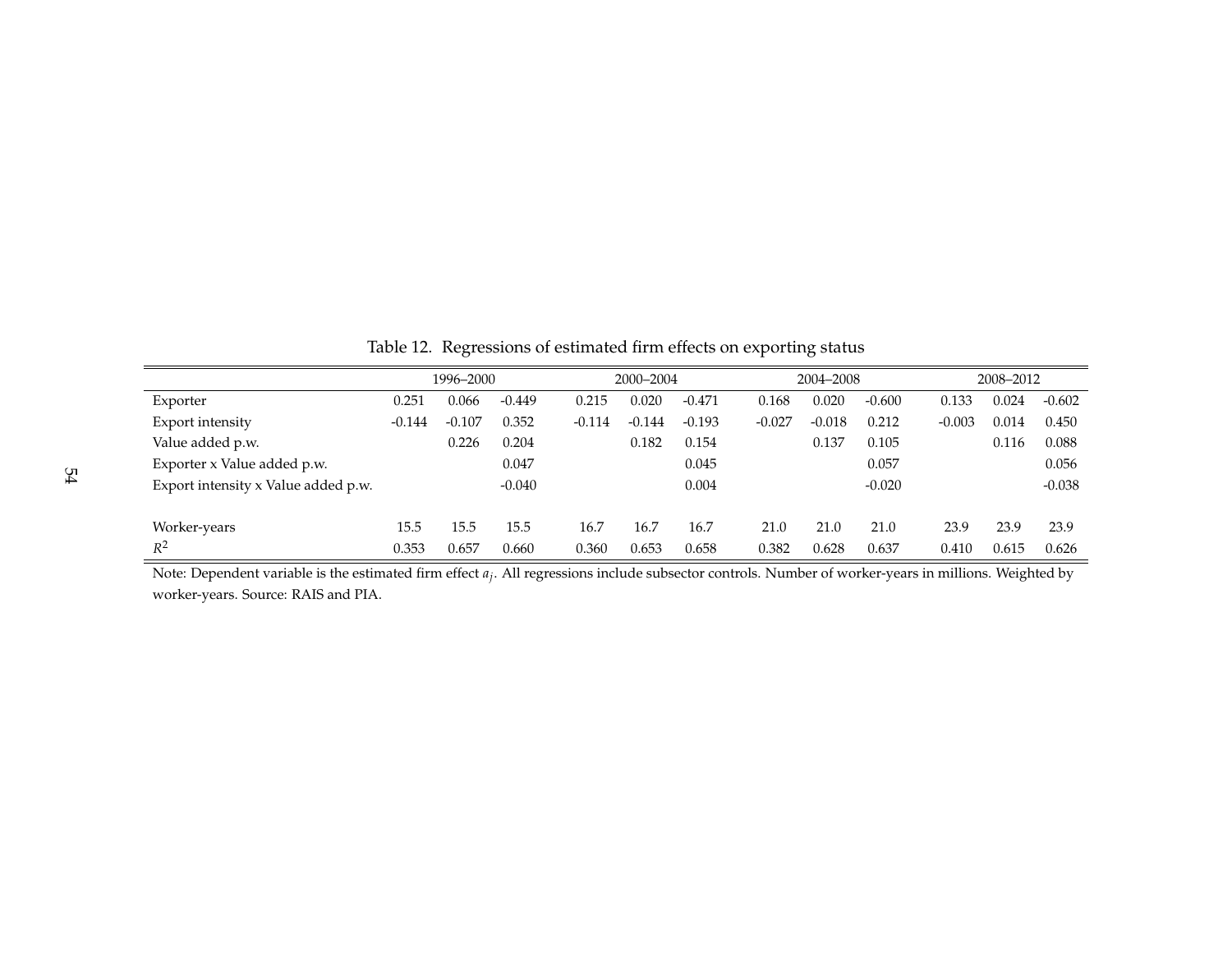



*Note:* Statistics computed for males of age 18–49. See text for details. Source: RAIS and PIA.

# **F Largest connected set**

Table 13 compares workers in the largest connected set to the overall population of adult males. Given that the largest connected set covers 97–98 percent of the overall population, it is not surprising that the two are very similar.